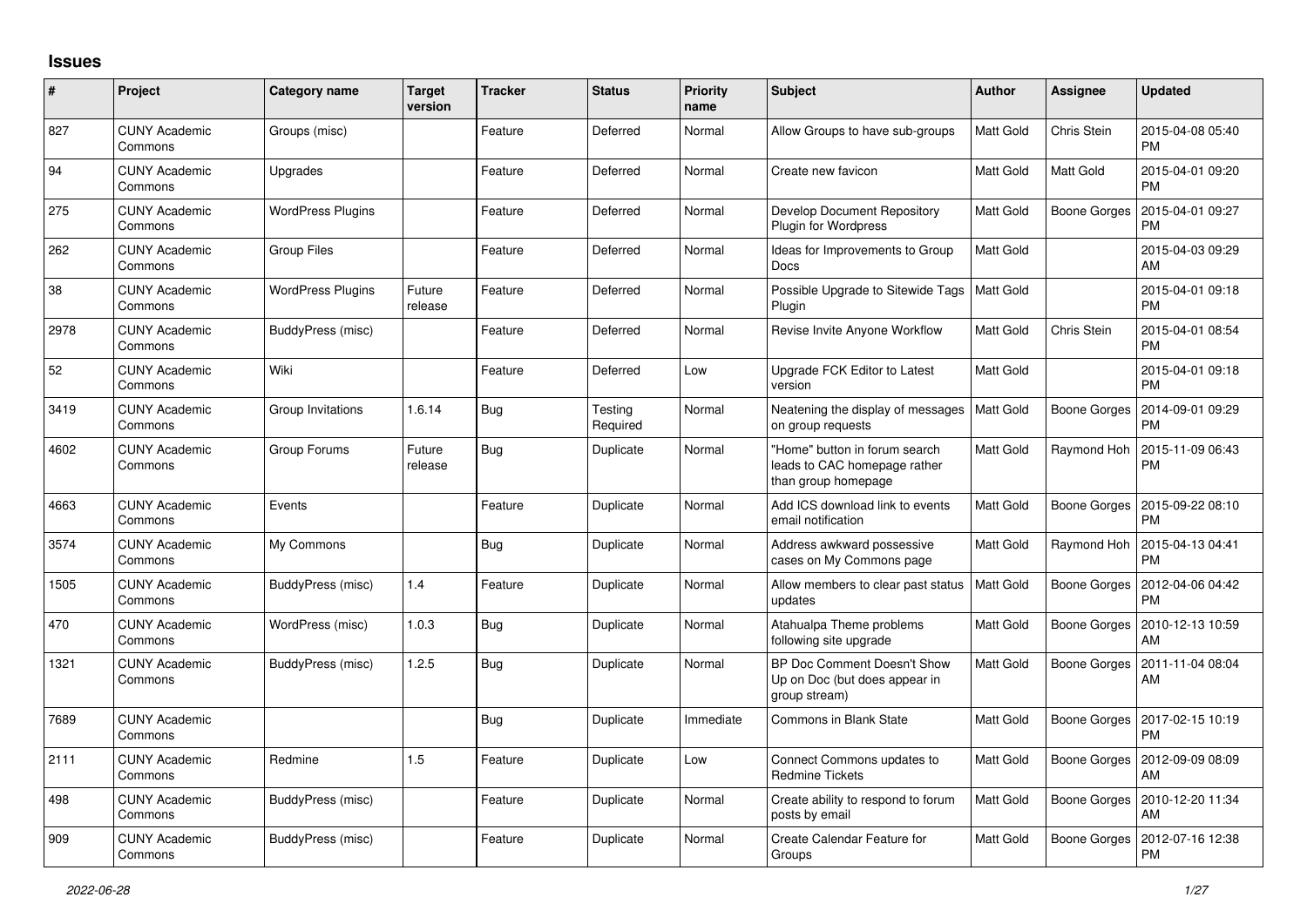| $\#$  | Project                         | Category name              | <b>Target</b><br>version | <b>Tracker</b> | <b>Status</b> | <b>Priority</b><br>name | Subject                                                                                | Author           | <b>Assignee</b>     | <b>Updated</b>                               |
|-------|---------------------------------|----------------------------|--------------------------|----------------|---------------|-------------------------|----------------------------------------------------------------------------------------|------------------|---------------------|----------------------------------------------|
| 593   | <b>CUNY Academic</b><br>Commons | WordPress (misc)           | Future<br>release        | Feature        | Duplicate     | Normal                  | Create intuitive interface for adding<br>site members to subdomain blogs               | <b>Matt Gold</b> | Boone Gorges        | 2011-11-21 07:55<br>AM                       |
| 1220  | <b>CUNY Academic</b><br>Commons | <b>BuddyPress (misc)</b>   |                          | Feature        | Duplicate     | Normal                  | Create native WordPress version<br>of UserVoice integrated into the<br>Commons         | Matt Gold        |                     | Boone Gorges   2012-08-15 01:15<br><b>PM</b> |
| 4648  | <b>CUNY Academic</b><br>Commons | Wiki                       | 1.10                     | Feature        | Duplicate     | Normal                  | Create plan for deprecating the<br>wiki                                                | Matt Gold        | Stephen Real        | 2016-01-06 12:35<br><b>PM</b>                |
| 502   | <b>CUNY Academic</b><br>Commons | <b>WordPress Themes</b>    | 1.14                     | Feature        | Duplicate     | High                    | <b>Create Site Templates</b>                                                           | Matt Gold        | Chris Stein         | 2018-10-24 12:34<br><b>PM</b>                |
| 6365  | <b>CUNY Academic</b><br>Commons | BuddyPress (misc)          | Not tracked              | Feature        | Duplicate     | Normal                  | Create Undergraduate Student<br>status/role on the CAC                                 | Matt Gold        | <b>Boone Gorges</b> | 2016-10-20 11:38<br>AM                       |
| 2670  | <b>CUNY Academic</b><br>Commons | <b>Public Portfolio</b>    |                          | Feature        | Duplicate     | Normal                  | Design review of our new profile<br>header                                             | Matt Gold        | Matt Gold           | 2016-10-13 12:46<br><b>PM</b>                |
| 9051  | <b>CUNY Academic</b><br>Commons | Groups (misc)              | 1.13                     | <b>Bug</b>     | Duplicate     | Normal                  | Difficult to know how to change<br>group email address                                 | Matt Gold        | Raymond Hoh         | 2018-04-13 05:01<br><b>PM</b>                |
| 4155  | <b>CUNY Academic</b><br>Commons | Group Forums               |                          | <b>Bug</b>     | Duplicate     | Normal                  | Don't see forum search                                                                 | Matt Gold        | Boone Gorges        | 2015-06-16 12:32<br><b>PM</b>                |
| 2827  | <b>CUNY Academic</b><br>Commons | BuddyPress (misc)          |                          | Bug            | Duplicate     | Normal                  | Double email notification                                                              | Matt Gold        | Raymond Hoh         | 2013-10-11 01:53<br><b>PM</b>                |
| 2045  | <b>CUNY Academic</b><br>Commons | BuddyPress (misc)          |                          | Bug            | Duplicate     | Normal                  | Double Post/RBE Notification                                                           | <b>Matt Gold</b> | Boone Gorges        | 2012-08-15 08:53<br>AM                       |
| 450   | CUNY Academic<br>Commons        | BuddyPress (misc)          |                          | Bug            | Duplicate     | Normal                  | Email Notifications Summary vs.<br><b>Full Posts</b>                                   | Matt Gold        | <b>Boone Gorges</b> | 2010-12-08 07:30<br>AM                       |
| 169   | <b>CUNY Academic</b><br>Commons | WordPress (misc)           |                          | Feature        | Duplicate     | Normal                  | Enable Plugins to Be Activated on<br>a Selective Basis                                 | Matt Gold        | <b>Boone Gorges</b> | 2010-08-26 02:47<br><b>PM</b>                |
| 4081  | <b>CUNY Academic</b><br>Commons | Events                     | 1.9                      | <b>Bug</b>     | Duplicate     | Normal                  | Events Calendar: Allow restriction<br>of event creation ability to admins<br>on groups | Matt Gold        | Samantha<br>Raddatz | 2015-11-09 12:37<br>PM                       |
| 14737 | <b>CUNY Academic</b><br>Commons |                            |                          | Bug            | Duplicate     | Normal                  | Final step of group/site clone<br>reloads page                                         | Matt Gold        | Boone Gorges        | 2021-08-31 11:41<br>AM                       |
| 15646 | <b>CUNY Academic</b><br>Commons | Group Forums               |                          | Feature        | Duplicate     | Normal                  | Forum improvements                                                                     | Matt Gold        |                     | Boone Gorges   2022-04-08 02:21<br><b>PM</b> |
| 1615  | <b>CUNY Academic</b><br>Commons | BuddyPress (misc)          |                          | Feature        | Duplicate     | Low                     | Forum search                                                                           | Matt Gold        |                     | Boone Gorges   2012-02-04 10:22<br>AM        |
| 3342  | <b>CUNY Academic</b><br>Commons | <b>Email Notifications</b> |                          | Bug            | Duplicate     | Normal                  | Group Invitation Email Links<br>Incorrect/Non-Working                                  | Matt Gold        |                     | Boone Gorges   2015-04-01 09:04<br><b>PM</b> |
| 253   | <b>CUNY Academic</b><br>Commons | Groups (misc)              | Future<br>release        | Feature        | Duplicate     | Low                     | Group Keywords, Taxonomies, and   Matt Gold<br><b>Suggestion Systems</b>               |                  |                     | Boone Gorges   2015-11-09 05:04<br><b>PM</b> |
| 8239  | <b>CUNY Academic</b><br>Commons |                            |                          | <b>Bug</b>     | Duplicate     | Normal                  | Help page should have an email<br>address on it                                        | Matt Gold        | Paige Dupont        | 2017-10-11 11:28<br>AM                       |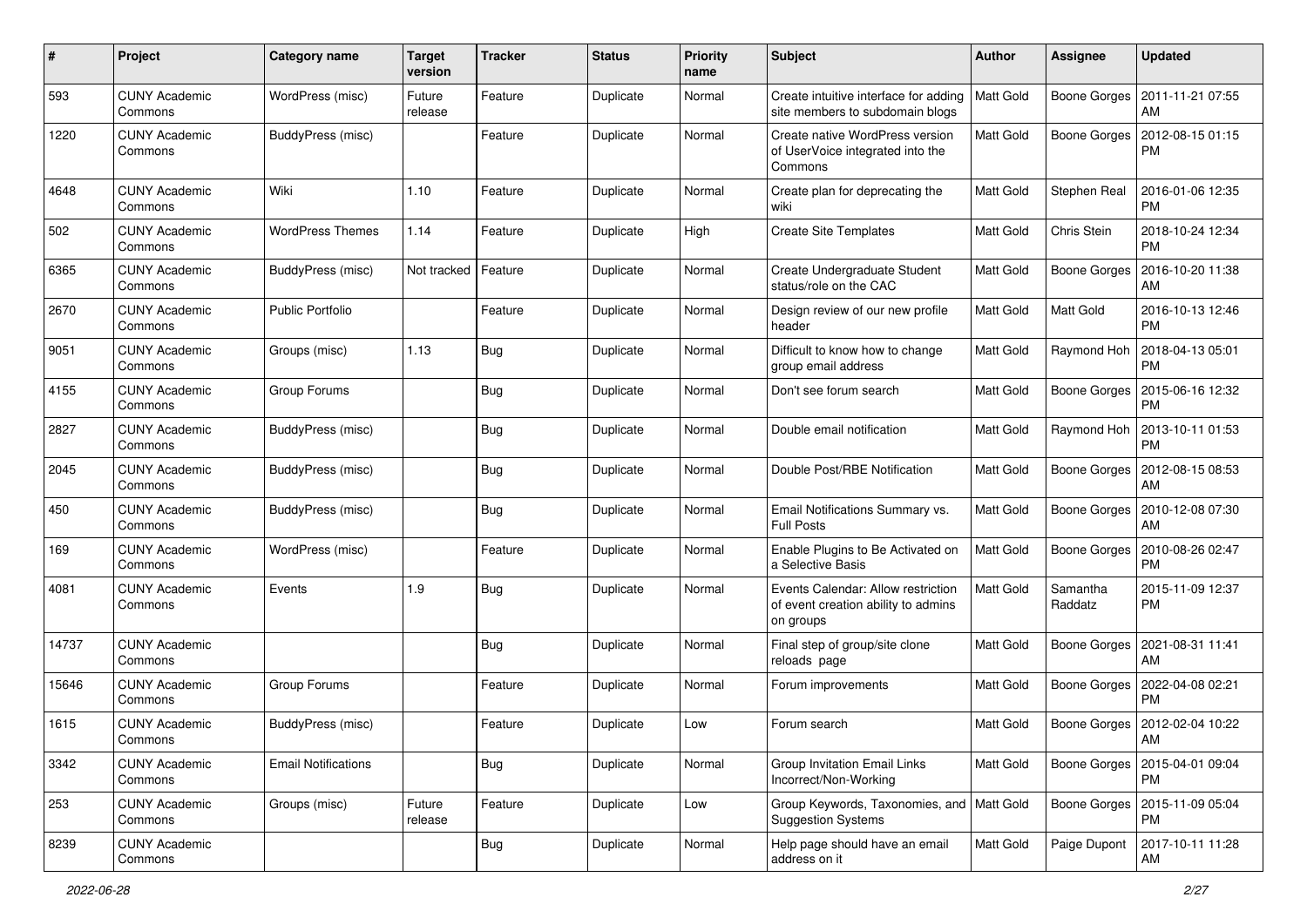| #     | Project                         | Category name             | <b>Target</b><br>version | <b>Tracker</b> | <b>Status</b> | <b>Priority</b><br>name | <b>Subject</b>                                                           | <b>Author</b> | Assignee       | <b>Updated</b>                               |
|-------|---------------------------------|---------------------------|--------------------------|----------------|---------------|-------------------------|--------------------------------------------------------------------------|---------------|----------------|----------------------------------------------|
| 6413  | <b>CUNY Academic</b><br>Commons | WordPress - Media         |                          | <b>Bug</b>     | Duplicate     | Normal                  | Images not showing up                                                    | Matt Gold     |                | Boone Gorges   2016-10-24 10:16<br>AM        |
| 3858  | <b>CUNY Academic</b><br>Commons | Reply By Email            | Future<br>release        | Bug            | Duplicate     | Normal                  | Improved groupblog-RBE<br>integration                                    | Matt Gold     | Raymond Hoh    | 2019-03-11 02:32<br><b>PM</b>                |
| 1231  | <b>CUNY Academic</b><br>Commons | WordPress (misc)          | Not tracked              | Bug            | Duplicate     | High                    | Inaccessible Site on the Commons                                         | Matt Gold     |                | 2011-10-13 08:56<br>AM                       |
| 2730  | <b>CUNY Academic</b><br>Commons | BuddyPress (misc)         |                          | <b>Bug</b>     | Duplicate     | Normal                  | Limits on Publications Entry Field                                       | Matt Gold     | Boone Gorges   | 2013-08-29 09:36<br>AM                       |
| 328   | <b>CUNY Academic</b><br>Commons | BuddyPress (misc)         | Future<br>release        | Feature        | Duplicate     | Normal                  | <b>Make Group Invitation Status</b><br>Clearer                           | Matt Gold     |                | Boone Gorges   2010-12-20 11:08<br>AM        |
| 6695  | <b>CUNY Academic</b><br>Commons | <b>Group Announcments</b> | 1.10.3                   | Bug            | Duplicate     | Normal                  | Member reply to announcement<br>goes to Commons address                  | Matt Gold     | Raymond Hoh    | 2016-11-22 01:46<br>AM                       |
| 378   | <b>CUNY Academic</b><br>Commons | WordPress (misc)          | $1.2$                    | <b>Bug</b>     | Duplicate     | Normal                  | New blog post notification by email<br>for private blogs                 | Matt Gold     | Boone Gorges   | 2011-02-18 01:46<br><b>PM</b>                |
| 2954  | <b>CUNY Academic</b><br>Commons | Public Portfolio          | 1.7                      | Feature        | Duplicate     | Normal                  | New Profile social media options                                         | Matt Gold     | Dominic Giglio | 2014-09-16 11:48<br>AM                       |
| 13136 | <b>CUNY Academic</b><br>Commons | Group Forums              | 1.18.3                   | Feature        | Duplicate     | Normal                  | Post to multiple group forums by<br>email                                | Matt Gold     | Raymond Hoh    | 2021-01-20 05:52<br><b>PM</b>                |
| 9319  | <b>CUNY Academic</b><br>Commons | Group Blogs               |                          | <b>Bug</b>     | Duplicate     | Normal                  | Question about group/site<br>connections                                 | Matt Gold     | Boone Gorges   | 2018-02-28 01:45<br><b>PM</b>                |
| 2821  | <b>CUNY Academic</b><br>Commons | BuddyPress (misc)         |                          | Bug            | Duplicate     | Normal                  | RBE attempted double posts                                               | Matt Gold     | Raymond Hoh    | 2013-10-11 01:53<br><b>PM</b>                |
| 4403  | <b>CUNY Academic</b><br>Commons | Public Portfolio          |                          | <b>Bug</b>     | Duplicate     | Normal                  | Redesign social media accounts<br>section of portfolio editing interface | Matt Gold     | Boone Gorges   | 2015-08-10 04:08<br><b>PM</b>                |
| 2761  | <b>CUNY Academic</b><br>Commons | WordPress (misc)          |                          | <b>Bug</b>     | Duplicate     | Low                     | Resize profile avatar on blog<br>dashboard                               | Matt Gold     | Boone Gorges   | 2013-08-28 08:43<br>AM                       |
| 409   | <b>CUNY Academic</b><br>Commons | WordPress (misc)          | Future<br>release        | Feature        | Duplicate     | Normal                  | Simplify Process of adding<br>members to blogs                           | Matt Gold     | Boone Gorges   | 2011-03-25 11:25<br>AM                       |
| 2221  | <b>CUNY Academic</b><br>Commons | BuddyPress (misc)         |                          | Bug            | Duplicate     | Low                     | Spacing error on BP Doc<br>comments                                      | Matt Gold     |                | Boone Gorges   2012-10-30 10:03<br>AM        |
| 8945  | <b>CUNY Academic</b><br>Commons | <b>BuddyPress Docs</b>    | Not tracked              | Support        | Duplicate     | Normal                  | Spam report                                                              | Matt Gold     |                | Boone Gorges   2017-11-28 01:39<br><b>PM</b> |
| 769   | <b>CUNY Academic</b><br>Commons | Search                    |                          | Feature        | Duplicate     | Normal                  | <b>Test Out and Consider Installing</b><br>Sphinx Search Plugin          | Matt Gold     | Dominic Giglio | 2016-12-12 02:47<br><b>PM</b>                |
| 12341 | <b>CUNY Academic</b><br>Commons |                           |                          | <b>Bug</b>     | Abandoned     | High                    | Commons down                                                             | Matt Gold     |                | 2020-02-11 10:45<br>AM                       |
| 1334  | <b>CUNY Academic</b><br>Commons | Analytics                 | Future<br>release        | Feature        | Abandoned     | Normal                  | Create Tool To Count Email<br>Notifications                              | Matt Gold     | Matt Gold      | 2015-11-12 12:56<br>AM                       |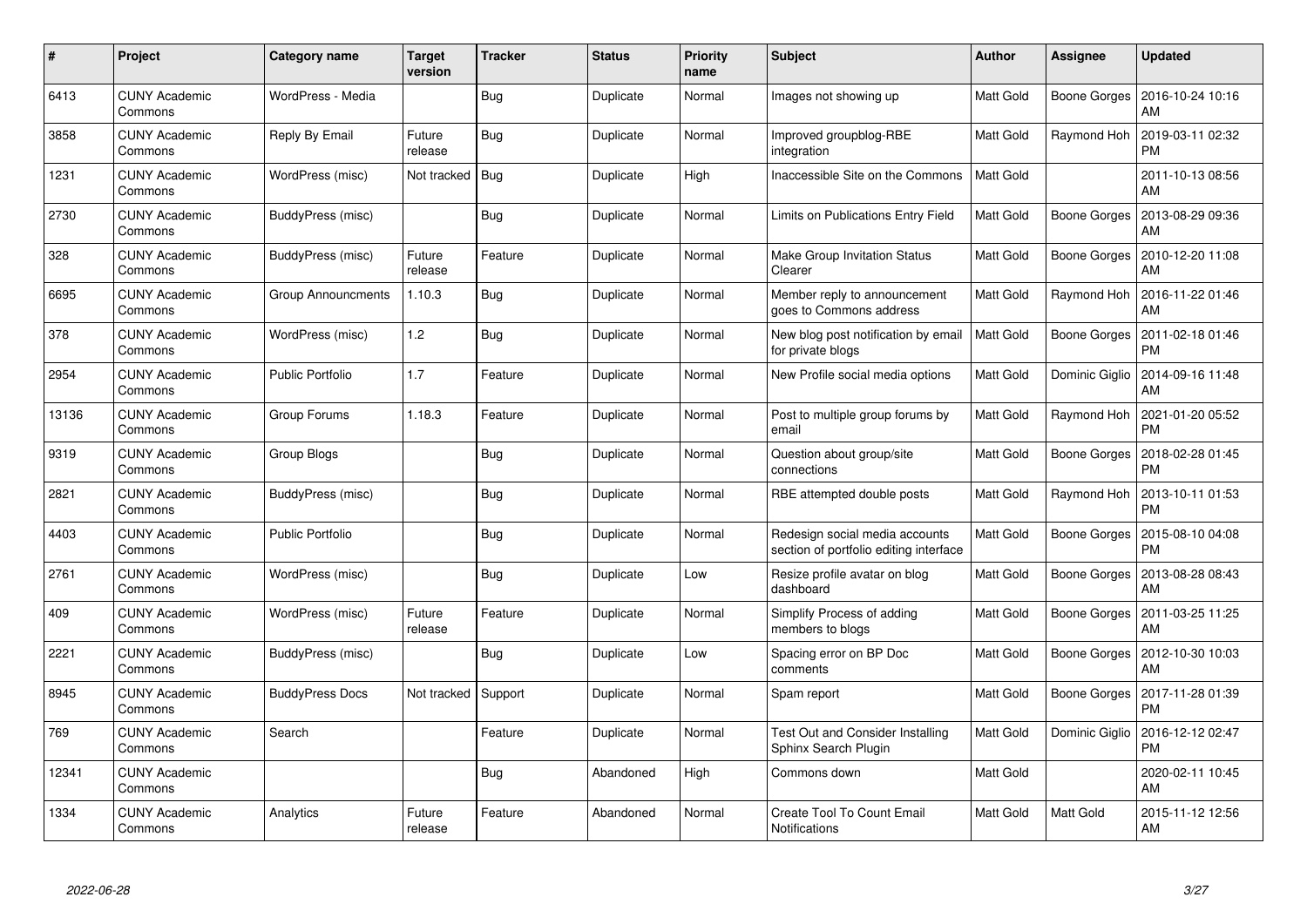| #     | Project                         | Category name            | <b>Target</b><br>version | <b>Tracker</b> | <b>Status</b> | <b>Priority</b><br>name | Subject                                                                                            | Author           | <b>Assignee</b>     | <b>Updated</b>                       |
|-------|---------------------------------|--------------------------|--------------------------|----------------|---------------|-------------------------|----------------------------------------------------------------------------------------------------|------------------|---------------------|--------------------------------------|
| 12353 | <b>CUNY Academic</b><br>Commons | BuddyPress (misc)        | Not tracked              | Bug            | Abandoned     | Normal                  | Member filtering not working                                                                       | Matt Gold        | Boone Gorges        | 2020-03-10 11:14<br>AM               |
| 14719 | <b>CUNY Academic</b><br>Commons | <b>Responsive Design</b> |                          | Bug            | Abandoned     | Normal                  | Overlapping text in mobile views                                                                   | Matt Gold        | Boone Gorges        | 2022-04-27 04:30<br><b>PM</b>        |
| 1829  | CUNY Academic<br>Commons        | WordPress (misc)         |                          | Bug            | Rejected      | High                    | 'No Image' checkbox on Featured<br>Content widget is not working                                   | Matt Gold        | Dominic Giglio      | 2012-07-04 06:02<br><b>PM</b>        |
| 3293  | <b>CUNY Academic</b><br>Commons | BuddyPress (misc)        |                          | <b>Bug</b>     | Rejected      | Normal                  | 'Page Not Found' Message<br>Received After Clicking on<br>View/Reply Link in Email<br>Notification | Matt Gold        | <b>Boone Gorges</b> | 2014-07-02 08:47<br><b>PM</b>        |
| 615   | <b>CUNY Academic</b><br>Commons | <b>BuddyPress (misc)</b> |                          | Feature        | Rejected      | Low                     | 'Enter" should trigger<br>autocomplete event                                                       | Matt Gold        | Boone Gorges        | 2016-10-24 11:49<br>AM               |
| 2265  | <b>CUNY Academic</b><br>Commons |                          | Not tracked              | Bug            | Rejected      | Normal                  | "Need Support" widget in cbox<br>documentation                                                     | Matt Gold        | Boone Gorges        | 2012-11-20 01:07<br><b>PM</b>        |
| 2288  | <b>CUNY Academic</b><br>Commons | commonsinabox.org        |                          | Bug            | Rejected      | Normal                  | […] issue occurring on<br>commonsinabox.org                                                        | Matt Gold        | Boone Gorges        | 2012-12-11 01:17<br>AM               |
| 9977  | <b>CUNY Academic</b><br>Commons | <b>WordPress Plugins</b> | 1.13.5                   | Bug            | Rejected      | High                    | ACERT website down                                                                                 | Matt Gold        | Boone Gorges        | 2018-07-03 02:09<br><b>PM</b>        |
| 1646  | <b>CUNY Academic</b><br>Commons | WordPress (misc)         | Not tracked              | Support        | Rejected      | Immediate               | Add ARC Plugins/Themes ASAP                                                                        | Matt Gold        | Boone Gorges        | 2012-02-21 02:19<br><b>PM</b>        |
| 2806  | <b>CUNY Academic</b><br>Commons | WordPress (misc)         | 1.5.5                    | Feature        | Rejected      | Normal                  | <b>Add Bones Theme</b>                                                                             | Matt Gold        | Boone Gorges        | 2013-10-11 11:28<br>AM               |
| 2268  | <b>CUNY Academic</b><br>Commons |                          |                          | Bug            | Rejected      | Normal                  | Add CBOX icon to dashboard<br>menu?                                                                | Matt Gold        | Boone Gorges        | 2012-11-18 10:58<br><b>PM</b>        |
| 291   | <b>CUNY Academic</b><br>Commons | BuddyPress (misc)        | Future<br>release        | Feature        | Rejected      | Normal                  | Add Chat/IM functionality                                                                          | Matt Gold        | Boone Gorges        | 2015-11-12 01:36<br>AM               |
| 709   | <b>CUNY Academic</b><br>Commons | WordPress (misc)         | 1.2.1                    | Feature        | Rejected      | Low                     | Add Inspiration Theme to Site                                                                      | Matt Gold        | Boone Gorges        | 2011-04-28 08:15<br><b>PM</b>        |
| 2429  | <b>CUNY Academic</b><br>Commons | WordPress (misc)         |                          | Bug            | Rejected      | Normal                  | Add User Switching Plugin?                                                                         | Matt Gold        | Boone Gorges        | 2013-02-28 10:51<br>AM               |
| 5516  | <b>CUNY Academic</b><br>Commons | Social Paper             | 1.9.19                   | Bug            | Rejected      | Normal                  | Adding a link to Social Paper<br>jumps position to top of page                                     | Matt Gold        | Boone Gorges        | 2016-06-21 09:54<br><b>PM</b>        |
| 13581 | <b>CUNY Academic</b><br>Commons | Group Library            |                          | <b>Bug</b>     | Rejected      | Normal                  | Adding link to library didn't<br>generate notification email                                       | Matt Gold        |                     | Raymond Hoh   2020-11-17 12:33<br>PM |
| 1419  | <b>CUNY Academic</b><br>Commons | Wiki                     | 1.3                      | <b>Bug</b>     | Rejected      | Normal                  | Ajax autosuggest on wiki tags not<br>working                                                       | <b>Matt Gold</b> | Boone Gorges        | 2011-12-12 03:51<br><b>PM</b>        |
| 14221 | <b>CUNY Academic</b><br>Commons | Group Forums             |                          | Feature        | Rejected      | Normal                  | Allow .ics files to be posted as<br>forum attachments                                              | Matt Gold        | Boone Gorges        | 2021-03-23 08:53<br><b>PM</b>        |
| 539   | <b>CUNY Academic</b><br>Commons | BuddyPress (misc)        | $1.2\,$                  | Feature        | Rejected      | Normal                  | Allow document category names to   Matt Gold<br>be edited                                          |                  | Boone Gorges        | 2011-01-24 12:52<br>PM               |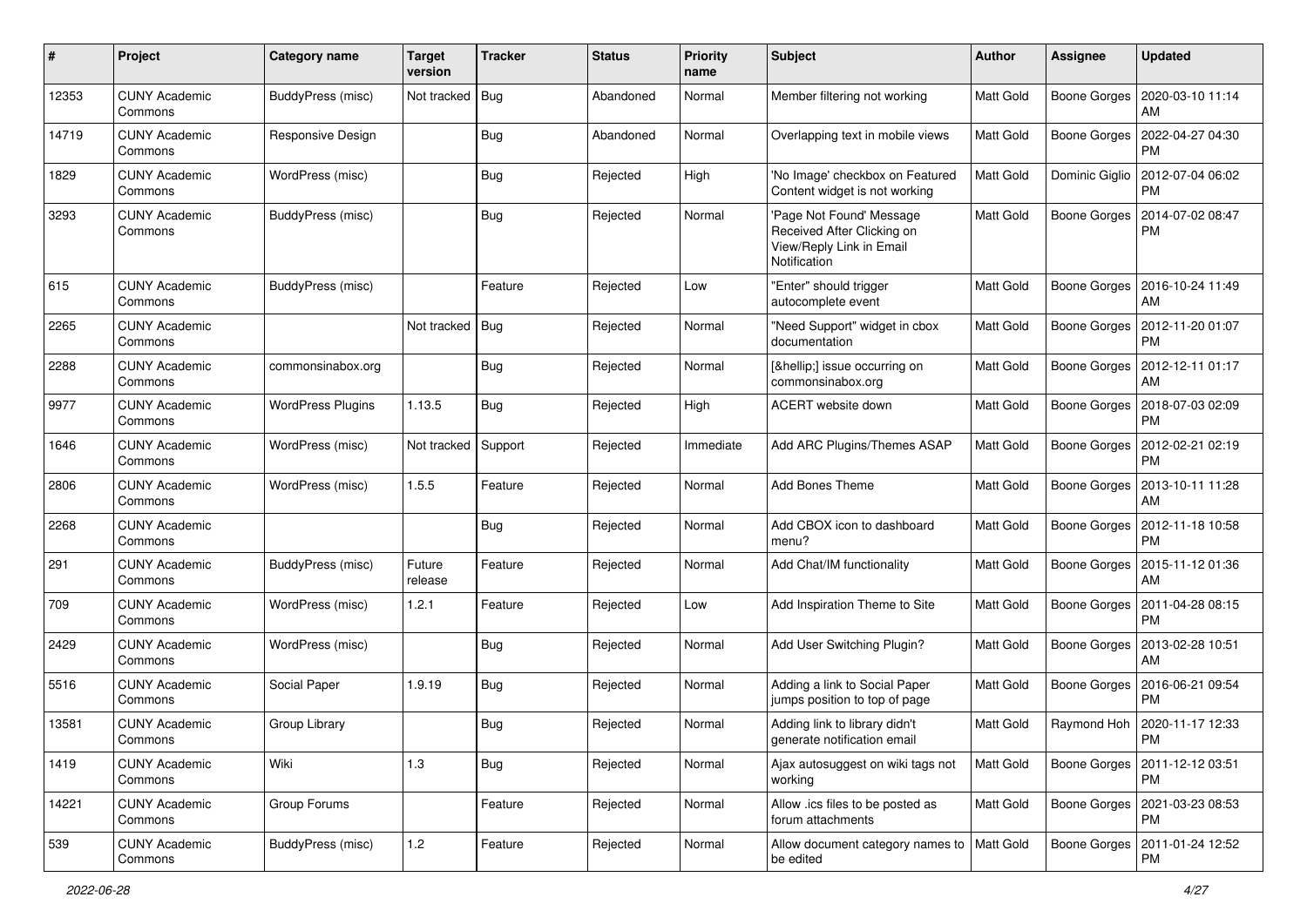| #    | Project                         | Category name           | <b>Target</b><br>version | <b>Tracker</b> | <b>Status</b> | <b>Priority</b><br>name | <b>Subject</b>                                                   | Author           | Assignee                | <b>Updated</b>                |
|------|---------------------------------|-------------------------|--------------------------|----------------|---------------|-------------------------|------------------------------------------------------------------|------------------|-------------------------|-------------------------------|
| 2033 | <b>CUNY Academic</b><br>Commons | BuddyPress (misc)       |                          | Feature        | Rejected      | Normal                  | Allow status update to be deleted<br>directly from profile page  | Matt Gold        | Boone Gorges            | 2012-08-10 04:51<br><b>PM</b> |
| 506  | <b>CUNY Academic</b><br>Commons | BuddyPress (misc)       |                          | Feature        | Rejected      | Normal                  | <b>Attachments for Group</b><br><b>Announcement Posts</b>        | Matt Gold        | Boone Gorges            | 2016-10-24 11:20<br>AM        |
| 2684 | <b>CUNY Academic</b><br>Commons | WordPress (misc)        |                          | <b>Bug</b>     | Rejected      | Normal                  | Authentication/Cookie problems                                   | Matt Gold        | Boone Gorges            | 2013-07-25 10:09<br><b>PM</b> |
| 606  | <b>CUNY Academic</b><br>Commons | BuddyPress (misc)       | 1.1.10                   | <b>Bug</b>     | Rejected      | Low                     | Avatars don't show up in list of<br>members on group invite tool | Matt Gold        | Boone Gorges            | 2011-02-24 11:47<br><b>PM</b> |
| 1094 | <b>CUNY Academic</b><br>Commons | WordPress (misc)        | Not tracked              | Support        | Rejected      | Normal                  | Blog privacy question                                            | Matt Gold        | Boone Gorges            | 2011-08-04 12:01<br><b>PM</b> |
| 2021 | <b>CUNY Academic</b><br>Commons | WordPress (misc)        | 1.5                      | Feature        | Rejected      | Low                     | Buy gravity forms                                                | Matt Gold        | Matt Gold               | 2012-08-07 05:00<br><b>PM</b> |
| 2114 | <b>CUNY Academic</b><br>Commons | WordPress (misc)        |                          | <b>Bug</b>     | Rejected      | Low                     | Can't find config settings for<br>Simpler iPaper plugin          | Matt Gold        | Dominic Giglio          | 2012-12-18 09:54<br>AM        |
| 2274 | <b>CUNY Academic</b><br>Commons | commonsinabox.org       | Not tracked Bug          |                | Rejected      | Normal                  | CBOX - group names on group<br>pages                             | Matt Gold        | Boone Gorges            | 2012-11-20 02:05<br><b>PM</b> |
| 2270 | <b>CUNY Academic</b><br>Commons | commonsinabox.org       | Not tracked   Bug        |                | Rejected      | Normal                  | CBOX group sign up - default<br>email setting                    | Matt Gold        | Boone Gorges            | 2012-11-20 03:51<br><b>PM</b> |
| 2354 | <b>CUNY Academic</b><br>Commons | commonsinabox.org       |                          | Bug            | Rejected      | Low                     | CBOX header mouseover issue                                      | Matt Gold        | <b>Bowe</b><br>Frankema | 2014-05-01 08:02<br><b>PM</b> |
| 2284 | <b>CUNY Academic</b><br>Commons | commonsinabox.org       |                          | Bug            | Rejected      | Normal                  | cbox.org forum link error from<br>profile page                   | Matt Gold        | Boone Gorges            | 2012-11-20 08:02<br><b>PM</b> |
| 285  | <b>CUNY Academic</b><br>Commons | WordPress (misc)        | Not tracked   Bug        |                | Rejected      | Normal                  | <b>Check Commons mailserver</b><br>configuration                 | Matt Gold        |                         | 2010-12-21 11:58<br>AM        |
| 1901 | <b>CUNY Academic</b><br>Commons | WordPress (misc)        | Not tracked              | <b>Bug</b>     | Rejected      | Normal                  | <b>Commons Down</b>                                              | <b>Matt Gold</b> |                         | 2012-05-22 09:59<br>AM        |
| 2892 | <b>CUNY Academic</b><br>Commons | BuddyPress (misc)       |                          | Bug            | Rejected      | High                    | Commons homepage - blog<br>column                                | Matt Gold        | Boone Gorges            | 2013-11-14 01:00<br><b>PM</b> |
| 3075 | <b>CUNY Academic</b><br>Commons | Server                  | Not tracked              | Bug            | Rejected      | Normal                  | Commons running slow?                                            | Matt Gold        | Boone Gorges            | 2014-05-06 01:45<br><b>PM</b> |
| 157  | <b>CUNY Academic</b><br>Commons | BuddyPress (misc)       | Not tracked              | Feature        | Rejected      | Normal                  | Conduct a review of BuddyPress<br>plugins                        | Matt Gold        | Boone Gorges            | 2016-01-26 12:16<br>AM        |
| 1132 | <b>CUNY Academic</b><br>Commons | WordPress (misc)        | 1.3                      | Feature        | Rejected      | Normal                  | Consider adding a forum plugin for<br>blogs                      | <b>Matt Gold</b> | Boone Gorges            | 2011-11-17 10:51<br><b>PM</b> |
| 176  | <b>CUNY Academic</b><br>Commons | Documentation           | Not tracked              | Feature        | Rejected      | Normal                  | Consider adding submenu to Help<br>section                       | Matt Gold        | Matt Gold               | 2016-01-26 05:12<br><b>PM</b> |
| 1215 | <b>CUNY Academic</b><br>Commons | <b>WordPress Themes</b> |                          | Feature        | Rejected      | Normal                  | <b>Consider Buying Viva Themes</b><br>Pack                       | Matt Gold        | Matt Gold               | 2016-10-24 11:41<br>AM        |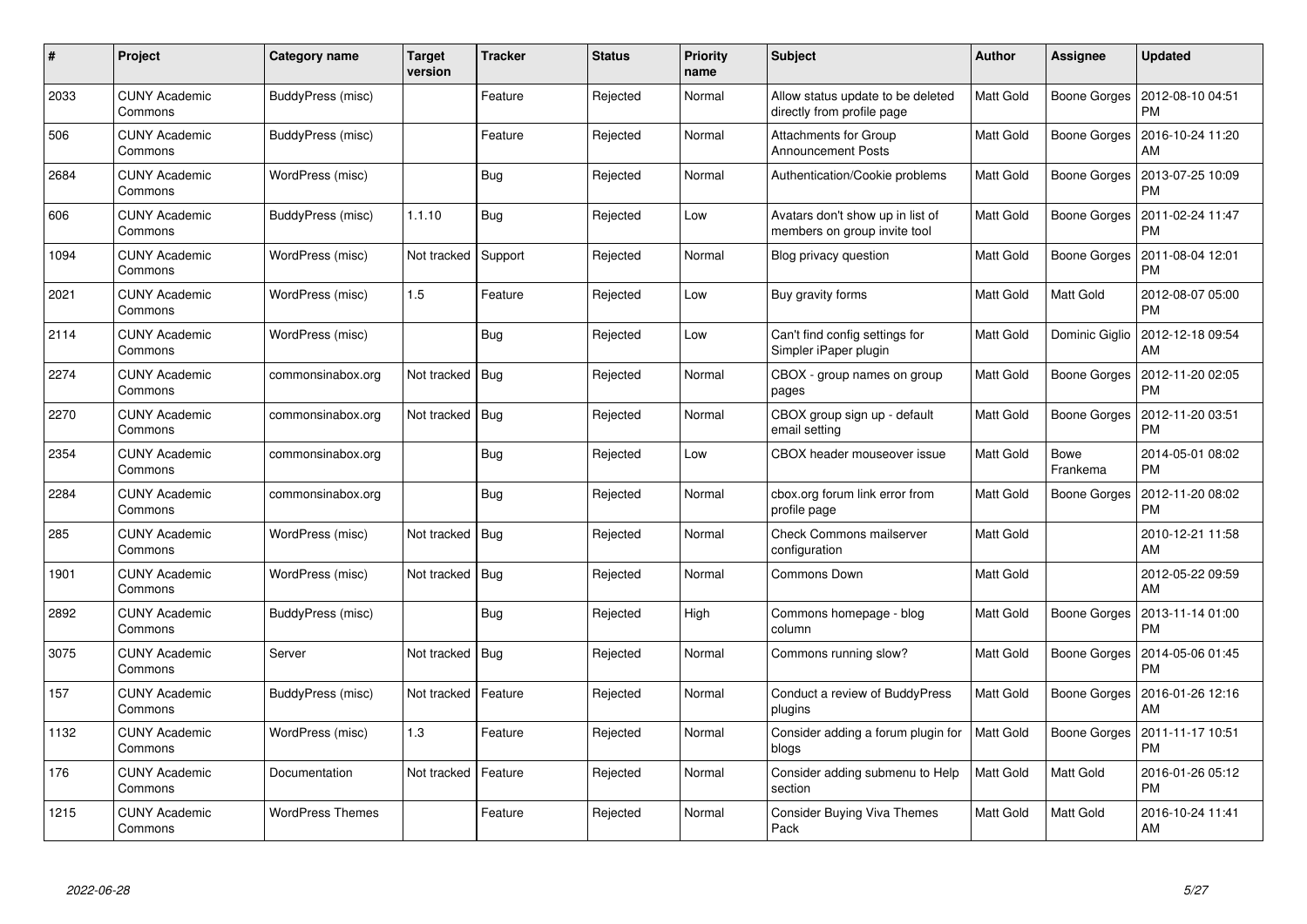| #     | Project                         | Category name              | <b>Target</b><br>version | <b>Tracker</b> | <b>Status</b> | <b>Priority</b><br>name | Subject                                                                          | Author    | <b>Assignee</b>     | <b>Updated</b>                                 |
|-------|---------------------------------|----------------------------|--------------------------|----------------|---------------|-------------------------|----------------------------------------------------------------------------------|-----------|---------------------|------------------------------------------------|
| 3564  | <b>CUNY Academic</b><br>Commons | <b>User Experience</b>     |                          | Design/UX      | Rejected      | Normal                  | Consider repositioning Forum link<br>in group nav                                | Matt Gold | Chris Stein         | 2015-04-13 04:32<br><b>PM</b>                  |
| 8161  | <b>CUNY Academic</b><br>Commons |                            |                          | Bug            | Rejected      | Normal                  | Contact form info sent to<br>Commons email                                       | Matt Gold |                     | Boone Gorges   2017-05-21 10:52<br><b>PM</b>   |
| 3152  | <b>CUNY Academic</b><br>Commons | WordPress (misc)           |                          | Bug            | Rejected      | Normal                  | Cookie/Session weirdness                                                         | Matt Gold | Boone Gorges        | 2014-04-27 02:41<br><b>PM</b>                  |
| 1981  | <b>CUNY Academic</b><br>Commons | WordPress (misc)           |                          | Feature        | Rejected      | Normal                  | Create a WordPress-based<br>alternative to UserVoice                             | Matt Gold | <b>Boone Gorges</b> | 2015-11-09 02:50<br><b>PM</b>                  |
| 1200  | <b>CUNY Academic</b><br>Commons | WordPress (misc)           | Not tracked              | Feature        | Rejected      | Normal                  | Create Changelog for the<br>Commons                                              | Matt Gold | Boone Gorges        | 2017-11-15 05:06<br><b>PM</b>                  |
| 2090  | <b>CUNY Academic</b><br>Commons | BuddyPress (misc)          |                          | Feature        | Rejected      | Normal                  | Create Course Group Template<br>that includes notifications of new<br>blog posts | Matt Gold | Boone Gorges        | 2012-12-18 10:59<br>AM                         |
| 288   | <b>CUNY Academic</b><br>Commons | Redmine                    |                          | Feature        | Rejected      | Normal                  | Create related ticket feature for<br>Redmine                                     | Matt Gold | Boone Gorges        | 2010-07-27 09:59<br>AM                         |
| 122   | <b>CUNY Academic</b><br>Commons | Upgrades                   | Not tracked              | Feature        | Rejected      | Normal                  | Create Single Sign on for<br><b>UserVoice</b>                                    | Matt Gold | Zach Davis          | 2016-01-26 10:50<br>AM                         |
| 771   | <b>CUNY Academic</b><br>Commons | WordPress (misc)           | 1.3                      | Feature        | Rejected      | Normal                  | Create Tool to Display Users in<br>Order of ID# in Dashboard                     | Matt Gold | Boone Gorges        | 2011-05-24 08:57<br>AM                         |
| 1559  | <b>CUNY Academic</b><br>Commons | BuddyPress (misc)          |                          | Feature        | Rejected      | Normal                  | Crop Text Length Field on<br>Featured Homepage Widget<br>Doesn't Work            | Matt Gold |                     | Dominic Giglio   2012-07-02 12:10<br><b>PM</b> |
| 12335 | <b>CUNY Academic</b><br>Commons | cuny.is                    |                          | Bug            | Rejected      | Normal                  | cuny.is issue                                                                    | Matt Gold |                     | Boone Gorges   2020-01-30 12:47<br>AM          |
| 1931  | <b>CUNY Academic</b><br>Commons | WordPress (misc)           | Not tracked              | Bug            | Rejected      | Normal                  | Deleted Blog visible to admin, but<br>not to standard users                      | Matt Gold | Boone Gorges        | 2012-06-12 09:14<br>AM                         |
| 557   | <b>CUNY Academic</b><br>Commons | BuddyPress (misc)          | 1.3                      | Feature        | Rejected      | Normal                  | Denied Size and Extension Alerts<br>on Forum posts                               | Matt Gold | Boone Gorges        | 2011-06-17 02:58<br><b>PM</b>                  |
| 3933  | <b>CUNY Academic</b><br>Commons | DiRT Integration           | Not tracked              | Bug            | Rejected      | Normal                  | DiRT Directory 'tool' directory<br>shows blank page                              | Matt Gold | Boone Gorges        | 2015-03-20 08:47<br>AM                         |
| 4722  | <b>CUNY Academic</b><br>Commons | <b>BuddyPress Docs</b>     | Not tracked   Bug        |                | Rejected      | Normal                  | Doc listing overflow issue                                                       | Matt Gold |                     | Boone Gorges   2015-10-11 10:09<br><b>PM</b>   |
| 1835  | <b>CUNY Academic</b><br>Commons | WordPress (misc)           | Not tracked   Support    |                | Rejected      | Normal                  | Domain mapping request                                                           | Matt Gold |                     | Boone Gorges   2012-04-16 01:15<br>PM          |
| 2343  | <b>CUNY Academic</b><br>Commons | commonsinabox.org          | Not tracked   Bug        |                | Rejected      | Normal                  | Double Notifications from<br>commonsinabox.org                                   | Matt Gold |                     | Boone Gorges   2013-03-20 01:45<br><b>PM</b>   |
| 2272  | <b>CUNY Academic</b><br>Commons | commonsinabox.org          | Not tracked   Feature    |                | Rejected      | Normal                  | Edit inline help on<br>commonsinabox.org                                         | Matt Gold | Chris Stein         | 2017-11-15 05:26<br><b>PM</b>                  |
| 4760  | <b>CUNY Academic</b><br>Commons | <b>Email Notifications</b> | Not tracked   Bug        |                | Rejected      | Normal                  | email notification contains broken<br>image                                      | Matt Gold | Boone Gorges        | 2015-10-11 10:24<br><b>PM</b>                  |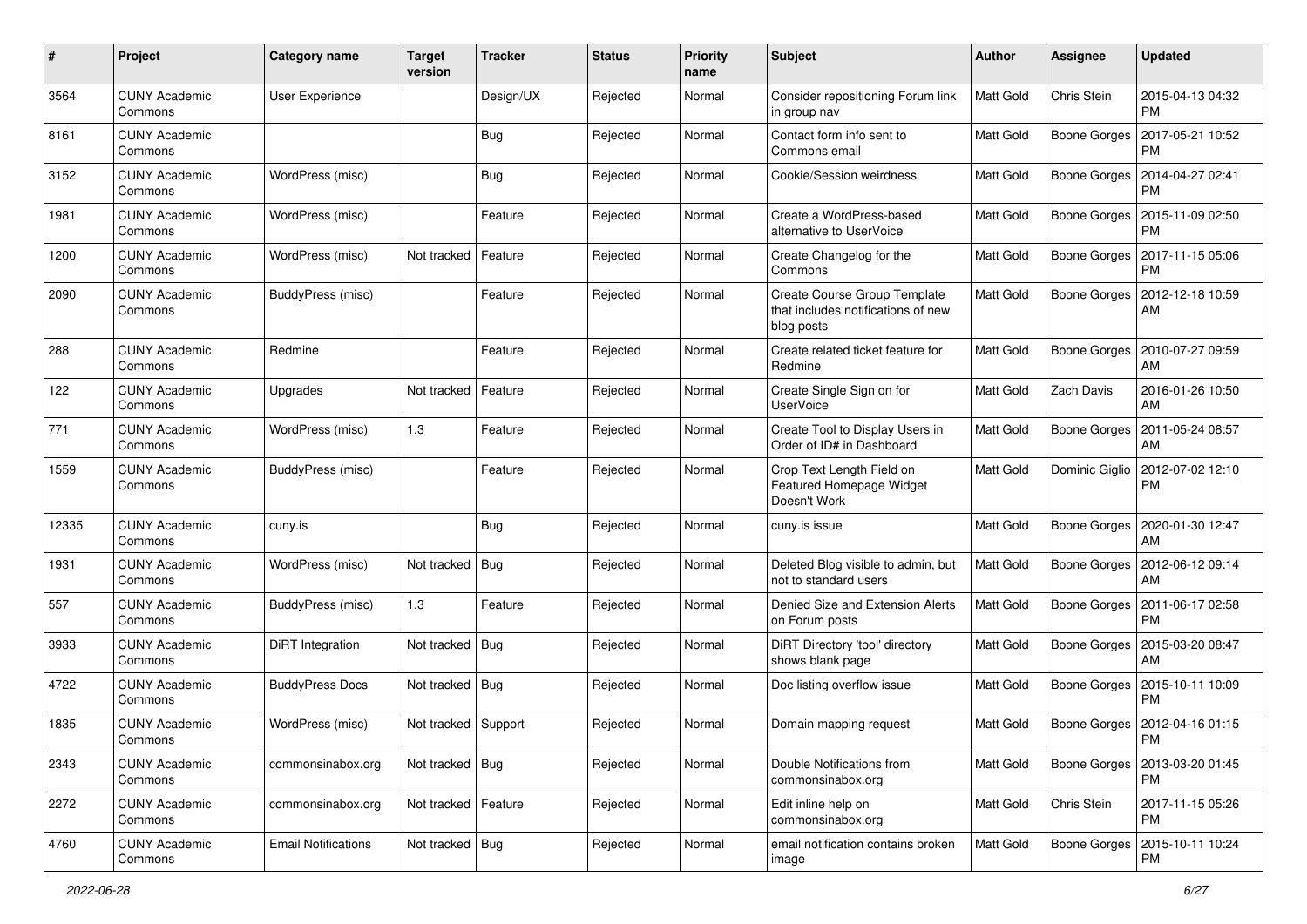| #     | Project                         | Category name              | <b>Target</b><br>version | <b>Tracker</b> | <b>Status</b> | <b>Priority</b><br>name | <b>Subject</b>                                                             | <b>Author</b> | <b>Assignee</b>     | <b>Updated</b>                               |
|-------|---------------------------------|----------------------------|--------------------------|----------------|---------------|-------------------------|----------------------------------------------------------------------------|---------------|---------------------|----------------------------------------------|
| 9095  | <b>CUNY Academic</b><br>Commons | <b>Email Notifications</b> |                          | <b>Bug</b>     | Rejected      | Normal                  | Email notifications of events may<br>not be going out                      | Matt Gold     | Raymond Hoh         | 2018-01-19 04:58<br><b>PM</b>                |
| 564   | <b>CUNY Academic</b><br>Commons | WordPress (misc)           | 1.1.10                   | Feature        | Rejected      | Normal                  | Email Subscription Plugin for<br><b>WordPress blogs</b>                    | Matt Gold     | <b>Boone Gorges</b> | 2011-02-18 12:04<br>AM                       |
| 861   | <b>CUNY Academic</b><br>Commons | WordPress (misc)           | Not tracked              | Feature        | Rejected      | Normal                  | Embed Wikipedia Page in About<br>Page                                      | Matt Gold     | Matt Gold           | 2016-02-23 06:00<br><b>PM</b>                |
| 674   | <b>CUNY Academic</b><br>Commons | BuddyPress (misc)          | Not tracked   Bug        |                | Rejected      | Normal                  | <b>Errant Friend Request?</b>                                              | Matt Gold     | Boone Gorges        | 2011-04-06 11:28<br><b>PM</b>                |
| 453   | <b>CUNY Academic</b><br>Commons | WordPress (misc)           | 1.1.4                    | <b>Bug</b>     | Rejected      | Normal                  | Error with Sidebar Manager of "The   Matt Gold<br><b>Station" WooTheme</b> |               | Boone Gorges        | 2010-12-18 04:51<br><b>PM</b>                |
| 452   | <b>CUNY Academic</b><br>Commons | WordPress (misc)           |                          | Bug            | Rejected      | Low                     | Errors on Plugin Activation                                                | Matt Gold     | Boone Gorges        | 2012-07-12 04:25<br><b>PM</b>                |
| 655   | <b>CUNY Academic</b><br>Commons | WordPress (misc)           | Future<br>release        | <b>Bug</b>     | Rejected      | Low                     | exclude front page categories<br>plugin not working                        | Matt Gold     |                     | Dominic Giglio   2012-07-12 08:18<br>AM      |
| 2285  | <b>CUNY Academic</b><br>Commons | commonsinabox.org          | Not tracked              | Feature        | Rejected      | Normal                  | Feature Community/Group Forums<br>on commonsinabox.org<br>homepage?        | Matt Gold     | Chris Stein         | 2017-11-15 05:24<br><b>PM</b>                |
| 304   | <b>CUNY Academic</b><br>Commons |                            | Not tracked              | Feature        | Rejected      | Normal                  | Feature Roadmap                                                            | Matt Gold     | Boone Gorges        | 2010-08-30 04:38<br><b>PM</b>                |
| 1995  | <b>CUNY Academic</b><br>Commons | WordPress (misc)           | 1.3.17                   | Bug            | Rejected      | High                    | <b>Featured Content Box Only</b><br>Rendering on Login                     | Matt Gold     | Boone Gorges        | 2012-07-15 10:21<br>AM                       |
| 5738  | <b>CUNY Academic</b><br>Commons | Group Forums               |                          | Bug            | Rejected      | Normal                  | Forum post list formatting didn't<br>come through                          | Matt Gold     |                     | Boone Gorges   2016-07-02 01:09<br><b>PM</b> |
| 8121  | <b>CUNY Academic</b><br>Commons | Group Forums               |                          | Bug            | Rejected      | Normal                  | Forum reply oddities --<br>RBE/Hidden replies                              | Matt Gold     | Raymond Hoh         | 2017-05-10 01:39<br><b>PM</b>                |
| 466   | <b>CUNY Academic</b><br>Commons | BuddyPress (misc)          | Not tracked              | <b>Bug</b>     | Rejected      | Normal                  | Friendship Requests coming out of<br>nowhere                               | Matt Gold     | <b>Boone Gorges</b> | 2011-08-22 06:52<br><b>PM</b>                |
| 598   | <b>CUNY Academic</b><br>Commons | Wiki                       | Not tracked              | Feature        | Rejected      | Normal                  | Get wiki redesign info to CIC                                              | Matt Gold     | Matt Gold           | 2016-01-26 10:54<br>AM                       |
| 2295  | <b>CUNY Academic</b><br>Commons | commonsinabox.org          |                          | Bug            | Rejected      | Normal                  | Glitch in CBOX Logo                                                        | Matt Gold     | Boone Gorges        | 2012-12-11 01:08<br>AM                       |
| 192   | <b>CUNY Academic</b><br>Commons | WordPress (misc)           |                          | Bug            | Rejected      | Normal                  | Google Custom Search on Blogs                                              | Matt Gold     | Chris Stein         | 2014-05-01 09:18<br>AM                       |
| 13913 | <b>CUNY Academic</b><br>Commons | Groups (misc)              |                          | Bug            | Rejected      | Normal                  | Group Avatar lost after group<br>creation process                          | Matt Gold     | Boone Gorges        | 2021-02-23 10:45<br>AM                       |
| 726   | <b>CUNY Academic</b><br>Commons | <b>Group Files</b>         |                          | Bug            | Rejected      | Normal                  | Group Docs - New Doc Deletion<br>Notifications?                            | Matt Gold     | Matt Gold           | 2014-05-01 09:42<br>AM                       |
| 3307  | <b>CUNY Academic</b><br>Commons | Group Invitations          |                          | Bug            | Rejected      | Normal                  | Group Invites Sent before clicking<br>"send invites"                       | Matt Gold     | Boone Gorges        | 2014-07-14 11:09<br>AM                       |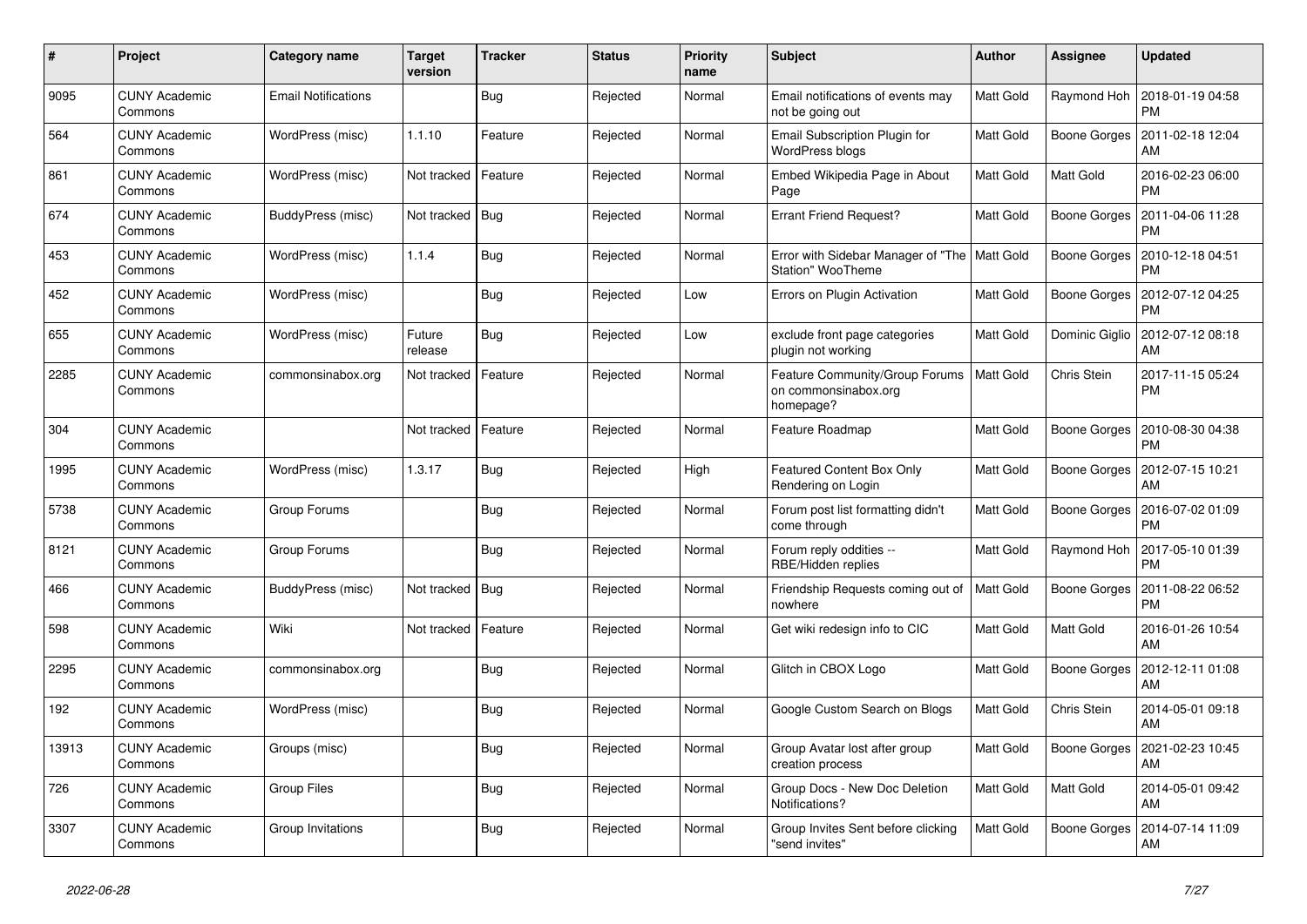| #     | Project                         | Category name              | <b>Target</b><br>version | <b>Tracker</b> | <b>Status</b> | <b>Priority</b><br>name | <b>Subject</b>                                                                                  | <b>Author</b>    | <b>Assignee</b>     | <b>Updated</b>                               |
|-------|---------------------------------|----------------------------|--------------------------|----------------|---------------|-------------------------|-------------------------------------------------------------------------------------------------|------------------|---------------------|----------------------------------------------|
| 3642  | <b>CUNY Academic</b><br>Commons |                            |                          | Bug            | Rejected      | Normal                  | Group search hanging                                                                            | Matt Gold        | Boone Gorges        | 2014-11-10 12:50<br><b>PM</b>                |
| 1624  | <b>CUNY Academic</b><br>Commons | BuddyPress (misc)          | Future<br>release        | Feature        | Rejected      | Low                     | Group's announcements disappear<br>when group privacy changed                                   | Matt Gold        |                     | Boone Gorges   2012-02-29 09:31<br>AM        |
| 1467  | <b>CUNY Academic</b><br>Commons | Upgrades                   |                          | Bug            | Rejected      | Normal                  | Have UserVoice Show "Report a<br>Bug" on pop-up                                                 | Matt Gold        | <b>Boone Gorges</b> | 2012-08-01 03:37<br>PM                       |
| 1441  | <b>CUNY Academic</b><br>Commons | BuddyPress (misc)          | Not tracked              | Support        | Rejected      | Normal                  | Hiding BP Admin bar on a<br>subdomain blog                                                      | Matt Gold        | <b>Boone Gorges</b> | 2011-12-14 04:01<br><b>PM</b>                |
| 1249  | <b>CUNY Academic</b><br>Commons | BuddyPress (misc)          |                          | Feature        | Rejected      | Low                     | Highlight password-change options<br>for people using automated<br>passwords                    | Matt Gold        | Dominic Giglio      | 2012-07-02 07:50<br>AM                       |
| 775   | <b>CUNY Academic</b><br>Commons | WordPress (misc)           | 1.2.2                    | Bug            | Rejected      | Normal                  | Hit Counter Plugin Problem                                                                      | Matt Gold        | Boone Gorges        | 2011-05-28 08:42<br>AM                       |
| 2596  | <b>CUNY Academic</b><br>Commons | BuddyPress (misc)          |                          | Bug            | Rejected      | Normal                  | Homepage Recent blog posts<br>widget display                                                    | Matt Gold        | Boone Gorges        | 2013-05-23 10:50<br><b>PM</b>                |
| 11619 | <b>CUNY Academic</b><br>Commons |                            | 1.15.5                   | Bug            | Rejected      | Normal                  | Homepage thumbnails not loading                                                                 | Matt Gold        | Raymond Hoh         | 2019-07-09 03:49<br>AM                       |
| 3165  | <b>CUNY Academic</b><br>Commons | <b>Email Notifications</b> |                          | Bug            | Rejected      | Normal                  | HTML notification of post with<br>attachments didn't include mention<br>of/links to attachments | Matt Gold        | Boone Gorges        | 2015-03-21 09:05<br><b>PM</b>                |
| 79    | <b>CUNY Academic</b><br>Commons | Upgrades                   |                          | Bug            | Rejected      | Low                     | IE6 Compatibility                                                                               | Matt Gold        | CIC Michael         | 2014-05-01 09:14<br>AM                       |
| 2629  | <b>CUNY Academic</b><br>Commons | WordPress (misc)           | 1.5                      | Bug            | Rejected      | Urgent                  | images not showing in slider on<br>homepage                                                     | Matt Gold        | Raymond Hoh         | 2013-07-10 11:10<br>AM                       |
| 1095  | <b>CUNY Academic</b><br>Commons | <b>WordPress Plugins</b>   | Not tracked              | Feature        | Rejected      | Normal                  | Install ComicPress Theme and<br>Plugin                                                          | Matt Gold        | Boone Gorges        | 2016-01-26 12:19<br>AM                       |
| 1067  | <b>CUNY Academic</b><br>Commons | WordPress (misc)           | 1.2.5                    | Bug            | Rejected      | Normal                  | <b>Install Disable Trackbacks</b>                                                               | Matt Gold        | <b>Boone Gorges</b> | 2011-07-22 12:05<br>AM                       |
| 54    | <b>CUNY Academic</b><br>Commons | Wiki                       |                          | Feature        | Rejected      | Normal                  | Install MediaWiki Stat Extension                                                                | Matt Gold        |                     | 2015-04-01 09:19<br><b>PM</b>                |
| 1191  | <b>CUNY Academic</b><br>Commons | BuddyPress (misc)          |                          | Feature        | Rejected      | Normal                  | Integrate Zotero Libraries into<br>Individual and Group Profiles                                | Matt Gold        |                     | Boone Gorges   2015-11-09 05:46<br><b>PM</b> |
| 10357 | <b>CUNY Academic</b><br>Commons | Onboarding                 |                          | <b>Bug</b>     | Rejected      | Normal                  | Invitation snafu                                                                                | Matt Gold        |                     | Boone Gorges   2018-09-20 02:14<br>PM        |
| 1295  | <b>CUNY Academic</b><br>Commons | Group Invitations          |                          | Bug            | Rejected      | Normal                  | Invite to Group Ajax Search Buggy                                                               | <b>Matt Gold</b> | Matt Gold           | 2014-05-01 10:31<br>AM                       |
| 351   | <b>CUNY Academic</b><br>Commons | BuddyPress (misc)          | Not tracked   Bug        |                | Rejected      | Normal                  | Invited Group Members Aren't<br>Automatically Added to Groups                                   | Matt Gold        | Boone Gorges        | 2011-08-22 06:54<br><b>PM</b>                |
| 2150  | <b>CUNY Academic</b><br>Commons | WordPress (misc)           | Not tracked Support      |                | Rejected      | Normal                  | Issue getting new member onto the   Matt Gold<br>Commons                                        |                  | Matt Gold           | 2016-01-26 11:03<br>AM                       |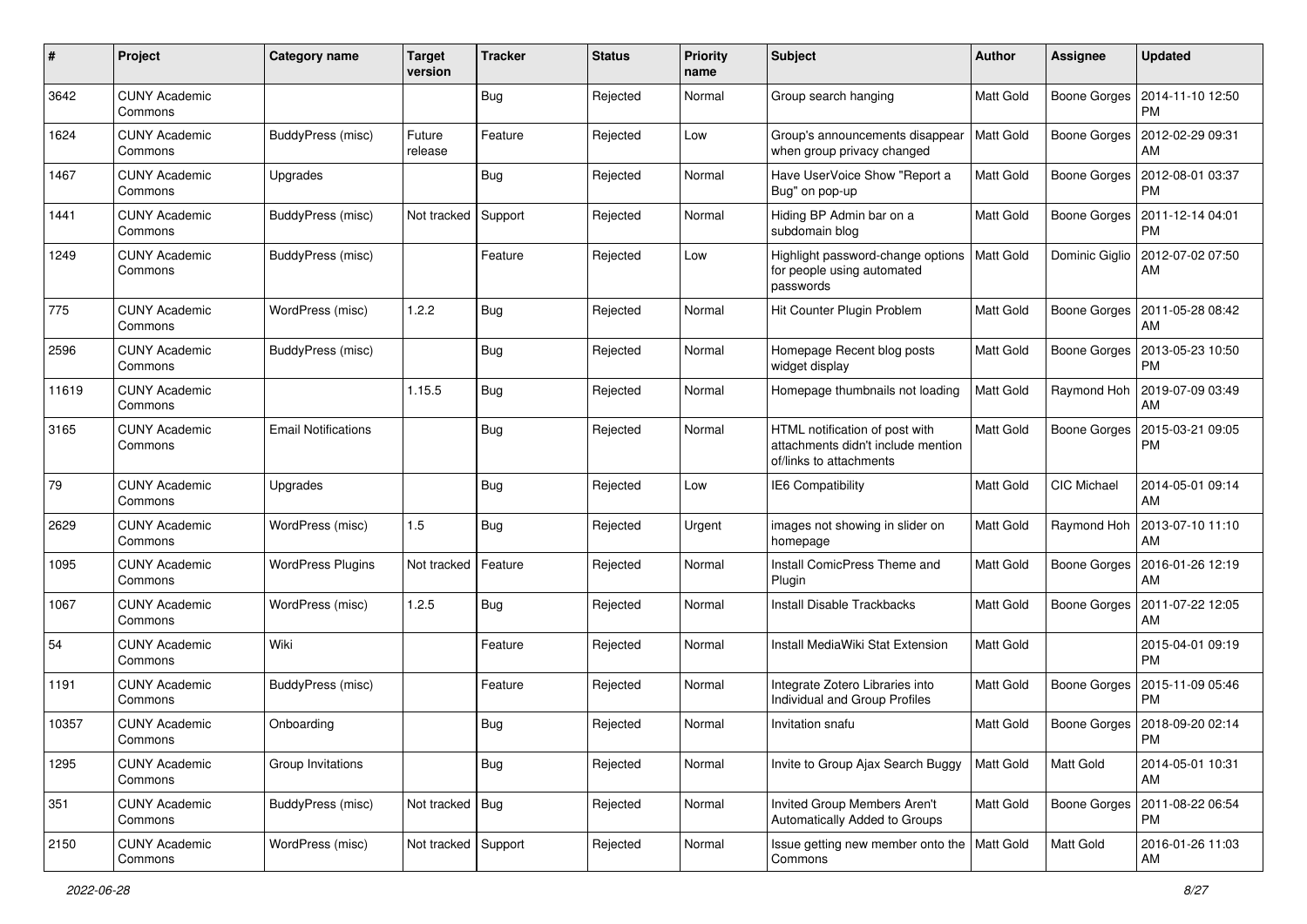| #     | Project                         | Category name              | <b>Target</b><br>version | <b>Tracker</b> | <b>Status</b> | <b>Priority</b><br>name | <b>Subject</b>                                                     | Author           | Assignee            | <b>Updated</b>                |
|-------|---------------------------------|----------------------------|--------------------------|----------------|---------------|-------------------------|--------------------------------------------------------------------|------------------|---------------------|-------------------------------|
| 3243  | <b>CUNY Academic</b><br>Commons | <b>Email Notifications</b> | Not tracked              | Support        | Rejected      | Normal                  | LAGCC email system stripping<br>links from email message           | Matt Gold        | Micki Kaufman       | 2016-01-26 11:55<br>AM        |
| 335   | <b>CUNY Academic</b><br>Commons | Wiki                       |                          | Bug            | Rejected      | Normal                  | Link attribute on images is stripped<br>when MW pages are edited   | <b>Matt Gold</b> | Boone Gorges        | 2016-05-31 12:17<br><b>PM</b> |
| 1228  | <b>CUNY Academic</b><br>Commons | Groups (misc)              |                          | Feature        | Rejected      | Normal                  | Listserv-Like Group Email<br>Announcements for Non-Members         | Matt Gold        | Boone Gorges        | 2015-11-09 05:53<br><b>PM</b> |
| 2250  | <b>CUNY Academic</b><br>Commons | WordPress (misc)           |                          | Bug            | Rejected      | Normal                  | Livestreaming page error                                           | Matt Gold        | Boone Gorges        | 2012-11-15 11:35<br>AM        |
| 614   | <b>CUNY Academic</b><br>Commons | BuddyPress (misc)          | 1.1.10                   | <b>Bug</b>     | Rejected      | Low                     | Log out button on BP Admin bar<br>covers logo                      | Matt Gold        | Boone Gorges        | 2011-03-04 05:58<br><b>PM</b> |
| 3640  | <b>CUNY Academic</b><br>Commons |                            | Future<br>release        | <b>Bug</b>     | Rejected      | Normal                  | Logged out of commons when<br>trying to publish a post             | Matt Gold        | Daniel Jones        | 2015-03-09 11:27<br>AM        |
| 1638  | <b>CUNY Academic</b><br>Commons | WordPress (misc)           | 1.3.7                    | Feature        | Rejected      | Urgent                  | Make Clean Child Theme Available   Matt Gold<br>only to ARC blog   |                  | <b>Boone Gorges</b> | 2012-02-21 02:39<br><b>PM</b> |
| 1177  | <b>CUNY Academic</b><br>Commons | WordPress (misc)           | Not tracked              | Support        | Rejected      | Normal                  | Member claims that a previously<br>created account has disappeared | Matt Gold        | Boone Gorges        | 2016-01-26 12:23<br>AM        |
| 605   | <b>CUNY Academic</b><br>Commons | BuddyPress (misc)          | 1.1.10                   | <b>Bug</b>     | Rejected      | Normal                  | Member search on Group Invite<br>Page Not Working                  | Matt Gold        | Boone Gorges        | 2011-02-24 11:41<br><b>PM</b> |
| 279   | <b>CUNY Academic</b><br>Commons | BuddyPress (misc)          | 1.1                      | Bug            | Rejected      | Normal                  | Members Report Problems with<br>Notifications                      | Matt Gold        | Boone Gorges        | 2010-11-16 04:37<br><b>PM</b> |
| 16020 | <b>CUNY Academic</b><br>Commons |                            |                          | Support        | Rejected      | Normal                  | Metaslider Pro                                                     | Matt Gold        | Boone Gorges        | 2022-05-10 10:43<br>AM        |
| 14450 | <b>CUNY Academic</b><br>Commons | Courses                    | Not tracked Bug          |                | Rejected      | Low                     | Misclassified site                                                 | Matt Gold        | Boone Gorges        | 2021-09-15 10:53<br><b>PM</b> |
| 3518  | <b>CUNY Academic</b><br>Commons | WordPress (misc)           | Not tracked              | Support        | Rejected      | Normal                  | Moderated comment spam                                             | Matt Gold        | Boone Gorges        | 2016-01-26 03:26<br><b>PM</b> |
| 2791  | <b>CUNY Academic</b><br>Commons | BuddyPress (misc)          | 1.5.19                   | <b>Bug</b>     | Rejected      | Normal                  | Modify yellow profile bar alert                                    | Matt Gold        | Chris Stein         | 2014-02-21 03:52<br><b>PM</b> |
| 475   | <b>CUNY Academic</b><br>Commons | WordPress (misc)           | 1.1.4                    | Feature        | Rejected      | Normal                  | Move Critical Plugins to mu-plugins                                | <b>Matt Gold</b> | Boone Gorges        | 2010-12-18 08:56<br><b>PM</b> |
| 3427  | <b>CUNY Academic</b><br>Commons | <b>Email Notifications</b> |                          | Bug            | Rejected      | Normal                  | Multiple email notifications<br>received                           | Matt Gold        | Boone Gorges        | 2014-08-30 05:02<br><b>PM</b> |
| 1453  | <b>CUNY Academic</b><br>Commons | BuddyPress (misc)          |                          | <b>Bug</b>     | Rejected      | High                    | Multiple problems with featured<br>image widget for blog posts     | <b>Matt Gold</b> | Dominic Giglio      | 2012-07-02 04:22<br><b>PM</b> |
| 9191  | <b>CUNY Academic</b><br>Commons | Reply By Email             | Future<br>release        | Bug            | Rejected      | Normal                  | multiple RBE messages                                              | Matt Gold        | Raymond Hoh         | 2018-04-13 05:08<br><b>PM</b> |
| 5440  | <b>CUNY Academic</b><br>Commons |                            |                          | <b>Bug</b>     | Rejected      | Normal                  | New account notification email<br>question                         | Matt Gold        | Raymond Hoh         | 2016-04-21 12:12<br>AM        |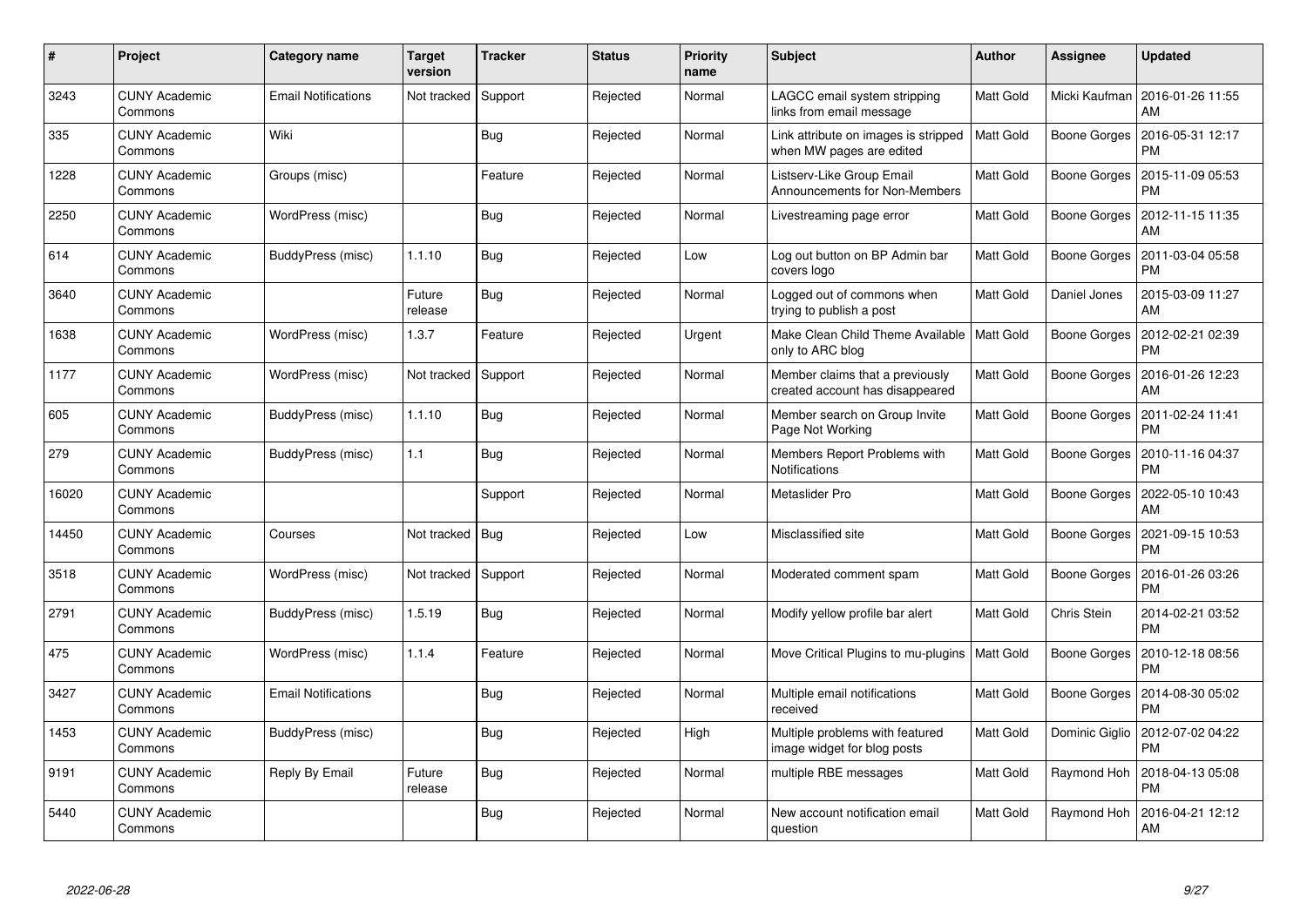| #     | Project                         | Category name              | <b>Target</b><br>version | <b>Tracker</b> | <b>Status</b> | <b>Priority</b><br>name | <b>Subject</b>                                                                | <b>Author</b>    | <b>Assignee</b>     | <b>Updated</b>                                 |
|-------|---------------------------------|----------------------------|--------------------------|----------------|---------------|-------------------------|-------------------------------------------------------------------------------|------------------|---------------------|------------------------------------------------|
| 1556  | <b>CUNY Academic</b><br>Commons | <b>BuddyPress (misc)</b>   | 1.3.6                    | Feature        | Rejected      | Normal                  | New option for College profile field                                          | <b>Matt Gold</b> | Boone Gorges        | 2012-01-19 08:12<br>AM                         |
| 1072  | <b>CUNY Academic</b><br>Commons | WordPress (misc)           | Not tracked   Feature    |                | Rejected      | Normal                  | New Plugins                                                                   | Matt Gold        |                     | Boone Gorges   2011-07-26 02:21<br><b>PM</b>   |
| 1495  | CUNY Academic<br>Commons        | BuddyPress (misc)          | 1.3.3                    | <b>Bug</b>     | Rejected      | Low                     | Newest Member Filter on<br>homepage not working                               | <b>Matt Gold</b> | Boone Gorges        | 2011-12-22 11:29<br>AM                         |
| 4196  | <b>CUNY Academic</b><br>Commons |                            |                          | <b>Bug</b>     | Rejected      | High                    | News feed weirdness                                                           | Matt Gold        | <b>Boone Gorges</b> | 2015-06-25 03:41<br><b>PM</b>                  |
| 1068  | CUNY Academic<br>Commons        | WordPress (misc)           | 1.2.5                    | <b>Bug</b>     | Rejected      | High                    | Notification of Update in a Private<br>Group Shows up in Public Feed          | Matt Gold        | Boone Gorges        | 2011-07-21 11:27<br><b>PM</b>                  |
| 10228 | <b>CUNY Academic</b><br>Commons | <b>WordPress Plugins</b>   | Not tracked   Bug        |                | Rejected      | Normal                  | NS Cloner network activated                                                   | Matt Gold        | Boone Gorges        | 2018-08-27 09:27<br>AM                         |
| 339   | <b>CUNY Academic</b><br>Commons | BuddyPress (misc)          | Future<br>release        | Feature        | Rejected      | Low                     | Offer Views/Previews of<br>Documents in Group Docs folder                     | Matt Gold        | Boone Gorges        | 2010-09-20 09:03<br><b>PM</b>                  |
| 2176  | <b>CUNY Academic</b><br>Commons | BuddyPress (misc)          | 1.4.9                    | <b>Bug</b>     | Rejected      | Normal                  | Page error upon accepting group<br>membership request                         | Matt Gold        | Dominic Giglio      | 2012-11-01 09:48<br><b>PM</b>                  |
| 3097  | <b>CUNY Academic</b><br>Commons | Groups (misc)              | Future<br>release        | <b>Bug</b>     | Rejected      | Normal                  | Page not found error encountered<br>after requesting membership in a<br>group | Matt Gold        | Boone Gorges        | 2014-03-19 03:03<br><b>PM</b>                  |
| 2058  | <b>CUNY Academic</b><br>Commons | WordPress (misc)           | 1.4.6                    | Bug            | Rejected      | Normal                  | Page shift on clicking Log in box                                             | Matt Gold        | Boone Gorges        | 2012-08-20 05:53<br><b>PM</b>                  |
| 1187  | CUNY Academic<br>Commons        | <b>BuddyPress Docs</b>     | Future<br>release        | Feature        | Rejected      | Normal                  | Personal Docs                                                                 | Matt Gold        | Boone Gorges        | 2015-11-12 12:58<br>AM                         |
| 2089  | <b>CUNY Academic</b><br>Commons | WordPress (misc)           | 1.4.13                   | <b>Bug</b>     | Rejected      | Normal                  | Possible blog email notification<br>issue                                     | Matt Gold        | <b>Boone Gorges</b> | 2012-12-11 06:59<br><b>PM</b>                  |
| 260   | <b>CUNY Academic</b><br>Commons | Group Files                | Future<br>release        | Feature        | Rejected      | Normal                  | Possible synergy between Group<br>Docs plugin and Forum<br>Attachments?       | Matt Gold        |                     | 2015-11-12 01:00<br>AM                         |
| 14072 | <b>CUNY Academic</b><br>Commons | <b>Email Notifications</b> | Not tracked Support      |                | Rejected      | Low                     | Posting to multiple groups via<br>email                                       | Matt Gold        | Raymond Hoh         | 2021-02-28 05:58<br><b>PM</b>                  |
| 2669  | <b>CUNY Academic</b><br>Commons | Reply By Email             |                          | <b>Bug</b>     | Rejected      | Normal                  | Prevent auto-replies from posting<br>to forum via email                       | Matt Gold        | Raymond Hoh         | 2014-05-01 08:13<br><b>PM</b>                  |
| 125   | CUNY Academic<br>Commons        | Redmine                    | Not tracked   Bug        |                | Rejected      | Normal                  | Prevent Issues Site from Showing<br>up in Google Searches                     | Matt Gold        |                     | 2010-12-28 05:45<br>PM                         |
| 10531 | <b>CUNY Academic</b><br>Commons | Reckoning                  | Not tracked   Bug        |                | Rejected      | Normal                  | Problem with the Reckoning plugin                                             | Matt Gold        |                     | Boone Gorges   2019-10-04 02:31<br><b>PM</b>   |
| 2691  | <b>CUNY Academic</b><br>Commons | BuddyPress (misc)          |                          | Bug            | Rejected      | Normal                  | Problems inviting members to a<br>group                                       | Matt Gold        |                     | Dominic Giglio   2015-01-02 03:12<br><b>PM</b> |
| 7723  | <b>CUNY Academic</b><br>Commons | Public Portfolio           |                          | <b>Bug</b>     | Rejected      | Normal                  | Profile brackets                                                              | Matt Gold        | Boone Gorges        | 2017-02-27 04:00<br>PM                         |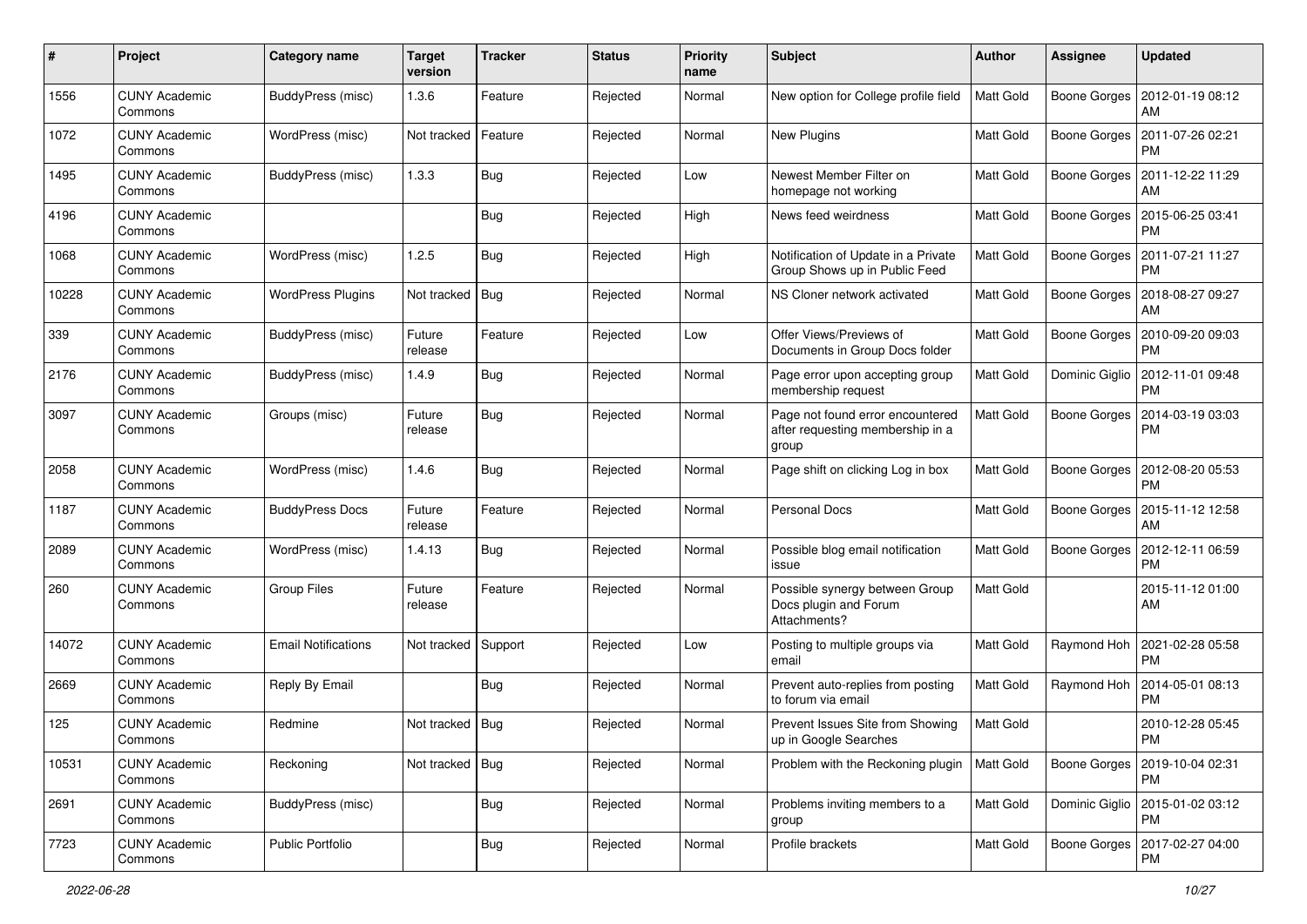| #     | Project                         | Category name       | <b>Target</b><br>version | <b>Tracker</b> | <b>Status</b> | <b>Priority</b><br>name | Subject                                                                                              | <b>Author</b> | Assignee            | <b>Updated</b>                                 |
|-------|---------------------------------|---------------------|--------------------------|----------------|---------------|-------------------------|------------------------------------------------------------------------------------------------------|---------------|---------------------|------------------------------------------------|
| 383   | <b>CUNY Academic</b><br>Commons | Documentation       | Not tracked              | Feature        | Rejected      | Normal                  | Purchase WP101 Videos                                                                                | Matt Gold     | Matt Gold           | 2016-01-26 05:12<br><b>PM</b>                  |
| 708   | <b>CUNY Academic</b><br>Commons | WordPress (misc)    | Not tracked              | Support        | Rejected      | Normal                  | Question about Backup                                                                                | Matt Gold     | Boone Gorges        | 2016-01-26 12:17<br>AM                         |
| 7906  | <b>CUNY Academic</b><br>Commons | Reply By Email      |                          | <b>Bug</b>     | Rejected      | Normal                  | RBE Did not post                                                                                     | Matt Gold     | Raymond Hoh         | 2017-04-04 01:10<br><b>PM</b>                  |
| 2052  | <b>CUNY Academic</b><br>Commons | BuddyPress (misc)   |                          | <b>Bug</b>     | Rejected      | Normal                  | RBE Not Enabled?                                                                                     | Matt Gold     | <b>Boone Gorges</b> | 2012-08-18 09:16<br><b>PM</b>                  |
| 9421  | <b>CUNY Academic</b><br>Commons | Reply By Email      |                          | <b>Bug</b>     | Rejected      | Normal                  | RBE posting error                                                                                    | Matt Gold     | Raymond Hoh         | 2018-03-19 03:00<br><b>PM</b>                  |
| 13500 | <b>CUNY Academic</b><br>Commons | Email Notifications |                          | Bug            | Rejected      | High                    | Received multiple notifications for<br>a single post                                                 | Matt Gold     | Raymond Hoh         | 2022-04-27 04:29<br><b>PM</b>                  |
| 1979  | <b>CUNY Academic</b><br>Commons | BuddyPress (misc)   | 1.4                      | <b>Bug</b>     | Rejected      | Normal                  | Received two notifications of an<br>activity update                                                  | Matt Gold     | Boone Gorges        | 2012-07-12 10:43<br>AM                         |
| 2195  | <b>CUNY Academic</b><br>Commons | BuddyPress (misc)   |                          | Feature        | Rejected      | Normal                  | Reconfigure Files Page Layout                                                                        | Matt Gold     | Chris Stein         | 2013-06-28 03:57<br><b>PM</b>                  |
| 4564  | <b>CUNY Academic</b><br>Commons | Server              |                          | <b>Bug</b>     | Rejected      | Low                     | Registration page blocked on<br>private browser windows                                              | Matt Gold     | <b>Boone Gorges</b> | 2015-09-06 05:02<br><b>PM</b>                  |
| 193   | <b>CUNY Academic</b><br>Commons | BuddyPress (misc)   | 1.1                      | Feature        | Rejected      | Low                     | Replace "Kick and Ban"<br>terminology on group member<br>admin page with kinder, gentler<br>language | Matt Gold     | <b>Boone Gorges</b> | 2010-07-22 02:38<br>PM                         |
| 2269  | <b>CUNY Academic</b><br>Commons | commonsinabox.org   | Not tracked              | Bug            | Rejected      | Normal                  | Replace Default CBOX Icon for<br>Groups                                                              | Matt Gold     | Boone Gorges        | 2012-11-20 01:53<br><b>PM</b>                  |
| 3605  | <b>CUNY Academic</b><br>Commons | Group Announcments  |                          | Feature        | Rejected      | Normal                  | Revise Announcements Group<br>Page Explanatory Text                                                  | Matt Gold     | Daniel Jones        | 2015-04-13 04:45<br><b>PM</b>                  |
| 3550  | <b>CUNY Academic</b><br>Commons | WordPress (misc)    |                          | <b>Bug</b>     | Rejected      | Low                     | Scribd Embed Issue                                                                                   | Matt Gold     | scott voth          | 2014-11-01 02:49<br><b>PM</b>                  |
| 2763  | <b>CUNY Academic</b><br>Commons | BuddyPress (misc)   |                          | <b>Bug</b>     | Rejected      | Normal                  | Send Invites Page Hang                                                                               | Matt Gold     | Boone Gorges        | 2013-08-29 09:33<br>AM                         |
| 2043  | <b>CUNY Academic</b><br>Commons | WordPress (misc)    | 1.4.2                    | <b>Bug</b>     | Rejected      | Low                     | Site Title Character Limit?                                                                          | Matt Gold     |                     | Boone Gorges   2012-08-13 01:02<br><b>PM</b>   |
| 244   | <b>CUNY Academic</b><br>Commons | BuddyPress (misc)   |                          | <b>Bug</b>     | Rejected      | Low                     | Some notifications persist after<br>being clicked                                                    | Matt Gold     |                     | Boone Gorges   2014-05-01 09:20<br>AM          |
| 1543  | <b>CUNY Academic</b><br>Commons | Toolbar             |                          | Bug            | Rejected      | Normal                  | Spacing on "My Groups"<br>Dropdown                                                                   | Matt Gold     |                     | Boone Gorges   2014-05-01 03:28<br><b>PM</b>   |
| 2673  | <b>CUNY Academic</b><br>Commons | WordPress (misc)    |                          | Bug            | Rejected      | Normal                  | Spam Registration                                                                                    | Matt Gold     |                     | Dominic Giglio   2014-05-01 08:14<br><b>PM</b> |
| 950   | <b>CUNY Academic</b><br>Commons | BuddyPress (misc)   | 1.2.4                    | <b>Bug</b>     | Rejected      | Normal                  | Spam/Moderation Issue                                                                                | Matt Gold     |                     | Boone Gorges   2011-07-11 09:15<br>AM          |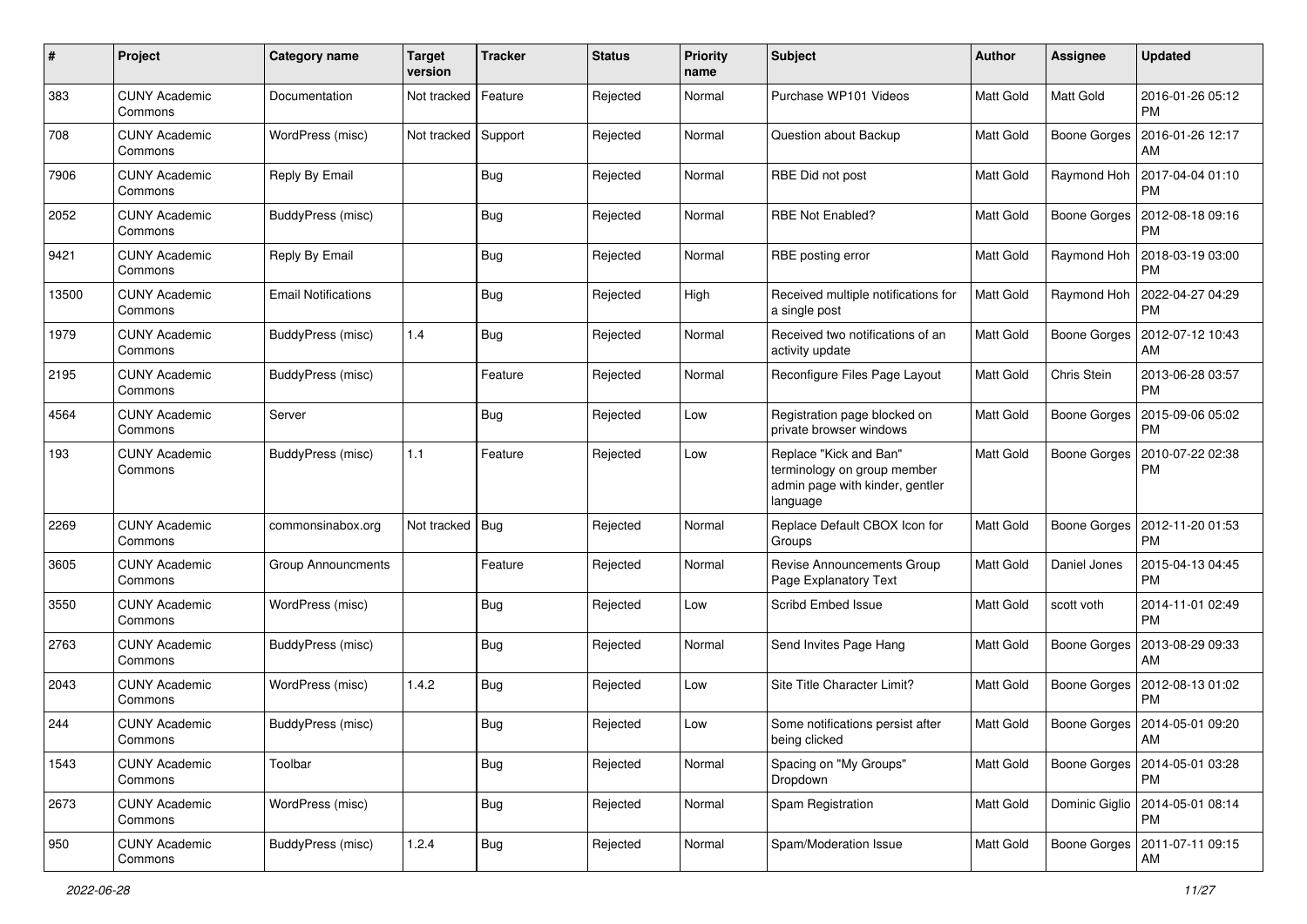| #     | Project                         | Category name            | <b>Target</b><br>version | <b>Tracker</b> | <b>Status</b> | <b>Priority</b><br>name | <b>Subject</b>                                                 | Author           | Assignee       | <b>Updated</b>                |
|-------|---------------------------------|--------------------------|--------------------------|----------------|---------------|-------------------------|----------------------------------------------------------------|------------------|----------------|-------------------------------|
| 1452  | <b>CUNY Academic</b><br>Commons | Upgrades                 |                          | <b>Bug</b>     | Rejected      | Normal                  | Styling of UserVoice button                                    | Matt Gold        | Chris Stein    | 2014-05-01 03:15<br><b>PM</b> |
| 765   | <b>CUNY Academic</b><br>Commons | <b>WordPress Plugins</b> |                          | <b>Bug</b>     | Rejected      | Low                     | Subscribe2 Weirdness                                           | Matt Gold        | Boone Gorges   | 2014-05-01 09:43<br>AM        |
| 9894  | <b>CUNY Academic</b><br>Commons | Onboarding               |                          | <b>Bug</b>     | Rejected      | Normal                  | Super Admin can't add user to site                             | Matt Gold        | Boone Gorges   | 2018-09-11 09:57<br>AM        |
| 1886  | <b>CUNY Academic</b><br>Commons | WordPress (misc)         | 1.3.13                   | <b>Bug</b>     | Rejected      | Low                     | Test reliability of firestats plugin                           | Matt Gold        | Boone Gorges   | 2012-05-09 09:37<br><b>PM</b> |
| 229   | <b>CUNY Academic</b><br>Commons | BuddyPress (misc)        | Future<br>release        | Feature        | Rejected      | Low                     | Text color on BP elements                                      | Matt Gold        | Chris Stein    | 2010-08-26 04:26<br><b>PM</b> |
| 306   | <b>CUNY Academic</b><br>Commons | BuddyPress (misc)        | 1.0.1                    | <b>Bug</b>     | Rejected      | Low                     | Text on Group Page should be<br>darker                         | Matt Gold        | Boone Gorges   | 2010-08-26 04:23<br><b>PM</b> |
| 11585 | <b>CUNY Academic</b><br>Commons | <b>WordPress Plugins</b> | Not tracked              | <b>Bug</b>     | Rejected      | Normal                  | The The Tabs and Accordion plugin   Matt Gold<br>weirdness     |                  | scott voth     | 2019-06-25 04:17<br><b>PM</b> |
| 2580  | <b>CUNY Academic</b><br>Commons | Events                   |                          | Feature        | Rejected      | Low                     | Time.ly - possible calendar plugin                             | <b>Matt Gold</b> | Chris Stein    | 2016-02-15 11:19<br><b>PM</b> |
| 3278  | <b>CUNY Academic</b><br>Commons | WordPress (misc)         |                          | <b>Bug</b>     | Rejected      | Normal                  | TinyMCE 4 - Pasting from Word to<br>Firefox strips formatting  | Matt Gold        | Raymond Hoh    | 2014-06-24 08:42<br><b>AM</b> |
| 13242 | <b>CUNY Academic</b><br>Commons | cuny.is                  |                          | <b>Bug</b>     | Rejected      | Normal                  | Unable to edit a cuny is shortlink                             | Matt Gold        | Boone Gorges   | 2020-08-26 01:30<br>AM        |
| 3625  | <b>CUNY Academic</b><br>Commons | WordPress (misc)         |                          | <b>Bug</b>     | Rejected      | Normal                  | Unable to manually create account<br>for non-CUNY (gmail) user | Matt Gold        | Boone Gorges   | 2015-06-01 03:09<br><b>PM</b> |
| 2922  | <b>CUNY Academic</b><br>Commons | BuddyPress (misc)        |                          | <b>Bug</b>     | Rejected      | Normal                  | Unconfirmed Plugin error - user<br>could not be activated      | Matt Gold        | Boone Gorges   | 2013-12-10 04:47<br><b>PM</b> |
| 2264  | <b>CUNY Academic</b><br>Commons | commonsinabox.org        |                          | <b>Bug</b>     | Rejected      | Normal                  | Update CBOX logo on welcome<br>message                         | Matt Gold        | Boone Gorges   | 2012-11-19 02:46<br>AM        |
| 3924  | <b>CUNY Academic</b><br>Commons | Commons In A Box         | Not tracked              | Publicity      | Rejected      | Normal                  | Update CBOX showcase                                           | Matt Gold        | scott voth     | 2015-04-28 10:34<br><b>PM</b> |
| 1394  | <b>CUNY Academic</b><br>Commons | BuddyPress (misc)        | 1.3                      | Feature        | Rejected      | Normal                  | Update Filters to include new BP<br>Profile roles              | Matt Gold        | Boone Gorges   | 2011-12-09 07:11<br>AM        |
| 1151  | <b>CUNY Academic</b><br>Commons | Wiki                     | Not tracked   Feature    |                | Rejected      | High                    | Upgrade MediaWiki to latest                                    | Matt Gold        | Dominic Giglio | 2016-12-12 10:46<br>AM        |
| 2519  | <b>CUNY Academic</b><br>Commons | BuddyPress (misc)        |                          | <b>Bug</b>     | Rejected      | Low                     | User doesn't show up in site<br>search                         | Matt Gold        | Boone Gorges   | 2014-05-01 08:33<br><b>PM</b> |
| 2051  | <b>CUNY Academic</b><br>Commons | WordPress (misc)         | Not tracked              | <b>Bug</b>     | Rejected      | Normal                  | User finds Commons blocked due<br>to virus warning             | Matt Gold        |                | 2012-08-17 04:35<br><b>PM</b> |
| 654   | CUNY Academic<br>Commons        | BuddyPress (misc)        | Not tracked   Feature    |                | Rejected      | Normal                  | User Interface Issues                                          | Matt Gold        | Chris Stein    | 2016-01-26 10:53<br>AM        |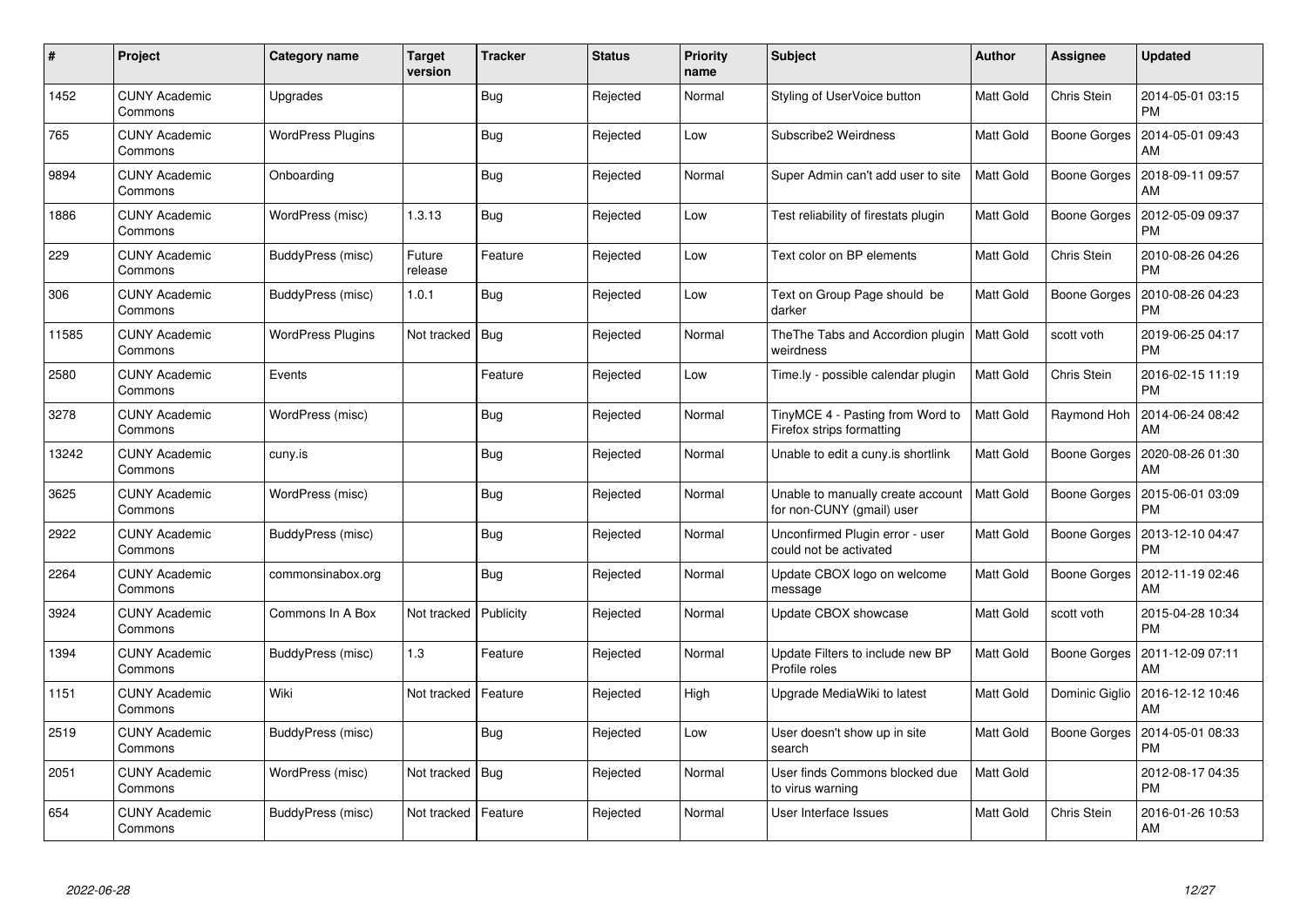| $\#$  | Project                         | Category name            | <b>Target</b><br>version | <b>Tracker</b> | <b>Status</b> | <b>Priority</b><br>name | <b>Subject</b>                                                                      | <b>Author</b>    | <b>Assignee</b>     | <b>Updated</b>                        |
|-------|---------------------------------|--------------------------|--------------------------|----------------|---------------|-------------------------|-------------------------------------------------------------------------------------|------------------|---------------------|---------------------------------------|
| 2084  | <b>CUNY Academic</b><br>Commons | WordPress (misc)         | Not tracked              | Support        | Rejected      | Normal                  | User reports redirect error                                                         | Matt Gold        | Boone Gorges        | 2016-01-26 12:27<br>AM                |
| 3761  | <b>CUNY Academic</b><br>Commons | WordPress (misc)         |                          | <b>Bug</b>     | Rejected      | Normal                  | User reports that Add Users by<br>Email Address not working                         | Matt Gold        | Daniel Jones        | 2015-02-12 09:01<br>AM                |
| 1464  | <b>CUNY Academic</b><br>Commons | Upgrades                 | 1.3.1                    | <b>Bug</b>     | Rejected      | Normal                  | UserVoice Account linked to wrong<br>account                                        | Matt Gold        | <b>Boone Gorges</b> | 2011-12-19 09:40<br>AM                |
| 213   | <b>CUNY Academic</b><br>Commons |                          | 1.1                      | <b>Bug</b>     | Rejected      | Normal                  | Wiki Style                                                                          | Matt Gold        | Chris Stein         | 2010-11-30 04:17<br><b>PM</b>         |
| 553   | <b>CUNY Academic</b><br>Commons | WordPress (misc)         | 1.1.10                   | <b>Bug</b>     | Rejected      | Normal                  | Wonky Hero Slide Overlays                                                           | <b>Matt Gold</b> | Boone Gorges        | 2011-02-28 05:44<br><b>PM</b>         |
| 449   | <b>CUNY Academic</b><br>Commons | WordPress (misc)         | 1.1.4                    | <b>Bug</b>     | Rejected      | Normal                  | WooThemes displaying category<br>list in nav                                        | Matt Gold        | Chris Stein         | 2010-12-16 02:03<br><b>PM</b>         |
| 724   | <b>CUNY Academic</b><br>Commons | BuddyPress (misc)        | 1.2.1                    | <b>Bug</b>     | Rejected      | Normal                  | Word Limit on Email Notifications<br>of Forum Posts?                                | Matt Gold        | <b>Boone Gorges</b> | 2011-05-11 12:04<br><b>PM</b>         |
| 12581 | <b>CUNY Academic</b><br>Commons | cuny.is                  | Not tracked   Bug        |                | Rejected      | High                    | YOURLS shortlinks not working                                                       | Matt Gold        | Boone Gorges        | 2020-03-27 10:25<br>AM                |
| 1658  | <b>CUNY Academic</b><br>Commons | WordPress (misc)         |                          | <b>Bug</b>     | Rejected      | Normal                  | Zeteo Journal Redirect Error                                                        | Matt Gold        | Boone Gorges        | 2014-05-01 03:38<br><b>PM</b>         |
| 11800 | <b>CUNY Academic</b><br>Commons | Groups (misc)            | 1.15.9                   | <b>Bug</b>     | Resolved      | Normal                  | 'CUNY-wide' Campus option not<br>saving on groups/sites                             | Matt Gold        | <b>Boone Gorges</b> | 2019-08-27 04:17<br><b>PM</b>         |
| 4004  | <b>CUNY Academic</b><br>Commons | Group Forums             | Not tracked Support      |                | Resolved      | High                    | "Duplicate topic detected" error<br>message when posting to group<br>forum          | Matt Gold        | <b>Boone Gorges</b> | 2015-04-20 10:21<br>AM                |
| 3150  | <b>CUNY Academic</b><br>Commons | Group Forums             | 1.6.1                    | Bug            | Resolved      | Low                     | "Post New Topic" Button Shows<br>Up for Non-Logged in Users on<br>Group Forum Pages | Matt Gold        | <b>Boone Gorges</b> | 2014-04-21 04:49<br><b>PM</b>         |
| 10538 | <b>CUNY Academic</b><br>Commons |                          |                          | <b>Bug</b>     | Resolved      | Normal                  | "This Site Can't be Reached"                                                        | Matt Gold        | <b>Boone Gorges</b> | 2018-10-16 09:39<br><b>PM</b>         |
| 43    | <b>CUNY Academic</b><br>Commons | Group Forums             |                          | Feature        | Resolved      | Normal                  | "Topic not found" Message for<br>non-logged in users                                | Matt Gold        | Boone Gorges        | 2009-10-20 10:33<br>AM                |
| 12136 | <b>CUNY Academic</b><br>Commons | Group Files              | 1.18.0                   | <b>Bug</b>     | Resolved      | Normal                  | "You must login" group file warning<br>shows after log in                           | Matt Gold        |                     | Boone Gorges   2020-12-08 11:31<br>AM |
| 2129  | <b>CUNY Academic</b><br>Commons | <b>BuddyPress (misc)</b> | 1.4.6                    | Bug            | Resolved      | Low                     | […]                                                                                 | Matt Gold        |                     | Boone Gorges   2012-09-30 09:53<br>AM |
| 2858  | <b>CUNY Academic</b><br>Commons | BuddyPress (misc)        | 1.5.7                    | Bug            | Resolved      | Normal                  | […] redux                                                                           | Matt Gold        | Boone Gorges        | 2013-10-30 10:08<br><b>PM</b>         |
| 329   | <b>CUNY Academic</b><br>Commons |                          | Not tracked Support      |                | Resolved      | Normal                  | 10 Things to Do After You Sign Up                                                   | Matt Gold        | <b>Brian Foote</b>  | 2016-01-26 10:51<br>AM                |
| 7715  | <b>CUNY Academic</b><br>Commons | Reply By Email           |                          | <b>Bug</b>     | Resolved      | Normal                  | 4 notifications of a single post by<br>email                                        | Matt Gold        | Raymond Hoh         | 2017-02-23 04:09<br><b>PM</b>         |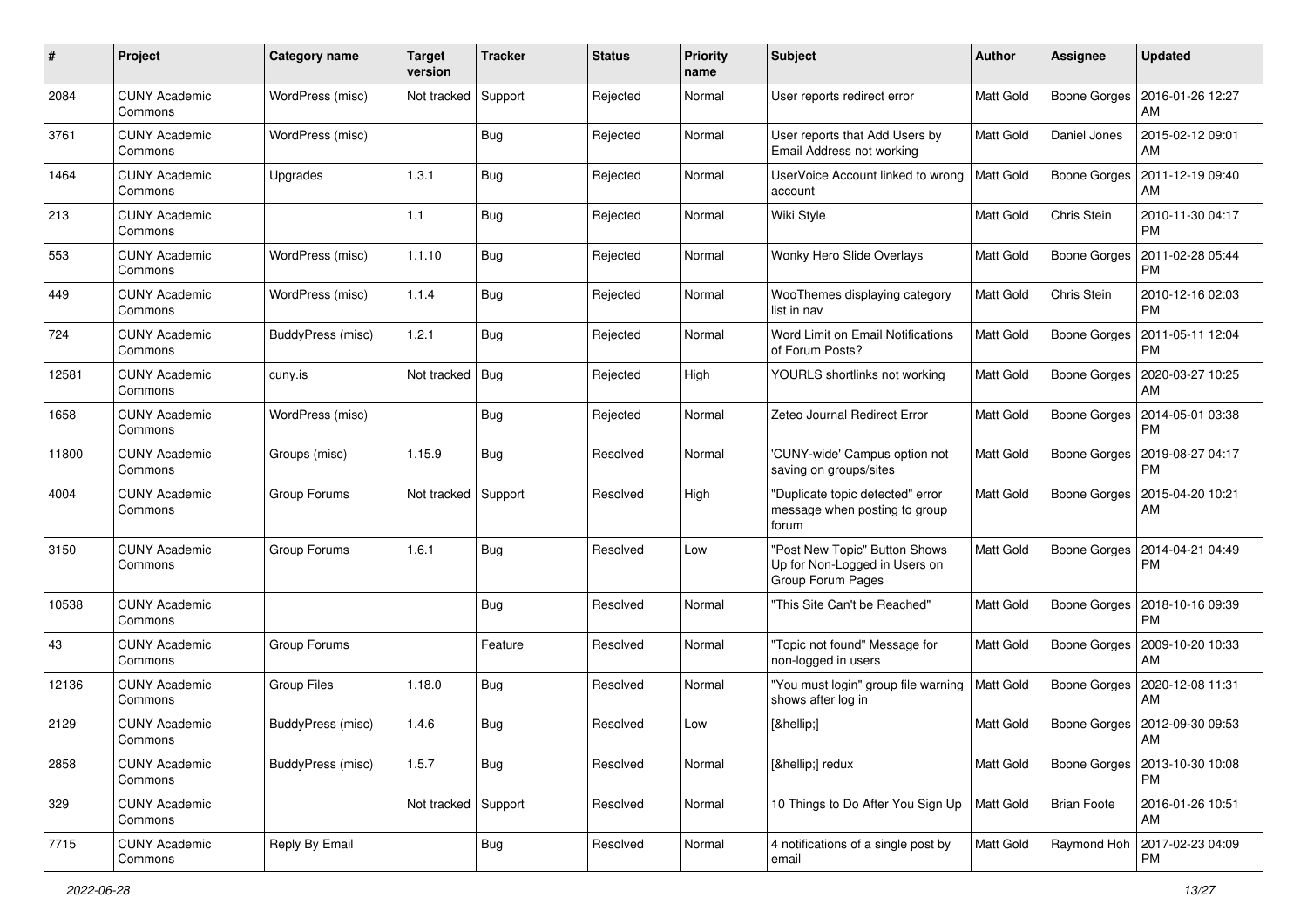| #     | Project                         | <b>Category name</b> | <b>Target</b><br>version | <b>Tracker</b> | <b>Status</b> | Priority<br>name | <b>Subject</b>                                                                                                               | <b>Author</b>    | <b>Assignee</b>     | <b>Updated</b>                               |
|-------|---------------------------------|----------------------|--------------------------|----------------|---------------|------------------|------------------------------------------------------------------------------------------------------------------------------|------------------|---------------------|----------------------------------------------|
| 35    | <b>CUNY Academic</b><br>Commons | Group Forums         |                          | <b>Bug</b>     | Resolved      | Normal           | 404 Email Notification Settings<br>Links                                                                                     | Matt Gold        |                     | Boone Gorges   2009-12-10 09:24<br><b>PM</b> |
| 10164 | <b>CUNY Academic</b><br>Commons | Group Forums         | 1.13.8                   | <b>Bug</b>     | Resolved      | Normal           | A few oddities related to a<br>cross-posted forum post                                                                       | Matt Gold        | Boone Gorges        | 2018-08-17 10:12<br>AM                       |
| 705   | <b>CUNY Academic</b><br>Commons | WordPress (misc)     | 1.2.1                    | Feature        | Resolved      | Normal           | A way to mass upload files?                                                                                                  | Matt Gold        | <b>Boone Gorges</b> | 2011-04-27 12:04<br>AM                       |
| 10263 | <b>CUNY Academic</b><br>Commons | Groups (misc)        | 1.17.0                   | Feature        | Resolved      | Normal           | Accept multiple group membership<br>requests                                                                                 | Matt Gold        | Boone Gorges        | 2020-07-28 11:09<br>AM                       |
| 8899  | <b>CUNY Academic</b><br>Commons | Accessibility        | 1.13                     | Feature        | Resolved      | Normal           | <b>Accessibility Fixes</b>                                                                                                   | Matt Gold        |                     | Boone Gorges   2018-04-23 10:55<br>AM        |
| 2161  | <b>CUNY Academic</b><br>Commons | WordPress (misc)     | $1.5$                    | Support        | Resolved      | Normal           | <b>Account Confirmation Email Edits</b>                                                                                      | Matt Gold        | Chris Stein         | 2013-08-21 04:54<br><b>PM</b>                |
| 266   | <b>CUNY Academic</b><br>Commons | BuddyPress (misc)    | 1.0.1                    | <b>Bug</b>     | Resolved      | Normal           | <b>Account Deletion Process</b>                                                                                              | Matt Gold        | Boone Gorges        | 2010-07-19 11:07<br>AM                       |
| 15123 | <b>CUNY Academic</b><br>Commons | BuddyPress (misc)    | 1.19.1                   | Feature        | Resolved      | Low              | Actions in notification list unclear?                                                                                        | Matt Gold        | Boone Gorges        | 2022-01-11 04:41<br><b>PM</b>                |
| 1344  | <b>CUNY Academic</b><br>Commons | BuddyPress (misc)    | 1.3                      | <b>Bug</b>     | Resolved      | Normal           | <b>Activity Feed Items not Appearing</b><br>in Group                                                                         | Matt Gold        |                     | Boone Gorges   2011-11-14 11:26<br>AM        |
| 360   | <b>CUNY Academic</b><br>Commons | BuddyPress (misc)    | 1.0.3                    | Bug            | Resolved      | High             | <b>Activity Feed Problems</b>                                                                                                | Matt Gold        |                     | Boone Gorges   2010-09-28 11:45<br>AM        |
| 1672  | <b>CUNY Academic</b><br>Commons | BuddyPress (misc)    | 1.3.11                   | Bug            | Resolved      | Normal           | Activity replies in groups                                                                                                   | <b>Matt Gold</b> |                     | Boone Gorges   2012-04-04 09:37<br>AM        |
| 11209 | <b>CUNY Academic</b><br>Commons | BuddyPress (misc)    | 1.14.11                  | Bug            | Resolved      | Normal           | Activity timestamp errors                                                                                                    | Matt Gold        | Raymond Hoh         | 2019-04-23 12:27<br><b>PM</b>                |
| 11016 | <b>CUNY Academic</b><br>Commons | Home Page            | 1.14.7                   | <b>Bug</b>     | Resolved      | Normal           | Activity timestamps on homepage<br>are borked                                                                                | Matt Gold        | Raymond Hoh         | 2019-02-26 02:04<br><b>PM</b>                |
| 3729  | <b>CUNY Academic</b><br>Commons | WordPress (misc)     | 1.7.11                   | Feature        | Resolved      | Normal           | Add 'contact us' line to failed login<br>screen                                                                              | Matt Gold        | Daniel Jones        | 2015-02-02 01:16<br>AM                       |
| 1178  | <b>CUNY Academic</b><br>Commons | WordPress (misc)     | 1.2.5                    | Feature        | Resolved      | Normal           | Add "Chunk" Theme to the<br>Commons                                                                                          | Matt Gold        | Boone Gorges        | 2011-11-14 08:25<br><b>PM</b>                |
| 119   | <b>CUNY Academic</b><br>Commons | Upgrades             |                          | Bug            | Resolved      | Normal           | Add "Create a Group" to BP Admin<br>bar at bottom of My Groups listing                                                       | Matt Gold        | CIC Michael         | 2010-05-11 04:40<br><b>PM</b>                |
| 261   | <b>CUNY Academic</b><br>Commons | BuddyPress (misc)    |                          | Feature        | Resolved      | Normal           | Add "more groups" and "more<br>blogs" and "more members" links<br>to homepage under lists of recently<br>active groups/blogs | Matt Gold        | Boone Gorges        | 2010-06-24 03:44<br><b>PM</b>                |
| 486   | CUNY Academic<br>Commons        | BuddyPress (misc)    | 1.1.4                    | Feature        | Resolved      | Normal           | Add "Post Topic" to Group Forum<br>pages                                                                                     | Matt Gold        | Boone Gorges        | 2010-12-16 11:13<br>AM                       |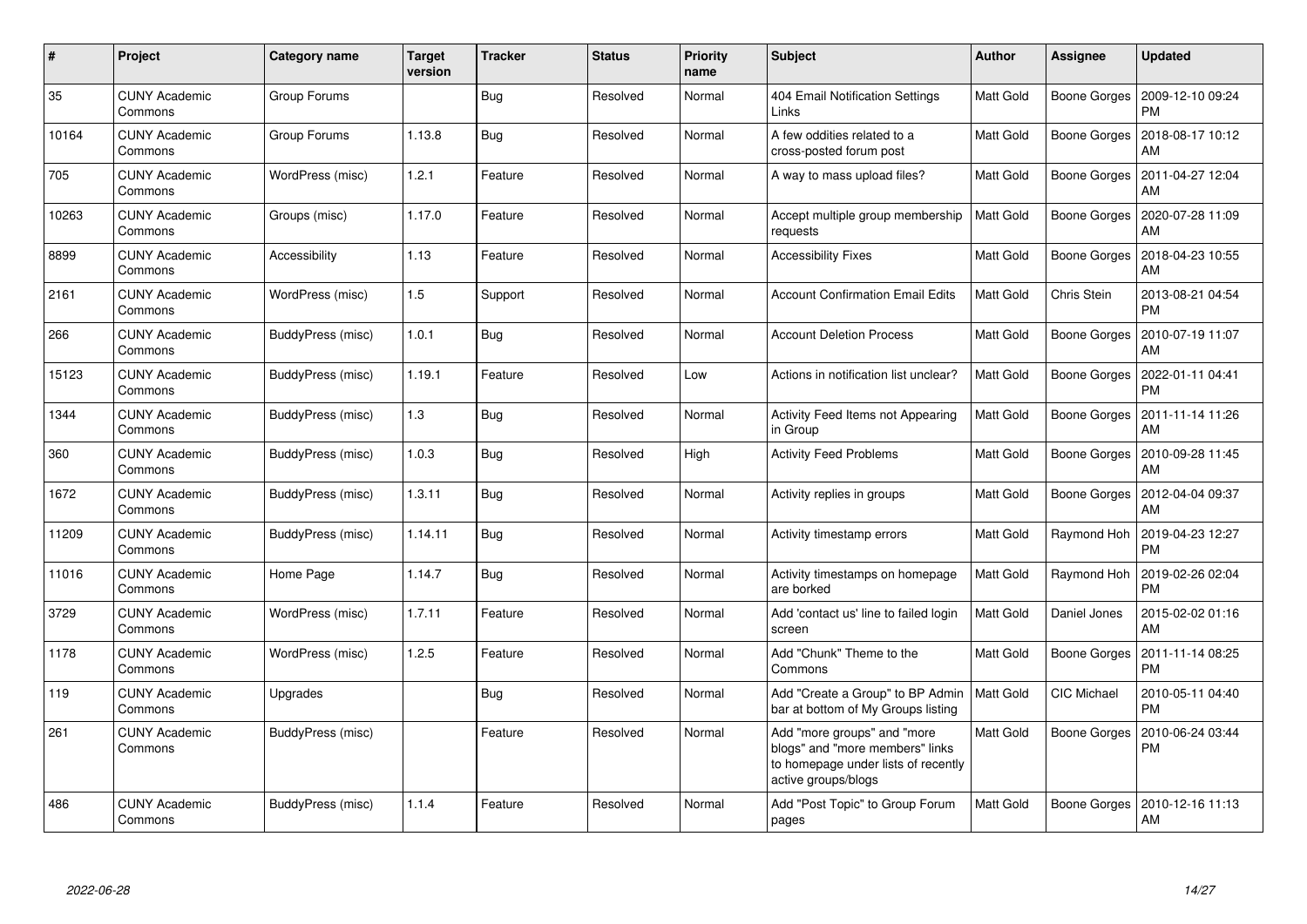| $\#$ | Project                         | Category name              | <b>Target</b><br>version | <b>Tracker</b> | <b>Status</b> | <b>Priority</b><br>name | Subject                                                                                    | Author           | <b>Assignee</b>     | <b>Updated</b>                        |
|------|---------------------------------|----------------------------|--------------------------|----------------|---------------|-------------------------|--------------------------------------------------------------------------------------------|------------------|---------------------|---------------------------------------|
| 1527 | <b>CUNY Academic</b><br>Commons |                            | Not tracked              | Publicity      | Resolved      | Normal                  | Add "THEME SONG FOR OUR<br>TIME: SLF, OWS, CUNY AC" to<br><b>Commons Buzz</b>              | Matt Gold        | scott voth          | 2014-02-08 02:37<br><b>PM</b>         |
| 70   | <b>CUNY Academic</b><br>Commons | WordPress (misc)           |                          | Feature        | Resolved      | Low                     | Add @cunycommons twitter feed<br>to News page sidebar                                      | <b>Matt Gold</b> | Boone Gorges        | 2009-12-09 12:23<br><b>PM</b>         |
| 1387 | <b>CUNY Academic</b><br>Commons | BuddyPress (misc)          | Not tracked              | Feature        | Resolved      | Normal                  | Add Alumnus/a Category for BP<br><b>Profile Fields</b>                                     | <b>Matt Gold</b> | Matt Gold           | 2011-11-29 12:04<br>AM                |
| 534  | <b>CUNY Academic</b><br>Commons | WordPress (misc)           | 1.1.10                   | Feature        | Resolved      | Normal                  | Add an apple-touch-icon.pgn of the<br>CUNY Favicon.ico to the root<br>directory at 114x114 | <b>Matt Gold</b> | <b>Matt Gold</b>    | 2011-03-08 07:34<br>AM                |
| 647  | <b>CUNY Academic</b><br>Commons | WordPress (misc)           | 1.2                      | Feature        | Resolved      | Normal                  | Add Antisnews Theme                                                                        | Matt Gold        | Boone Gorges        | 2011-03-26 07:58<br><b>PM</b>         |
| 2653 | <b>CUNY Academic</b><br>Commons | WordPress (misc)           | 1.4.31                   | Feature        | Resolved      | Normal                  | Add AR2 beta theme                                                                         | Matt Gold        | <b>Boone Gorges</b> | 2013-07-11 11:42<br>AM                |
| 2847 | <b>CUNY Academic</b><br>Commons | WordPress (misc)           | 1.5.7                    | Feature        | Resolved      | Normal                  | Add Archive.org WP Plugin                                                                  | <b>Matt Gold</b> | Boone Gorges        | 2013-11-01 02:41<br><b>PM</b>         |
| 257  | <b>CUNY Academic</b><br>Commons | BuddyPress (misc)          | 1.1                      | Feature        | Resolved      | Normal                  | Add avatar dimensions to the<br>Change Avatar page.                                        | Matt Gold        | Chris Stein         | 2010-11-16 03:58<br><b>PM</b>         |
| 6623 | <b>CUNY Academic</b><br>Commons | <b>Email Notifications</b> | 1.10.1                   | Bug            | Resolved      | Normal                  | Add blank line in cross-posted<br>email notifications                                      | Matt Gold        | Daniel Jones        | 2016-11-08 01:07<br><b>PM</b>         |
| 2689 | <b>CUNY Academic</b><br>Commons | commonsinabox.org          | Not tracked              | Publicity      | Resolved      | Normal                  | Add BLSCI site to CBOX<br>showcase                                                         | Matt Gold        | scott voth          | 2014-02-08 01:39<br><b>PM</b>         |
| 2362 | <b>CUNY Academic</b><br>Commons | commonsinabox.org          | Not tracked              | Feature        | Resolved      | Low                     | Add border to showcase images on   Matt Gold<br>cbox site                                  |                  | scott voth          | 2014-02-08 10:16<br>AM                |
| 32   | <b>CUNY Academic</b><br>Commons | BuddyPress (misc)          | 1.1                      | Feature        | Resolved      | Low                     | Add BP External Group Blogs<br>Plugin                                                      | Matt Gold        | Boone Gorges        | 2010-10-06 05:12<br><b>PM</b>         |
| 699  | <b>CUNY Academic</b><br>Commons | WordPress (misc)           | 1.2                      | Feature        | Resolved      | Normal                  | Add BTCNew Plugin to the<br>Commons                                                        | <b>Matt Gold</b> | Raymond Hoh         | 2011-04-24 04:15<br><b>PM</b>         |
| 782  | <b>CUNY Academic</b><br>Commons | BuddyPress (misc)          | 1.2.3                    | Feature        | Resolved      | Normal                  | Add Captcha Plugin                                                                         | Matt Gold        | Boone Gorges        | 2011-06-06 10:37<br>AM                |
| 2645 | <b>CUNY Academic</b><br>Commons | commonsinabox.org          | Not tracked   Bug        |                | Resolved      | Normal                  | Add CASCI site to Showcase                                                                 | <b>Matt Gold</b> | scott voth          | 2014-02-08 11:07<br>AM                |
| 1809 | <b>CUNY Academic</b><br>Commons | WordPress (misc)           | 1.3.11                   | Feature        | Resolved      | Normal                  | Add CataBlog Plugin                                                                        | <b>Matt Gold</b> |                     | Boone Gorges   2012-04-04 10:03<br>AM |
| 2967 | <b>CUNY Academic</b><br>Commons | commonsinabox.org          | Not tracked              | Feature        | Resolved      | Normal                  | Add ccss5 to CBOX showcase                                                                 | Matt Gold        | scott voth          | 2014-01-26 01:24<br><b>PM</b>         |
| 2711 | <b>CUNY Academic</b><br>Commons | BuddyPress (misc)          | 1.5.1                    | Feature        | Resolved      | Normal                  | Add Change Avatar Link/Interface<br>to Profile Editing Page                                | Matt Gold        | Boone Gorges        | 2013-08-28 12:40<br><b>PM</b>         |
| 1637 | <b>CUNY Academic</b><br>Commons | WordPress (misc)           | 1.3.7.1                  | Feature        | Resolved      | Urgent                  | Add Clean Child Theme for ARC<br>Project                                                   | Matt Gold        | Boone Gorges        | 2012-02-21 06:13<br><b>PM</b>         |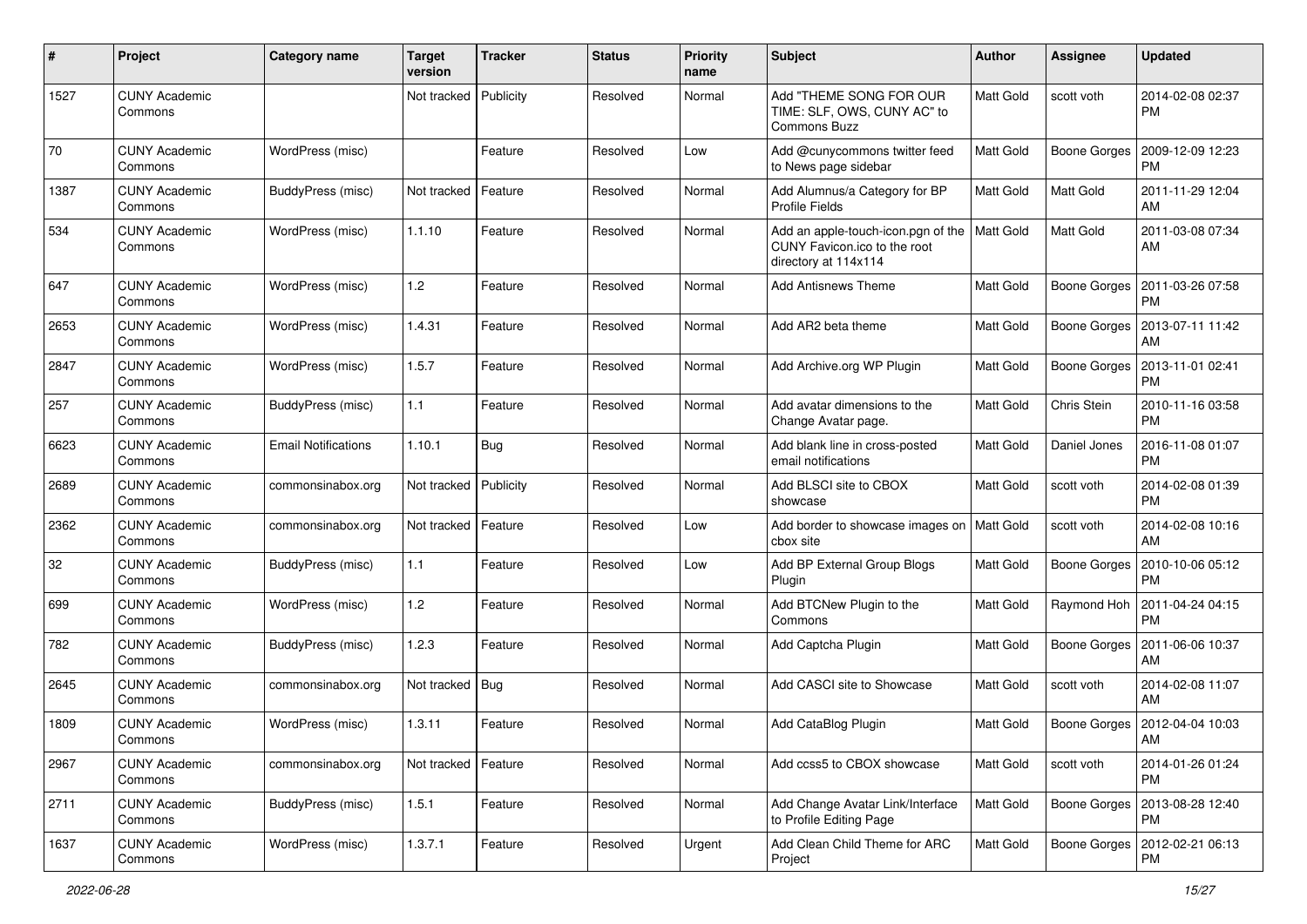| #    | Project                         | Category name           | <b>Target</b><br>version | <b>Tracker</b> | <b>Status</b> | <b>Priority</b><br>name | <b>Subject</b>                                                    | <b>Author</b>    | Assignee            | <b>Updated</b>                               |
|------|---------------------------------|-------------------------|--------------------------|----------------|---------------|-------------------------|-------------------------------------------------------------------|------------------|---------------------|----------------------------------------------|
| 640  | <b>CUNY Academic</b><br>Commons | WordPress (misc)        | 1.2                      | Feature        | Resolved      | Normal                  | Add Clean Home Theme to Site                                      | Matt Gold        | Matt Gold           | 2011-04-20 06:55<br><b>PM</b>                |
| 2517 | <b>CUNY Academic</b><br>Commons | WordPress (misc)        | 1.4.22                   | Bug            | Resolved      | Normal                  | Add Constant Contact Plugin                                       | Matt Gold        | Boone Gorges        | 2013-03-20 01:53<br><b>PM</b>                |
| 1434 | <b>CUNY Academic</b><br>Commons | WordPress (misc)        | Not tracked              | Outreach       | Resolved      | Normal                  | Add Converge Article to Commons<br><b>Buzz</b>                    | Matt Gold        | scott voth          | 2011-12-31 03:54<br><b>PM</b>                |
| 7112 | <b>CUNY Academic</b><br>Commons | WordPress (misc)        | 1.14                     | Feature        | Resolved      | Normal                  | Add Copyright option/question to<br>users on blog creation wizard | Matt Gold        | Raymond Hoh         | 2018-11-14 10:34<br>AM                       |
| 9801 | <b>CUNY Academic</b><br>Commons | Courses                 | 1.14                     | Feature        | Resolved      | Normal                  | Add courses item to main<br>Commons nav                           | Matt Gold        |                     | Boone Gorges   2018-11-13 02:15<br><b>PM</b> |
| 1440 | <b>CUNY Academic</b><br>Commons | WordPress (misc)        | 1.3.1                    | Feature        | Resolved      | Normal                  | Add Custom Sidebar Plugin                                         | Matt Gold        | Boone Gorges        | 2011-12-15 02:46<br><b>PM</b>                |
| 1507 | <b>CUNY Academic</b><br>Commons | BuddyPress (misc)       | 1.3.3                    | Feature        | Resolved      | Normal                  | Add Custom Sidebar Plugin                                         | Matt Gold        | Boone Gorges        | 2012-01-10 07:30<br><b>PM</b>                |
| 3100 | <b>CUNY Academic</b><br>Commons | <b>WordPress Themes</b> | 1.5.20                   | Bug            | Resolved      | Normal                  | Add Customizr Theme                                               | Matt Gold        | Boone Gorges        | 2014-03-11 10:35<br><b>PM</b>                |
| 5131 | <b>CUNY Academic</b><br>Commons | Commons In A Box        |                          | Outreach       | Resolved      | Normal                  | Add digital archaeology commons<br>to CBOX showcase               | <b>Matt Gold</b> | scott voth          | 2016-01-16 03:27<br><b>PM</b>                |
| 2626 | <b>CUNY Academic</b><br>Commons | commonsinabox.org       | Not tracked              | Publicity      | Resolved      | Normal                  | Add Digital Historians site to CBOX<br>Showcase                   | Matt Gold        | scott voth          | 2014-02-08 02:38<br><b>PM</b>                |
| 3072 | <b>CUNY Academic</b><br>Commons | commonsinabox.org       | Not tracked              | Publicity      | Resolved      | Normal                  | Add Digital Thoreau to CBOX<br>showcase                           | Matt Gold        | scott voth          | 2014-03-01 09:48<br>AM                       |
| 2060 | <b>CUNY Academic</b><br>Commons | WordPress (misc)        | 1.4.3                    | Support        | Resolved      | Normal                  | Add Digital University Theme to<br>Commons                        | Matt Gold        | Dominic Giglio      | 2012-08-27 03:38<br><b>PM</b>                |
| 3796 | <b>CUNY Academic</b><br>Commons | Documentation           | Not tracked              | Documentation  | Resolved      | Normal                  | Add domain mapping info to Uses<br>sites page                     | Matt Gold        | scott voth          | 2015-02-08 10:02<br><b>PM</b>                |
| 2520 | <b>CUNY Academic</b><br>Commons | WordPress (misc)        | 1.4.22                   | <b>Bug</b>     | Resolved      | Normal                  | Add Edit Flow Plugin                                              | Matt Gold        | <b>Boone Gorges</b> | 2013-03-20 02:01<br><b>PM</b>                |
| 544  | <b>CUNY Academic</b><br>Commons | WordPress (misc)        | 1.1.8                    | Feature        | Resolved      | Normal                  | Add Elegant Themes themepack to<br>site                           | <b>Matt Gold</b> | Matt Gold           | 2011-01-25 01:40<br>AM                       |
| 2346 | <b>CUNY Academic</b><br>Commons | WordPress (misc)        | 1.4.16                   | Feature        | Resolved      | Normal                  | Add Enable Media Replace Plugin                                   | Matt Gold        |                     | Boone Gorges   2013-01-08 03:53<br><b>PM</b> |
| 2007 | <b>CUNY Academic</b><br>Commons | WordPress (misc)        | 1.3.17                   | Feature        | Resolved      | Normal                  | Add Events Manager Plugin                                         | Matt Gold        | Boone Gorges        | 2012-07-30 09:19<br>AM                       |
| 349  | <b>CUNY Academic</b><br>Commons | BuddyPress (misc)       | $1.2$                    | Feature        | Resolved      | Normal                  | Add explanatory note to Group<br>Send Invites Page                | Matt Gold        | <b>Boone Gorges</b> | 2011-03-08 08:44<br><b>PM</b>                |
| 1074 | CUNY Academic<br>Commons        | WordPress (misc)        | 1.2.5                    | Feature        | Resolved      | Normal                  | Add Facebook Page Photo Gallery<br>plugin                         | Matt Gold        | Boone Gorges        | 2011-09-12 06:11<br><b>PM</b>                |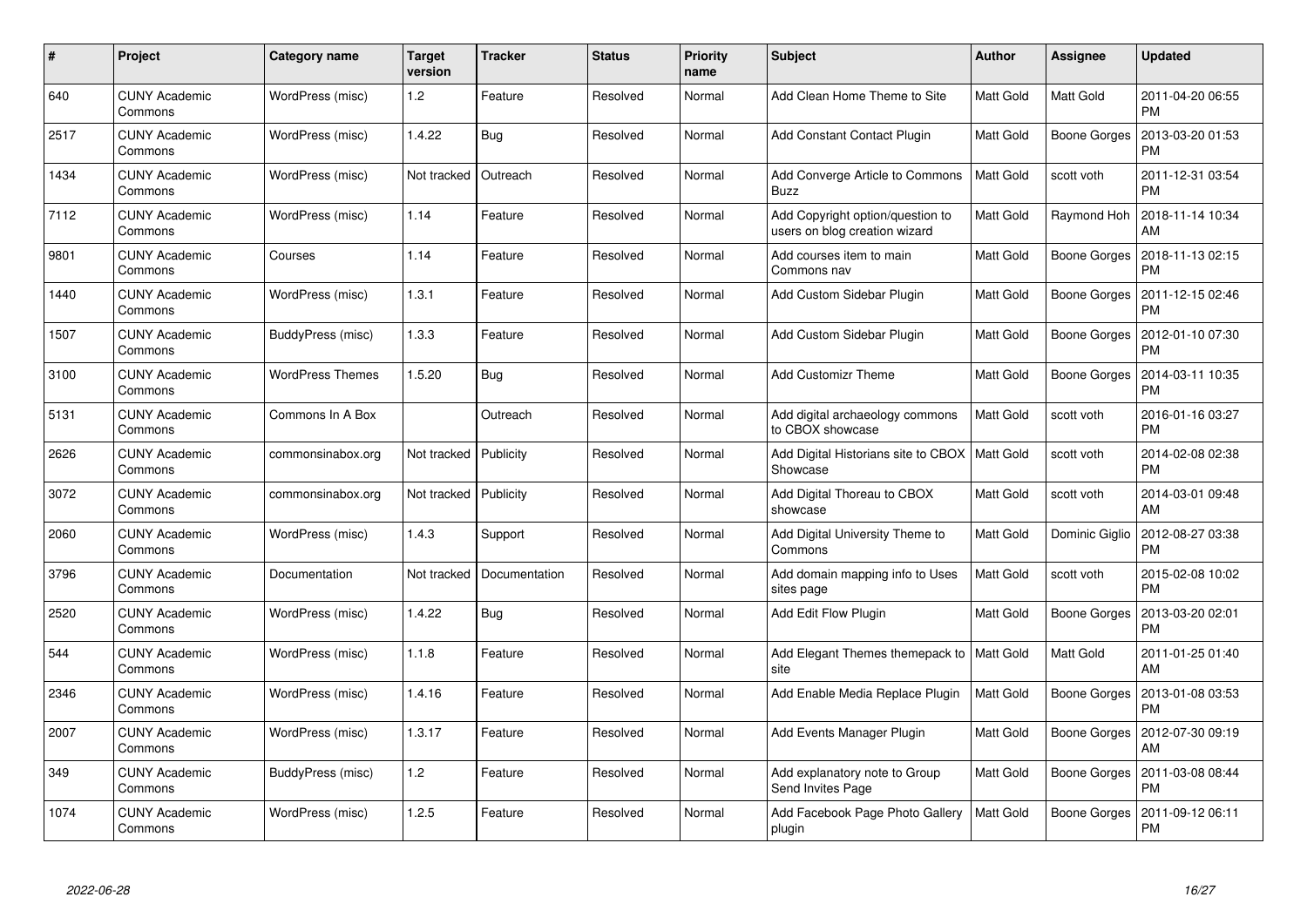| #     | Project                         | Category name            | <b>Target</b><br>version | <b>Tracker</b> | <b>Status</b> | <b>Priority</b><br>name | <b>Subject</b>                                                                           | Author           | Assignee            | <b>Updated</b>                |
|-------|---------------------------------|--------------------------|--------------------------|----------------|---------------|-------------------------|------------------------------------------------------------------------------------------|------------------|---------------------|-------------------------------|
| 1437  | <b>CUNY Academic</b><br>Commons | WordPress (misc)         | 1.3                      | Feature        | Resolved      | Normal                  | Add FD Footnotes Plugin                                                                  | Matt Gold        | Boone Gorges        | 2011-12-14 01:00<br><b>PM</b> |
| 325   | <b>CUNY Academic</b><br>Commons | BuddyPress (misc)        | 1.3                      | Feature        | Resolved      | Normal                  | Add folder hierarchies to Group<br>Documents plugin                                      | Matt Gold        | Boone Gorges        | 2011-05-23 01:33<br>AM        |
| 2323  | <b>CUNY Academic</b><br>Commons | WordPress (misc)         | 1.4.12                   | Feature        | Resolved      | Normal                  | Add four themeforest themes                                                              | Matt Gold        | Dominic Giglio      | 2012-12-01 02:30<br><b>PM</b> |
| 3915  | <b>CUNY Academic</b><br>Commons | commonsinabox.org        | Not tracked Publicity    |                | Resolved      | Normal                  | Add Futures Initiative to CBOX<br>showcase                                               | Matt Gold        | scott voth          | 2015-03-19 09:34<br><b>PM</b> |
| 5925  | <b>CUNY Academic</b><br>Commons | <b>WordPress Plugins</b> | 1.9.26                   | Feature        | Resolved      | High                    | Add Github Embed plugin                                                                  | Matt Gold        | Boone Gorges        | 2016-08-24 12:56<br><b>PM</b> |
| 2113  | <b>CUNY Academic</b><br>Commons | WordPress (misc)         | 1.4.6                    | Support        | Resolved      | Normal                  | Add google docs shortcode<br>documentation to plugin                                     | Matt Gold        | Raymond Hoh         | 2012-09-30 10:57<br><b>PM</b> |
| 1073  | <b>CUNY Academic</b><br>Commons | WordPress (misc)         | 1.2.5                    | Feature        | Resolved      | Normal                  | Add Google Plus One Plugin                                                               | Matt Gold        | Boone Gorges        | 2011-09-12 06:06<br><b>PM</b> |
| 9010  | <b>CUNY Academic</b><br>Commons | Groups (misc)            | 1.13                     | Feature        | Resolved      | Normal                  | Add group email address in<br>prominent way to Group homepage                            | Matt Gold        | <b>Erik Trainer</b> | 2018-05-07 12:32<br><b>PM</b> |
| 546   | <b>CUNY Academic</b><br>Commons | BuddyPress (misc)        | 1.1.8                    | Bug            | Resolved      | Normal                  | Add Group/Group Blog Author<br>Syncing on an Automated Basis to<br>the Group Blog Plugin | Matt Gold        | Boone Gorges        | 2011-02-03 08:44<br><b>AM</b> |
| 77    | <b>CUNY Academic</b><br>Commons | Upgrades                 |                          | Feature        | Resolved      | Normal                  | Add Help link to BP admin bar<br>under CUNY Academic Commons                             | Matt Gold        | CIC Michael         | 2009-12-02 06:46<br><b>PM</b> |
| 2273  | <b>CUNY Academic</b><br>Commons | commonsinabox.org        | Not tracked   Bug        |                | Resolved      | Normal                  | <b>Add Hosting</b><br>recommendations/minimum<br>requirements to CBOX<br>documentation   | Matt Gold        | scott voth          | 2014-02-09 11:37<br>AM        |
| 3095  | <b>CUNY Academic</b><br>Commons | commonsinabox.org        | Not tracked   Publicity  |                | Resolved      | Normal                  | Add Hostos site to CBOX<br>showcase                                                      | <b>Matt Gold</b> | scott voth          | 2014-08-20 07:06<br><b>PM</b> |
| 4078  | <b>CUNY Academic</b><br>Commons | Events                   | 1.8.12                   | Feature        | Resolved      | Normal                  | Add iCal link to Event Calendar<br>notification emails                                   | Matt Gold        | Raymond Hoh         | 2015-09-25 09:39<br><b>PM</b> |
| 1640  | <b>CUNY Academic</b><br>Commons | WordPress (misc)         | 1.3.7                    | Feature        | Resolved      | Urgent                  | Add Jetpack plugin                                                                       | Matt Gold        | Boone Gorges        | 2012-02-21 02:30<br><b>PM</b> |
| 1889  | <b>CUNY Academic</b><br>Commons | WordPress (misc)         | 1.3.13                   | Feature        | Resolved      | Normal                  | Add jQuery Lightbox plugin                                                               | Matt Gold        | Boone Gorges        | 2012-05-17 11:11<br>AM        |
| 10647 | <b>CUNY Academic</b><br>Commons | Publicity                |                          | Publicity      | Resolved      | Normal                  | Add JTD to list of Publications on<br>the Commmons                                       | Matt Gold        | scott voth          | 2018-11-01 01:33<br><b>PM</b> |
| 2361  | <b>CUNY Academic</b><br>Commons | WordPress (misc)         | 1.4.15                   | Feature        | Resolved      | Urgent                  | Add KingSize Theme                                                                       | Matt Gold        | Boone Gorges        | 2013-01-02 11:41<br>AM        |
| 627   | <b>CUNY Academic</b><br>Commons | BuddyPress (misc)        | 1.2                      | Feature        | Resolved      | Normal                  | Add LaTeX support for BP Group<br>Forums                                                 | Matt Gold        | Boone Gorges        | 2011-05-09 05:21<br><b>PM</b> |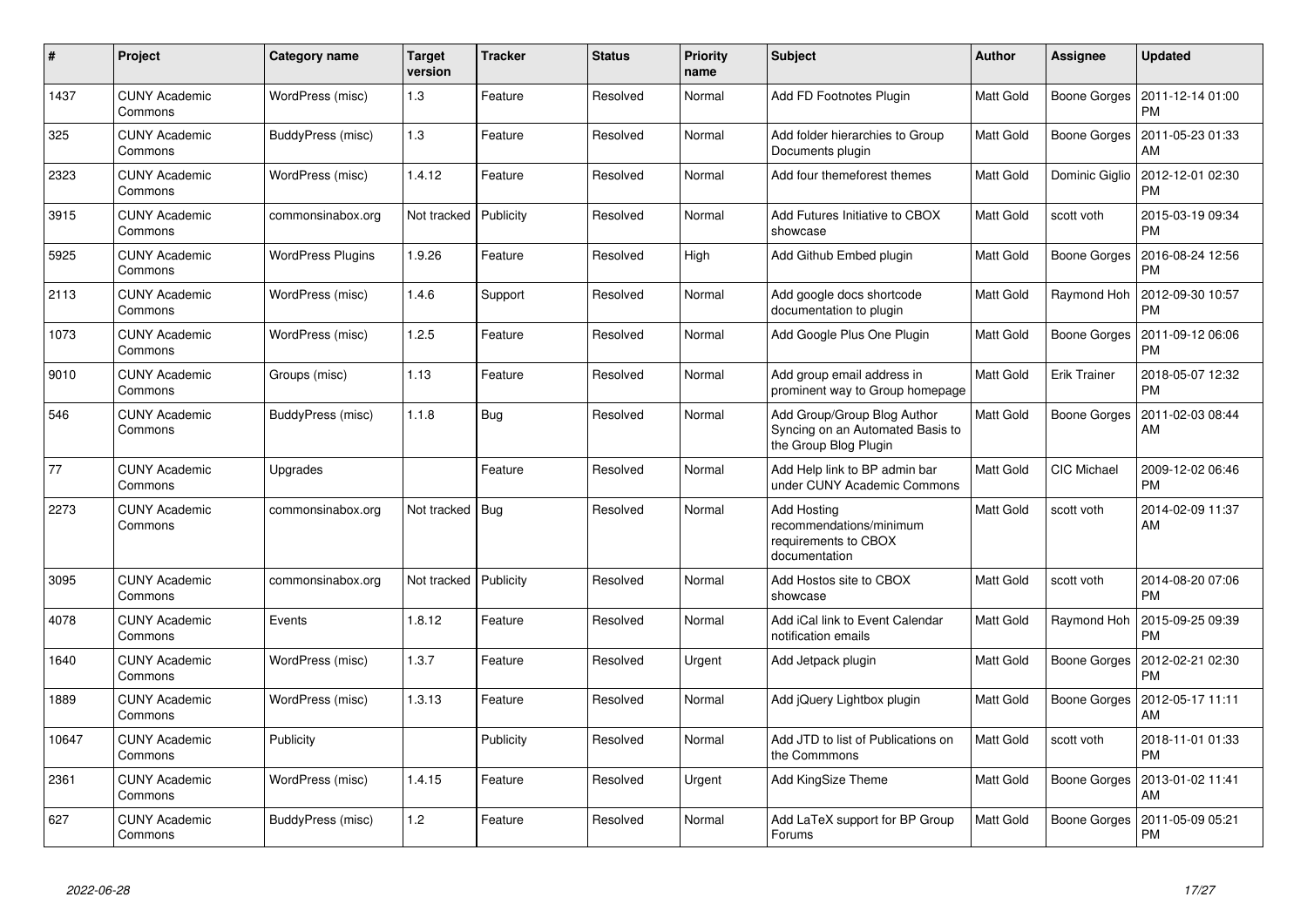| #     | Project                         | Category name     | <b>Target</b><br>version | <b>Tracker</b> | <b>Status</b> | <b>Priority</b><br>name | <b>Subject</b>                                                         | <b>Author</b> | Assignee            | <b>Updated</b>                               |
|-------|---------------------------------|-------------------|--------------------------|----------------|---------------|-------------------------|------------------------------------------------------------------------|---------------|---------------------|----------------------------------------------|
| 2775  | <b>CUNY Academic</b><br>Commons | BuddyPress (misc) | 1.5.1.1                  | <b>Bug</b>     | Resolved      | High                    | Add Lehman College to List of<br>Colleges in Profiles                  | Matt Gold     |                     | Boone Gorges   2013-09-06 04:40<br><b>PM</b> |
| 777   | <b>CUNY Academic</b><br>Commons | WordPress (misc)  | Not tracked              | Bug            | Resolved      | Normal                  | Add Library Technology Journal<br>Article to Commons Buzz              | Matt Gold     | scott voth          | 2011-06-19 01:00<br><b>PM</b>                |
| 1673  | <b>CUNY Academic</b><br>Commons | WordPress (misc)  | Not tracked              | Support        | Resolved      | Normal                  | Add link to redmine on help page                                       | Matt Gold     | scott voth          | 2014-02-08 09:50<br>AM                       |
| 1258  | <b>CUNY Academic</b><br>Commons | WordPress (misc)  | Not tracked              | Feature        | Resolved      | Normal                  | Add links to CAC Social Media<br>Accounts in Footer                    | Matt Gold     | Boone Gorges        | 2011-11-16 12:28<br><b>PM</b>                |
| 795   | <b>CUNY Academic</b><br>Commons | Wiki              | Not tracked              | <b>Bug</b>     | Resolved      | Normal                  | Add Links to Other Articles to<br>Wikipedia Page                       | Matt Gold     | scott voth          | 2011-06-19 01:00<br><b>PM</b>                |
| 2015  | <b>CUNY Academic</b><br>Commons | WordPress (misc)  | 1.4                      | Feature        | Resolved      | Low                     | Add Minimatica Theme                                                   | Matt Gold     | Boone Gorges        | 2012-08-06 01:33<br><b>PM</b>                |
| 3201  | <b>CUNY Academic</b><br>Commons | commonsinabox.org | Not tracked              | <b>Bug</b>     | Resolved      | Normal                  | Add MuseCommons to the<br>Showcase                                     | Matt Gold     | scott voth          | 2014-07-12 01:29<br><b>PM</b>                |
| 2262  | <b>CUNY Academic</b><br>Commons | commonsinabox.org |                          | Feature        | Resolved      | Normal                  | Add new favicon to<br>commonsinabox.org                                | Matt Gold     | Boone Gorges        | 2012-11-18 10:51<br><b>PM</b>                |
| 547   | <b>CUNY Academic</b><br>Commons | WordPress (misc)  | 1.1.8                    | Feature        | Resolved      | Normal                  | Add new themes                                                         | Matt Gold     | Matt Gold           | 2011-01-27 01:52<br><b>PM</b>                |
| 380   | <b>CUNY Academic</b><br>Commons | WordPress (misc)  | 1.1                      | Feature        | Resolved      | Normal                  | Add New Themes to Site                                                 | Matt Gold     | Matt Gold           | 2010-12-03 02:13<br>AM                       |
| 1818  | <b>CUNY Academic</b><br>Commons | WordPress (misc)  | 1.3.12                   | Feature        | Resolved      | High                    | Add news announcement scroll<br>plugin                                 | Matt Gold     | Boone Gorges        | 2012-04-09 03:15<br><b>PM</b>                |
| 95    | <b>CUNY Academic</b><br>Commons | Upgrades          |                          | Bug            | Resolved      | Normal                  | Add News/Dev Blog feeds to News<br>Page                                | Matt Gold     | Boone Gorges        | 2009-12-09 12:23<br><b>PM</b>                |
| 1199  | <b>CUNY Academic</b><br>Commons | BuddyPress (misc) | 1.4                      | Feature        | Resolved      | Normal                  | Add Option for Open Text Field to<br><b>BP Profile Checkbox Fields</b> | Matt Gold     | Boone Gorges        | 2012-08-01 05:23<br><b>PM</b>                |
| 1648  | <b>CUNY Academic</b><br>Commons | BuddyPress (misc) | 1.3.9                    | Feature        | Resolved      | Urgent                  | <b>Add Password Protect WordPress</b><br>Plugin                        | Matt Gold     |                     | 2012-02-24 10:22<br>AM                       |
| 6220  | <b>CUNY Academic</b><br>Commons | Support           | Not tracked              | Documentation  | Resolved      | Normal                  | Add password protection info to<br>privacy page                        | Matt Gold     | scott voth          | 2016-10-16 11:36<br>AM                       |
| 3561  | <b>CUNY Academic</b><br>Commons | Group Forums      | 1.7.1                    | Feature        | Resolved      | Normal                  | Add Post New Topics link to top of<br>forums                           | Matt Gold     | Boone Gorges        | 2014-10-21 06:48<br><b>PM</b>                |
| 1393  | <b>CUNY Academic</b><br>Commons | BuddyPress (misc) | Not tracked              | Feature        | Resolved      | Normal                  | Add Postdoc option to Profile Role                                     | Matt Gold     | Matt Gold           | 2011-12-03 04:17<br><b>PM</b>                |
| 13347 | <b>CUNY Academic</b><br>Commons | Public Portfolio  | 1.18.0                   | Feature        | Resolved      | Normal                  | Add Preferred Gender Pronouns to<br><b>CAC Profile</b>                 | Matt Gold     | <b>Boone Gorges</b> | 2020-12-08 11:31<br>AM                       |
| 1130  | CUNY Academic<br>Commons        | WordPress (misc)  | 1.2.5                    | Feature        | Resolved      | Normal                  | Add PressWork Theme                                                    | Matt Gold     | Boone Gorges        | 2011-11-14 08:11<br><b>PM</b>                |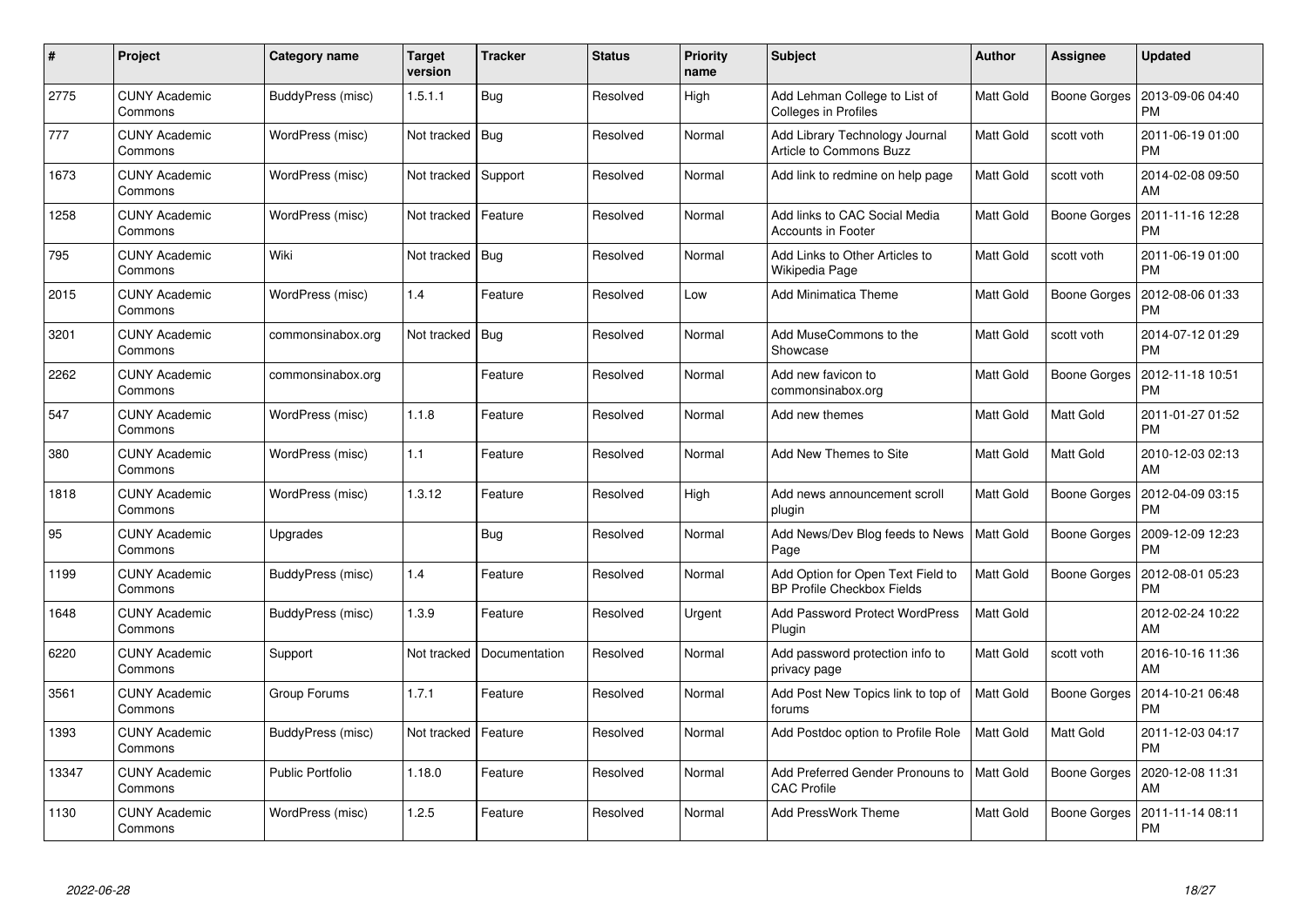| $\#$ | Project                         | Category name     | <b>Target</b><br>version | <b>Tracker</b> | <b>Status</b> | <b>Priority</b><br>name | Subject                                                                             | Author           | Assignee            | <b>Updated</b>                               |
|------|---------------------------------|-------------------|--------------------------|----------------|---------------|-------------------------|-------------------------------------------------------------------------------------|------------------|---------------------|----------------------------------------------|
| 1934 | <b>CUNY Academic</b><br>Commons | WordPress (misc)  | 1.3.14                   | Feature        | Resolved      | Normal                  | Add Q and A Plugin                                                                  | <b>Matt Gold</b> | Boone Gorges        | 2012-06-12 09:12<br>AM                       |
| 745  | <b>CUNY Academic</b><br>Commons | WordPress (misc)  | Not tracked   Feature    |                | Resolved      | Normal                  | Add Radical Teacher Article to<br><b>Commons Buzz</b>                               | Matt Gold        | scott voth          | 2011-05-12 09:40<br><b>PM</b>                |
| 1382 | <b>CUNY Academic</b><br>Commons | WordPress (misc)  | Not tracked   Outreach   |                | Resolved      | Normal                  | <b>Add Recent Commons</b><br>Presentations to "Campus<br>Outreach" Tab on News Blog | Matt Gold        | scott voth          | 2016-03-04 08:48<br>AM                       |
| 2313 | <b>CUNY Academic</b><br>Commons | WordPress (misc)  | 1.4.12                   | Feature        | Resolved      | Normal                  | Add Recovery Theme                                                                  | Matt Gold        | Dominic Giglio      | 2012-11-29 04:01<br><b>PM</b>                |
| 2380 | <b>CUNY Academic</b><br>Commons | commonsinabox.org |                          | <b>Bug</b>     | Resolved      | High                    | Add search to Commonsinabox.org                                                     | <b>Matt Gold</b> | <b>Boone Gorges</b> | 2013-03-20 11:41<br>AM                       |
| 2538 | <b>CUNY Academic</b><br>Commons | WordPress (misc)  | 1.4.25                   | Bug            | Resolved      | High                    | Add security plugins                                                                | <b>Matt Gold</b> | Boone Gorges        | 2013-04-22 10:37<br>AM                       |
| 2918 | <b>CUNY Academic</b><br>Commons | WordPress (misc)  | 1.5.11                   | Bug            | Resolved      | Normal                  | Add Sensitive WP Theme                                                              | Matt Gold        | Boone Gorges        | 2013-12-03 03:17<br><b>PM</b>                |
| 2299 | <b>CUNY Academic</b><br>Commons | WordPress (misc)  | 1.4.12                   | Feature        | Resolved      | Normal                  | Add Shaken Grid Premium Theme                                                       | Matt Gold        | Dominic Giglio      | 2012-11-29 04:01<br><b>PM</b>                |
| 1146 | <b>CUNY Academic</b><br>Commons | WordPress (misc)  | 1.3                      | Feature        | Resolved      | Normal                  | Add Shaken Grid Theme to Site                                                       | Matt Gold        | Matt Gold           | 2011-11-28 03:27<br><b>PM</b>                |
| 208  | <b>CUNY Academic</b><br>Commons | WordPress (misc)  |                          | Feature        | Resolved      | Normal                  | Add slide to homepage                                                               | Matt Gold        | <b>Boone Gorges</b> | 2010-05-05 07:07<br><b>PM</b>                |
| 2003 | <b>CUNY Academic</b><br>Commons |                   | Not tracked              | Publicity      | Resolved      | Low                     | Add Sloan-C award to wikipedia<br>page                                              | Matt Gold        | scott voth          | 2012-08-06 10:15<br>AM                       |
| 1561 | <b>CUNY Academic</b><br>Commons | WordPress (misc)  | 1.3.12                   | Outreach       | Resolved      | Normal                  | Add Social Media Icons back to top<br>of side column of News page                   | <b>Matt Gold</b> | <b>Boone Gorges</b> | 2012-04-12 04:39<br><b>PM</b>                |
| 1560 | <b>CUNY Academic</b><br>Commons | BuddyPress (misc) | 1.3.12                   | Outreach       | Resolved      | Normal                  | Add social media icons/info to<br>About page and Contact Us page                    | Matt Gold        | Boone Gorges        | 2012-04-12 09:07<br>AM                       |
| 1549 | <b>CUNY Academic</b><br>Commons | WordPress (misc)  | 1.3.5                    | Bug            | Resolved      | Normal                  | Add SOPA Protest Plugin                                                             | Matt Gold        |                     | Boone Gorges   2012-01-17 06:19<br><b>PM</b> |
| 1075 | <b>CUNY Academic</b><br>Commons | WordPress (misc)  | 1.2.5                    | Feature        | Resolved      | Normal                  | Add Spam Free WordPress plugin                                                      | <b>Matt Gold</b> | Boone Gorges        | 2011-09-12 06:08<br><b>PM</b>                |
| 2839 | <b>CUNY Academic</b><br>Commons | WordPress (misc)  | 1.5.6                    | Feature        | Resolved      | Normal                  | <b>Add Storify Plugin</b>                                                           | <b>Matt Gold</b> | <b>Boone Gorges</b> | 2013-10-26 07:21<br><b>PM</b>                |
| 3151 | <b>CUNY Academic</b><br>Commons | Toolbar           | $1.7$                    | Feature        | Resolved      | Low                     | Add submenu items in Help section   Matt Gold<br>of WP Admin Bar                    |                  | Daniel Jones        | 2014-07-11 08:14<br><b>PM</b>                |
| 3519 | <b>CUNY Academic</b><br>Commons | commonsinabox.org | Not tracked Publicity    |                | Resolved      | Normal                  | Add SUNY Geneseo English to<br>CBOX showcase & Rearrange<br>order                   | Matt Gold        | scott voth          | 2014-10-10 12:08<br>AM                       |
| 3611 | <b>CUNY Academic</b><br>Commons | Publicity         | 1.7.3                    | Feature        | Resolved      | Normal                  | Add Susana's Video to a<br>Standalone page on the Commons                           | Matt Gold        | Dominic Giglio      | 2014-11-04 02:07<br><b>PM</b>                |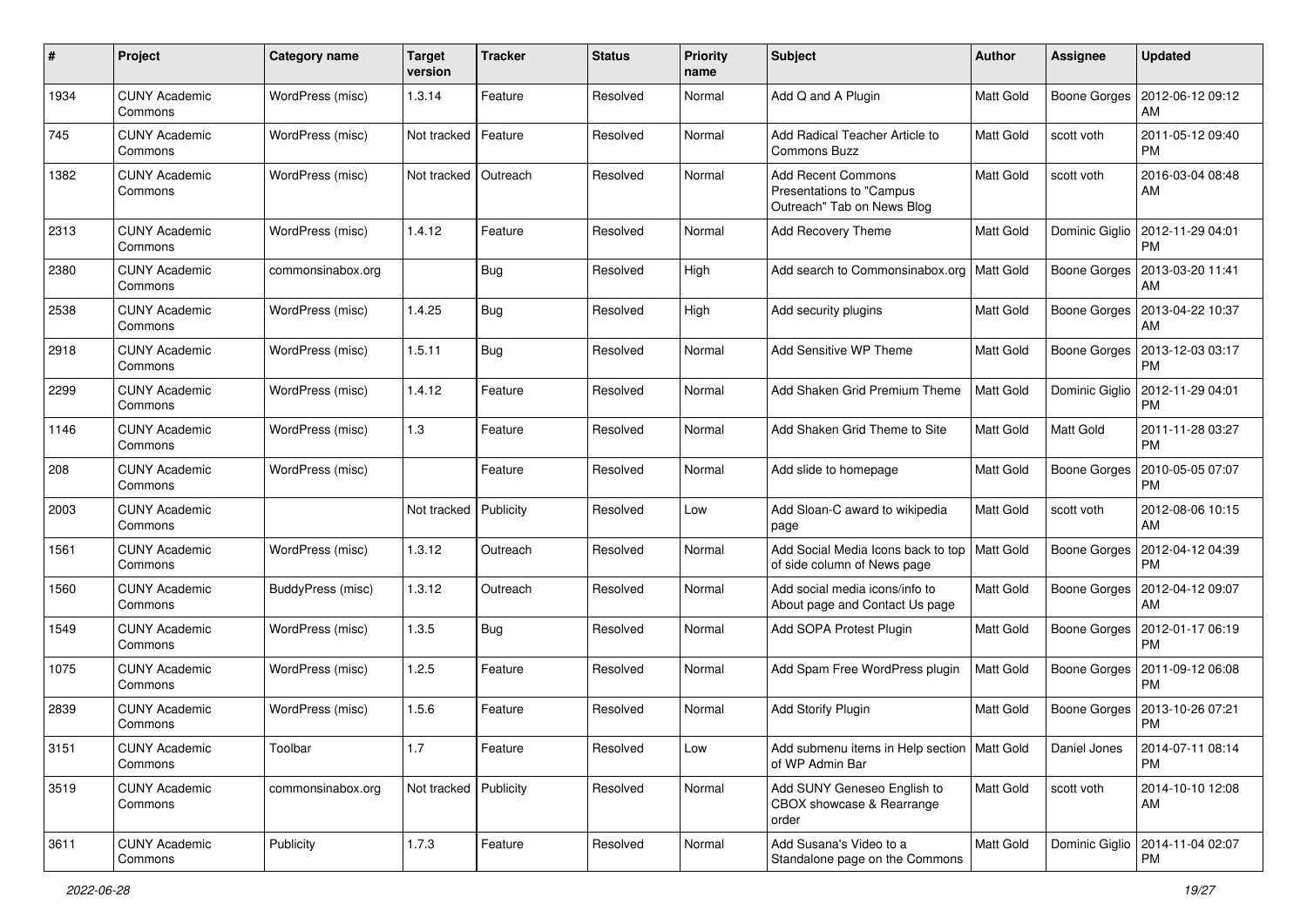| #    | Project                         | Category name     | <b>Target</b><br>version | <b>Tracker</b> | <b>Status</b> | <b>Priority</b><br>name | <b>Subject</b>                                                            | <b>Author</b>    | Assignee            | <b>Updated</b>                                 |
|------|---------------------------------|-------------------|--------------------------|----------------|---------------|-------------------------|---------------------------------------------------------------------------|------------------|---------------------|------------------------------------------------|
| 3610 | <b>CUNY Academic</b><br>Commons | Home Page         | 1.7.3                    | Feature        | Resolved      | Normal                  | Add Susana's Video to the<br>Homepage                                     | Matt Gold        |                     | Dominic Giglio   2014-11-04 03:42<br><b>PM</b> |
| 3820 | <b>CUNY Academic</b><br>Commons | commonsinabox.org | Not tracked              | Publicity      | Resolved      | Normal                  | Add Texas DH site to CBOX<br>showcase                                     | Matt Gold        | scott voth          | 2015-03-04 09:24<br>AM                         |
| 1188 | <b>CUNY Academic</b><br>Commons | WordPress (misc)  | 1.2.5                    | Feature        | Resolved      | Normal                  | Add Text Expander Plugin                                                  | Matt Gold        | <b>Boone Gorges</b> | 2011-11-14 08:21<br><b>PM</b>                  |
| 415  | <b>CUNY Academic</b><br>Commons | WordPress (misc)  | 1.1                      | Feature        | Resolved      | Normal                  | Add text sizer plugin to Commons                                          | Matt Gold        | Boone Gorges        | 2010-12-02 03:58<br><b>PM</b>                  |
| 727  | <b>CUNY Academic</b><br>Commons | WordPress (misc)  | 1.2.1                    | <b>Bug</b>     | Resolved      | Normal                  | Add The Erudite Theme                                                     | Matt Gold        | Raymond Hoh         | 2011-05-01 05:02<br>AM                         |
| 566  | <b>CUNY Academic</b><br>Commons | WordPress (misc)  | 1.1.10                   | Feature        | Resolved      | Normal                  | Add The Morning After Theme                                               | Matt Gold        | Matt Gold           | 2011-02-06 11:40<br><b>PM</b>                  |
| 28   | <b>CUNY Academic</b><br>Commons | Group Forums      | 1.7                      | Feature        | Resolved      | Low                     | Add threaded replies to forum<br>posts                                    | Matt Gold        | Raymond Hoh         | 2014-10-13 09:38<br><b>PM</b>                  |
| 233  | <b>CUNY Academic</b><br>Commons | BuddyPress (misc) | 1.0                      | Feature        | Resolved      | Low                     | Add time limit to forum post editing<br>capabilities                      | Matt Gold        | Boone Gorges        | 2010-08-29 02:09<br><b>PM</b>                  |
| 133  | <b>CUNY Academic</b><br>Commons |                   |                          | Feature        | Resolved      | Low                     | Add TinyMCE to BP Profiles?                                               | <b>Matt Gold</b> |                     | Boone Gorges   2010-01-07 01:59<br><b>PM</b>   |
| 2301 | <b>CUNY Academic</b><br>Commons | WordPress (misc)  | 1.4.12                   | Feature        | Resolved      | Normal                  | Add Twenty Twelve JP365 Child<br>Theme                                    | Matt Gold        | Dominic Giglio      | 2012-11-29 03:41<br><b>PM</b>                  |
| 2210 | <b>CUNY Academic</b><br>Commons | WordPress (misc)  | 1.4.9                    | <b>Bug</b>     | Resolved      | Normal                  | Add Twenty Twelve Theme                                                   | Matt Gold        | Boone Gorges        | 2012-11-01 10:26<br>AM                         |
| 711  | <b>CUNY Academic</b><br>Commons | WordPress (misc)  | 1.2.1                    | Feature        | Resolved      | Normal                  | Add Twitter Blackbird Pie Plugin                                          | Matt Gold        | Boone Gorges        | 2011-05-04 10:17<br>AM                         |
| 2641 | <b>CUNY Academic</b><br>Commons | commonsinabox.org | Not tracked              | Feature        | Resolved      | Normal                  | Add UAA to CBOX Showcase                                                  | Matt Gold        | scott voth          | 2014-02-08 10:19<br>AM                         |
| 5978 | <b>CUNY Academic</b><br>Commons | BuddyPress (misc) | Not tracked              | Feature        | Resolved      | Normal                  | Add Undergraduate Student to<br>Checkable filters on People page          | Matt Gold        | Boone Gorges        | 2016-09-04 09:48<br><b>PM</b>                  |
| 5977 | <b>CUNY Academic</b><br>Commons | Registration      | Not tracked              | Feature        | Resolved      | Normal                  | Add Undergraduate Student to list<br>of Profile choices upon registration | Matt Gold        | Boone Gorges        | 2016-09-04 09:47<br><b>PM</b>                  |
| 1541 | <b>CUNY Academic</b><br>Commons | WordPress (misc)  | 1.3.4                    | Feature        | Resolved      | Normal                  | Add UserVoice embed code                                                  | Matt Gold        |                     | Boone Gorges   2012-01-13 10:17<br>AM          |
| 2800 | <b>CUNY Academic</b><br>Commons | BuddyPress (misc) | 1.5.6                    | Feature        | Resolved      | Normal                  | Add Vimeo & Github social media<br>account fields to Profiles             | Matt Gold        | Dominic Giglio      | 2013-10-14 04:51<br><b>PM</b>                  |
| 4111 | <b>CUNY Academic</b><br>Commons | commonsinabox.org | Not tracked              | Bug            | Resolved      | Normal                  | Add Virginia DH site to CBOX<br>showcase                                  | Matt Gold        | scott voth          | 2015-06-08 10:01<br><b>PM</b>                  |
| 399  | CUNY Academic<br>Commons        | WordPress (misc)  | 1.1                      | Feature        | Resolved      | Normal                  | Add Widgetize Google Plugin                                               | Matt Gold        | Boone Gorges        | 2010-11-23 05:40<br><b>PM</b>                  |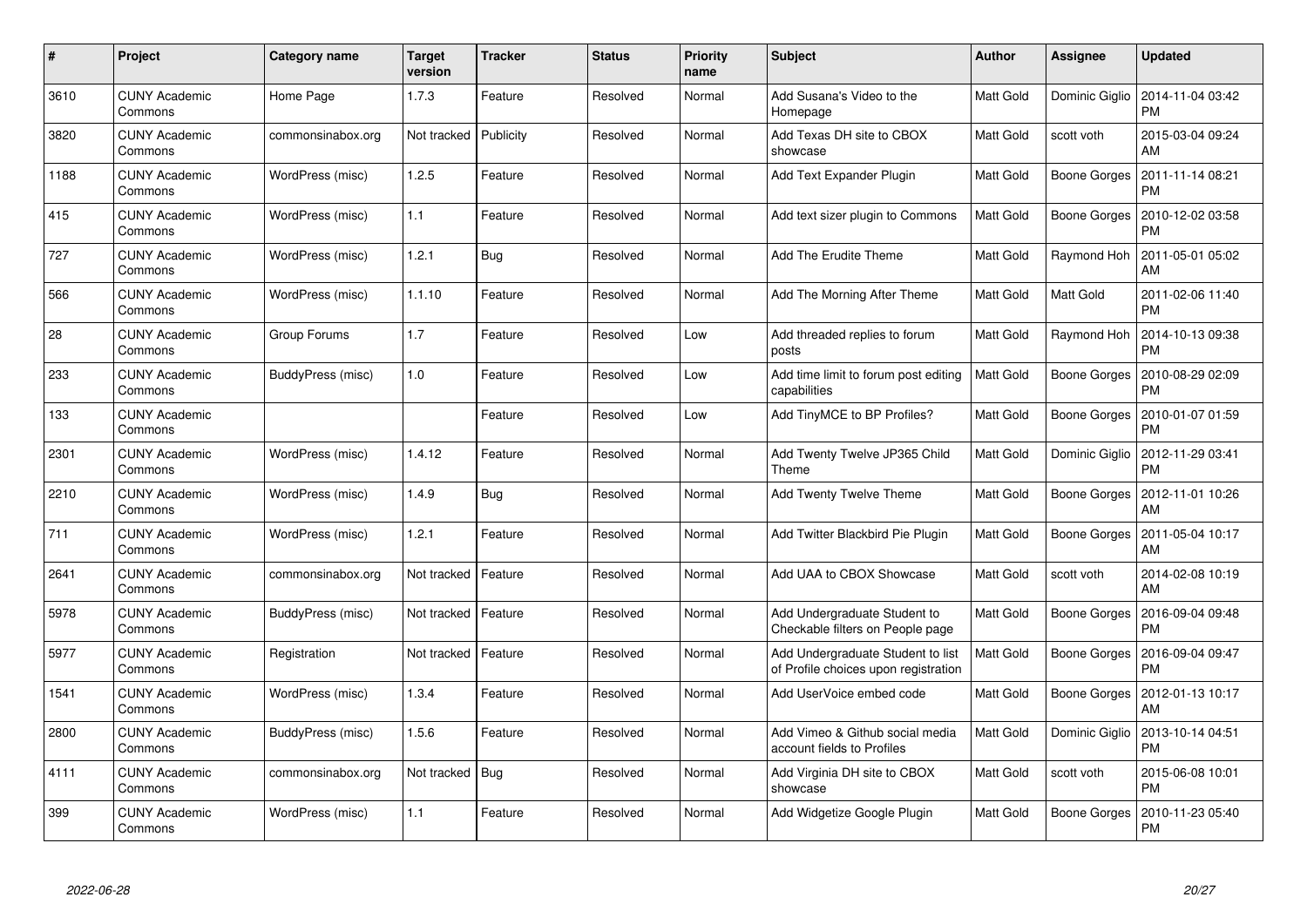| #     | Project                         | Category name     | <b>Target</b><br>version | <b>Tracker</b> | <b>Status</b> | <b>Priority</b><br>name | <b>Subject</b>                                             | <b>Author</b> | Assignee       | <b>Updated</b>                |
|-------|---------------------------------|-------------------|--------------------------|----------------|---------------|-------------------------|------------------------------------------------------------|---------------|----------------|-------------------------------|
| 236   | <b>CUNY Academic</b><br>Commons | WordPress (misc)  | 1.1                      | Feature        | Resolved      | Normal                  | Add WooThemes to Site                                      | Matt Gold     | Matt Gold      | 2010-12-03 08:00<br>AM        |
| 841   | <b>CUNY Academic</b><br>Commons | WordPress (misc)  | Not tracked              | Feature        | Resolved      | Normal                  | Add wordpressthemeshock<br>accolade to Commons Buzz        | Matt Gold     | scott voth     | 2011-06-22 09:36<br><b>PM</b> |
| 2960  | <b>CUNY Academic</b><br>Commons | WordPress (misc)  | 1.5.16                   | Bug            | Resolved      | Normal                  | Add WP Accessibility Plugin                                | Matt Gold     | Boone Gorges   | 2014-02-01 02:55<br><b>PM</b> |
| 3760  | <b>CUNY Academic</b><br>Commons | WordPress Plugins | 1.7.11                   | Feature        | Resolved      | Normal                  | Add WP Accessiblity Plugin                                 | Matt Gold     | Raymond Hoh    | 2015-02-02 02:30<br>AM        |
| 2697  | <b>CUNY Academic</b><br>Commons | WordPress (misc)  | 1.5                      | Feature        | Resolved      | Normal                  | <b>Add WP Document Revisions</b><br>Plugin                 | Matt Gold     | Boone Gorges   | 2013-08-22 11:28<br>AM        |
| 1439  | <b>CUNY Academic</b><br>Commons | WordPress (misc)  | 1.3.1                    | Feature        | Resolved      | Normal                  | Add WP Hide Post Plugin                                    | Matt Gold     | Boone Gorges   | 2011-12-15 02:50<br><b>PM</b> |
| 1863  | <b>CUNY Academic</b><br>Commons | WordPress (misc)  | 1.3.13                   | Feature        | Resolved      | Normal                  | Add WP Publication Repository<br>plugin                    | Matt Gold     | Boone Gorges   | 2012-05-10 01:57<br>AM        |
| 2296  | <b>CUNY Academic</b><br>Commons | WordPress (misc)  | 1.4.12                   | Feature        | Resolved      | Normal                  | Add WP Retina Plugin                                       | Matt Gold     | Dominic Giglio | 2012-12-02 09:10<br>AM        |
| 2185  | <b>CUNY Academic</b><br>Commons | BuddyPress (misc) | 1.4.8                    | Feature        | Resolved      | Normal                  | Add WP Touch plugin                                        | Matt Gold     | Dominic Giglio | 2012-10-15 01:33<br><b>PM</b> |
| 1639  | <b>CUNY Academic</b><br>Commons | WordPress (misc)  | 1.3.7                    | Feature        | Resolved      | Urgent                  | Add WP-Cumulus Plugin                                      | Matt Gold     | Boone Gorges   | 2012-02-21 02:32<br><b>PM</b> |
| 1933  | <b>CUNY Academic</b><br>Commons | WordPress (misc)  | 1.3.14                   | Feature        | Resolved      | Normal                  | Add WP-Markdown Plugin                                     | Matt Gold     | Boone Gorges   | 2012-06-12 08:56<br>AM        |
| 1438  | <b>CUNY Academic</b><br>Commons | WordPress (misc)  | 1.3.1                    | Feature        | Resolved      | Normal                  | Add WP-Print Plugin                                        | Matt Gold     | Boone Gorges   | 2011-12-15 02:49<br><b>PM</b> |
| 496   | <b>CUNY Academic</b><br>Commons | WordPress (misc)  | 1.1.5                    | Feature        | Resolved      | Normal                  | Add wp-resume Plugin to Site                               | Matt Gold     | Boone Gorges   | 2010-12-20 10:09<br>AM        |
| 1093  | <b>CUNY Academic</b><br>Commons | WordPress (misc)  | 1.2.5                    | Feature        | Resolved      | Normal                  | Add WP-SyntaxEvolved Plugin                                | Matt Gold     | Boone Gorges   | 2011-09-12 06:13<br><b>PM</b> |
| 567   | <b>CUNY Academic</b><br>Commons | WordPress (misc)  | 1.1.10                   | Feature        | Resolved      | Normal                  | Add WPFolio and Bibliotype<br><b>Themes</b>                | Matt Gold     | Matt Gold      | 2011-02-21 04:16<br><b>PM</b> |
| 56    | <b>CUNY Academic</b><br>Commons | BuddyPress (misc) |                          | Bug            | Resolved      | Normal                  | Addition of a Profile Field Option<br>Removes Existing One | Matt Gold     | Zach Davis     | 2009-10-27 05:14<br><b>PM</b> |
| 1830  | <b>CUNY Academic</b><br>Commons |                   | Not tracked              | Support        | Resolved      | Normal                  | Addition to Help Wanted Blog                               | Matt Gold     | scott voth     | 2012-04-16 09:47<br><b>PM</b> |
| 10209 | <b>CUNY Academic</b><br>Commons | BuddyPress (misc) | 1.13.8                   | <b>Bug</b>     | Resolved      | Normal                  | Additional login prompt                                    | Matt Gold     | Raymond Hoh    | 2018-08-29 03:23<br><b>PM</b> |
| 84    | CUNY Academic<br>Commons        | Upgrades          |                          | Bug            | Resolved      | Normal                  | Additional QA round                                        | Matt Gold     | Zach Davis     | 2010-05-11 04:54<br><b>PM</b> |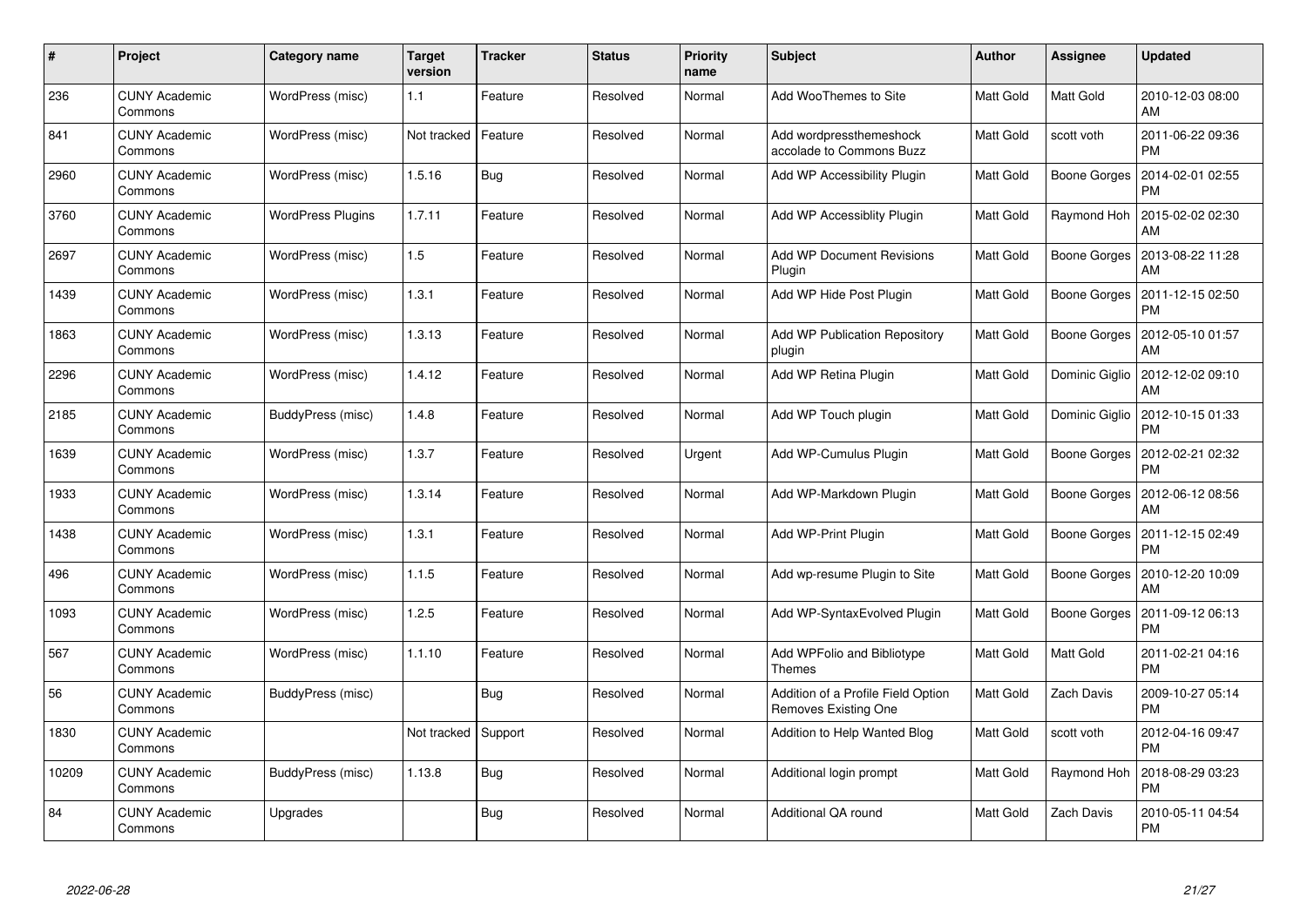| $\#$  | Project                         | Category name            | <b>Target</b><br>version | <b>Tracker</b> | <b>Status</b> | <b>Priority</b><br>name | Subject                                                                               | Author    | Assignee            | <b>Updated</b>                               |
|-------|---------------------------------|--------------------------|--------------------------|----------------|---------------|-------------------------|---------------------------------------------------------------------------------------|-----------|---------------------|----------------------------------------------|
| 2733  | <b>CUNY Academic</b><br>Commons | <b>Public Portfolio</b>  | 1.6                      | <b>Bug</b>     | Resolved      | Normal                  | <b>Address UX issues in Profile</b><br>submenu on admin bar                           | Matt Gold | Chris Stein         | 2014-03-31 10:52<br><b>PM</b>                |
| 11223 | <b>CUNY Academic</b><br>Commons | Design                   | 1.15                     | Feature        | Resolved      | Normal                  | Adjust CC licensing statement on<br>sitewide footer                                   | Matt Gold | Sonja Leix          | 2019-05-07 02:31<br><b>PM</b>                |
| 12966 | <b>CUNY Academic</b><br>Commons | BuddyPress (misc)        | 1.16.15                  | Feature        | Resolved      | Normal                  | Adjust export data page language<br>to indicate that you should not<br>leave the page | Matt Gold | Raymond Hoh         | 2020-07-14 12:07<br><b>PM</b>                |
| 773   | <b>CUNY Academic</b><br>Commons | WordPress (misc)         | 1.2.4.2                  | Feature        | Resolved      | Low                     | <b>Adjust Featured Content Widget</b><br>Default Images                               | Matt Gold | <b>Boone Gorges</b> | 2011-11-02 01:44<br>AM                       |
| 2184  | <b>CUNY Academic</b><br>Commons | BuddyPress (misc)        | 1.4.9                    | Support        | Resolved      | Normal                  | Adjust Invite Directions to include<br>info about max invites                         | Matt Gold | <b>Boone Gorges</b> | 2012-11-03 04:23<br><b>PM</b>                |
| 2483  | <b>CUNY Academic</b><br>Commons | WordPress (misc)         | 1.4.21                   | Feature        | Resolved      | Normal                  | Advanced iFrame plugin request                                                        | Matt Gold | Boone Gorges        | 2013-03-11 03:06<br><b>PM</b>                |
| 1145  | <b>CUNY Academic</b><br>Commons | BuddyPress (misc)        | 1.2.5                    | Bug            | Resolved      | Low                     | Alert Box on Group Join                                                               | Matt Gold | Boone Gorges        | 2011-09-12 05:56<br><b>PM</b>                |
| 3267  | <b>CUNY Academic</b><br>Commons | Server                   | Not tracked              | Support        | Resolved      | Normal                  | Alert Domain-Mapped Blog<br>Owners about upcoming downtime                            | Matt Gold | scott voth          | 2014-08-24 02:09<br><b>PM</b>                |
| 115   | <b>CUNY Academic</b><br>Commons | Upgrades                 |                          | <b>Bug</b>     | Resolved      | High                    | Alliw spreadsheet attachments on<br>forum posts                                       | Matt Gold | <b>Boone Gorges</b> | 2009-12-06 12:13<br>AM                       |
| 5606  | <b>CUNY Academic</b><br>Commons | Group Forums             | Not tracked   Feature    |                | Resolved      | Normal                  | Allow .txt files as forum post<br>attachments                                         | Matt Gold | Boone Gorges        | 2016-05-24 07:37<br>AM                       |
| 2948  | <b>CUNY Academic</b><br>Commons | WordPress (misc)         | Not tracked   Feature    |                | Resolved      | Normal                  | Allow epub file uploads to blogs                                                      | Matt Gold | Boone Gorges        | 2014-01-02 02:58<br><b>PM</b>                |
| 2322  | <b>CUNY Academic</b><br>Commons | BuddyPress (misc)        | 1.5                      | Feature        | Resolved      | Normal                  | Allow File uploads to be added<br>"quietly" (without email notification)              | Matt Gold | Dominic Giglio      | 2013-08-21 05:23<br><b>PM</b>                |
| 188   | <b>CUNY Academic</b><br>Commons | BuddyPress (misc)        |                          | Feature        | Resolved      | Low                     | Allow Group Documents to be<br>Sorted by Date                                         | Matt Gold | Boone Gorges        | 2010-05-11 10:14<br><b>PM</b>                |
| 1504  | <b>CUNY Academic</b><br>Commons | BuddyPress (misc)        | 1.4                      | Feature        | Resolved      | Normal                  | Allow members to choose multiple<br>colleges on Profile pages                         | Matt Gold |                     | Boone Gorges   2012-08-01 03:34<br><b>PM</b> |
| 177   | <b>CUNY Academic</b><br>Commons | BuddyPress (misc)        |                          | Feature        | Resolved      | Normal                  | Allow members to edit forum posts                                                     | Matt Gold | Boone Gorges        | 2010-05-11 10:01<br><b>PM</b>                |
| 532   | <b>CUNY Academic</b><br>Commons | BuddyPress (misc)        | 1.3                      | Feature        | Resolved      | Normal                  | Allow members to paste in a group<br>of email addresses when sending<br>invites       | Matt Gold | <b>Boone Gorges</b> | 2011-09-13 01:12<br><b>PM</b>                |
| 2192  | <b>CUNY Academic</b><br>Commons | Group Files              | 1.6                      | Feature        | Resolved      | Normal                  | Allow members to replace files                                                        | Matt Gold |                     | Boone Gorges   2014-03-21 03:37<br>PM        |
| 1457  | <b>CUNY Academic</b><br>Commons | <b>BuddyPress (misc)</b> | 1.4                      | Feature        | Resolved      | Low                     | Allow people to clear old status<br>updates                                           | Matt Gold |                     | Dominic Giglio   2012-04-24 10:35<br>AM      |
| 2833  | <b>CUNY Academic</b><br>Commons | Group Files              | $1.6$                    | <b>Bug</b>     | Resolved      | Normal                  | Allow silent file deletions                                                           | Matt Gold | Boone Gorges        | 2014-03-21 03:50<br>PM                       |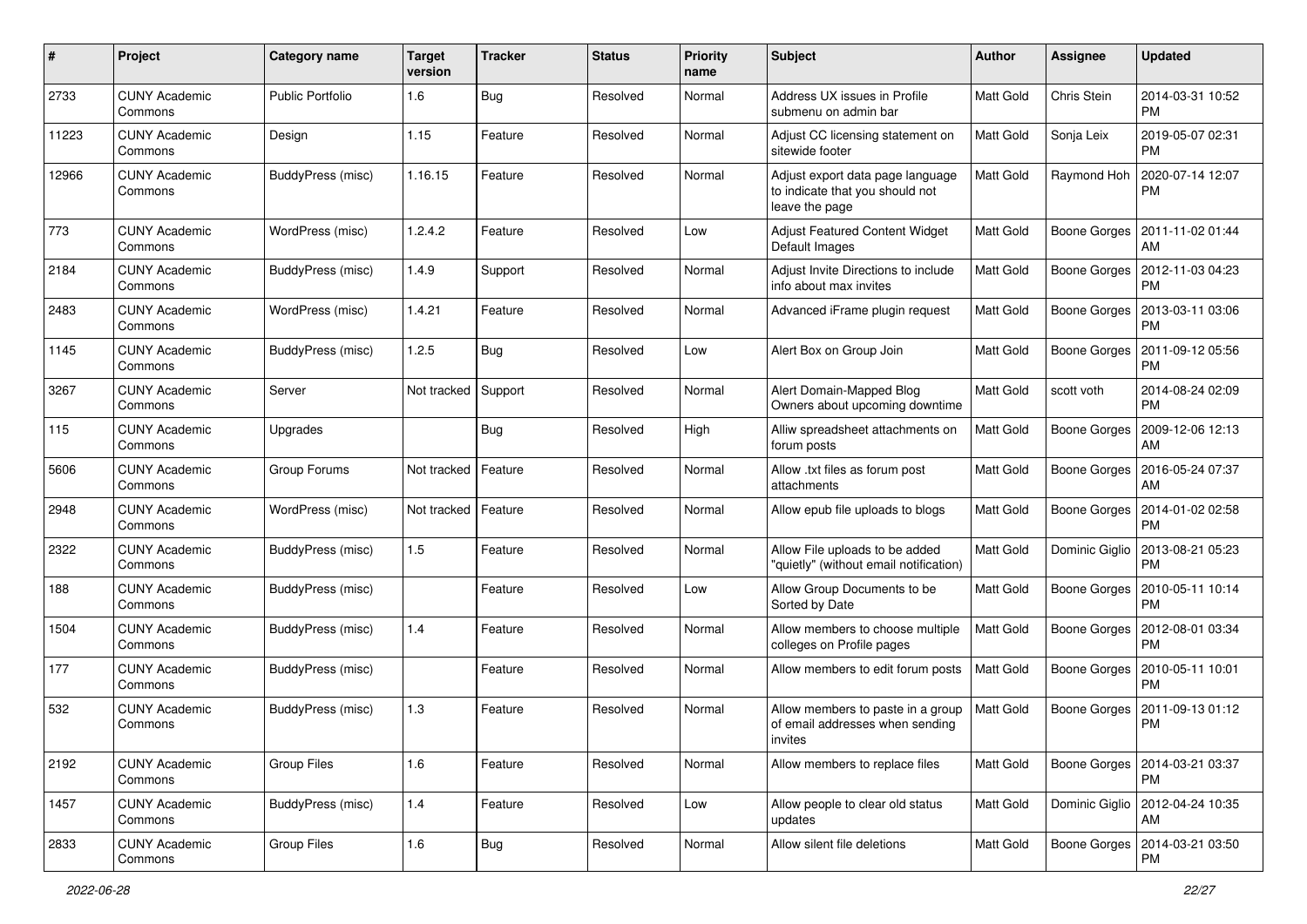| #    | Project                         | Category name            | <b>Target</b><br>version | <b>Tracker</b> | <b>Status</b> | <b>Priority</b><br>name | Subject                                                                               | Author           | <b>Assignee</b>     | <b>Updated</b>                               |
|------|---------------------------------|--------------------------|--------------------------|----------------|---------------|-------------------------|---------------------------------------------------------------------------------------|------------------|---------------------|----------------------------------------------|
| 906  | <b>CUNY Academic</b><br>Commons | <b>BuddyPress (misc)</b> | 1.3                      | Feature        | Resolved      | Low                     | Allow users to edit BP Doc<br>comments                                                | <b>Matt Gold</b> | Boone Gorges        | 2011-09-14 01:27<br>AM                       |
| 2976 | <b>CUNY Academic</b><br>Commons | BuddyPress (misc)        | 1.5.16                   | Feature        | Resolved      | Normal                  | Allow users to permanently dismiss<br>notification of new profiles on<br>profile page | <b>Matt Gold</b> |                     | Boone Gorges   2014-02-01 02:56<br><b>PM</b> |
| 1462 | <b>CUNY Academic</b><br>Commons | WordPress (misc)         | 1.3.13                   | Support        | Resolved      | Normal                  | Allowing registration by cuny.tv<br>domains                                           | Matt Gold        | Boone Gorges        | 2012-05-02 12:16<br><b>PM</b>                |
| 184  | <b>CUNY Academic</b><br>Commons | BuddyPress (misc)        |                          | Support        | Resolved      | Normal                  | Allowing Users to Delete Accounts                                                     | Matt Gold        | Boone Gorges        | 2010-05-11 09:54<br><b>PM</b>                |
| 2755 | <b>CUNY Academic</b><br>Commons | BuddyPress (misc)        | 1.5.1                    | <b>Bug</b>     | Resolved      | Normal                  | Alphabetize list of colleges in<br>positions drop-down                                | Matt Gold        | <b>Boone Gorges</b> | 2013-08-29 09:30<br>AM                       |
| 282  | <b>CUNY Academic</b><br>Commons | BuddyPress (misc)        | $1.1$                    | Feature        | Resolved      | Normal                  | Alter "Kick and Ban" Group<br>Functionality                                           | Matt Gold        | Boone Gorges        | 2010-09-08 06:14<br><b>PM</b>                |
| 5221 | <b>CUNY Academic</b><br>Commons | Reply By Email           | 1.10                     | Bug            | Resolved      | Normal                  | Alter Error messages for RBE                                                          | Matt Gold        | Raymond Hoh         | 2016-10-24 02:11<br>AM                       |
| 3223 | <b>CUNY Academic</b><br>Commons | <b>Public Portfolio</b>  | 1.7                      | Bug            | Resolved      | Low                     | Alter Profile Editing Unsaved Text<br><b>Warning Feature</b>                          | Matt Gold        | Boone Gorges        | 2014-09-22 09:18<br><b>PM</b>                |
| 1412 | <b>CUNY Academic</b><br>Commons | BuddyPress (misc)        | 1.3                      | <b>Bug</b>     | Resolved      | Normal                  | Alter text on pop-up message<br>about role field                                      | Matt Gold        | Boone Gorges        | 2011-12-08 12:58<br><b>PM</b>                |
| 2845 | <b>CUNY Academic</b><br>Commons | BuddyPress (misc)        | 1.5.7                    | Bug            | Resolved      | Normal                  | Anchor errors with bp activity items<br>created from associated blog<br>postings      | Matt Gold        | <b>Boone Gorges</b> | 2013-11-01 08:15<br><b>PM</b>                |
| 7823 | <b>CUNY Academic</b><br>Commons | Home Page                |                          | Feature        | Resolved      | High                    | animated gif on frontpage                                                             | Matt Gold        | Boone Gorges        | 2017-03-22 04:36<br><b>PM</b>                |
| 391  | <b>CUNY Academic</b><br>Commons | BuddyPress (misc)        | Not tracked   Feature    |                | Resolved      | Normal                  | Announce changes to Group<br>Interface                                                | Matt Gold        | <b>Brian Foote</b>  | 2010-12-09 05:18<br><b>PM</b>                |
| 1922 | <b>CUNY Academic</b><br>Commons | WordPress (misc)         | Not tracked Support      |                | Resolved      | Normal                  | Archiving files from a WP blog                                                        | Matt Gold        | <b>Boone Gorges</b> | 2012-06-12 11:33<br>AM                       |
| 374  | <b>CUNY Academic</b><br>Commons | WordPress (misc)         | Not tracked Support      |                | Resolved      | Normal                  | Ask CUNY Campuses to Whitelist<br>Commons Domain                                      | Matt Gold        | Sarah<br>Morgano    | 2013-09-08 10:12<br><b>PM</b>                |
| 597  | <b>CUNY Academic</b><br>Commons | WordPress (misc)         | Not tracked Support      |                | Resolved      | Normal                  | Assist Lehman Project with<br><b>Account Registrations</b>                            | Matt Gold        | Matt Gold           | 2011-11-03 10:20<br><b>PM</b>                |
| 4315 | <b>CUNY Academic</b><br>Commons | WordPress (misc)         | Not tracked   Bug        |                | Resolved      | Normal                  | Authentication request                                                                | Matt Gold        |                     | Boone Gorges   2015-07-21 05:55<br>PM        |
| 1401 | <b>CUNY Academic</b><br>Commons | BuddyPress (misc)        | $1.4$                    | Bug            | Resolved      | Low                     | Avoiding really long blog names                                                       | Matt Gold        | Dominic Giglio      | 2012-07-16 01:02<br><b>PM</b>                |
| 9235 | <b>CUNY Academic</b><br>Commons | Reply By Email           | 1.14                     | Bug            | Resolved      | Normal                  | Better RBE error messaging when<br>duplicate content is detected                      | Matt Gold        | Raymond Hoh         | 2018-11-14 10:35<br>AM                       |
| 173  | <b>CUNY Academic</b><br>Commons | BuddyPress (misc)        |                          | <b>Bug</b>     | Resolved      | Normal                  | Blockquote display cut off in mac<br>browsers                                         | Matt Gold        | Boone Gorges        | 2010-05-11 04:58<br><b>PM</b>                |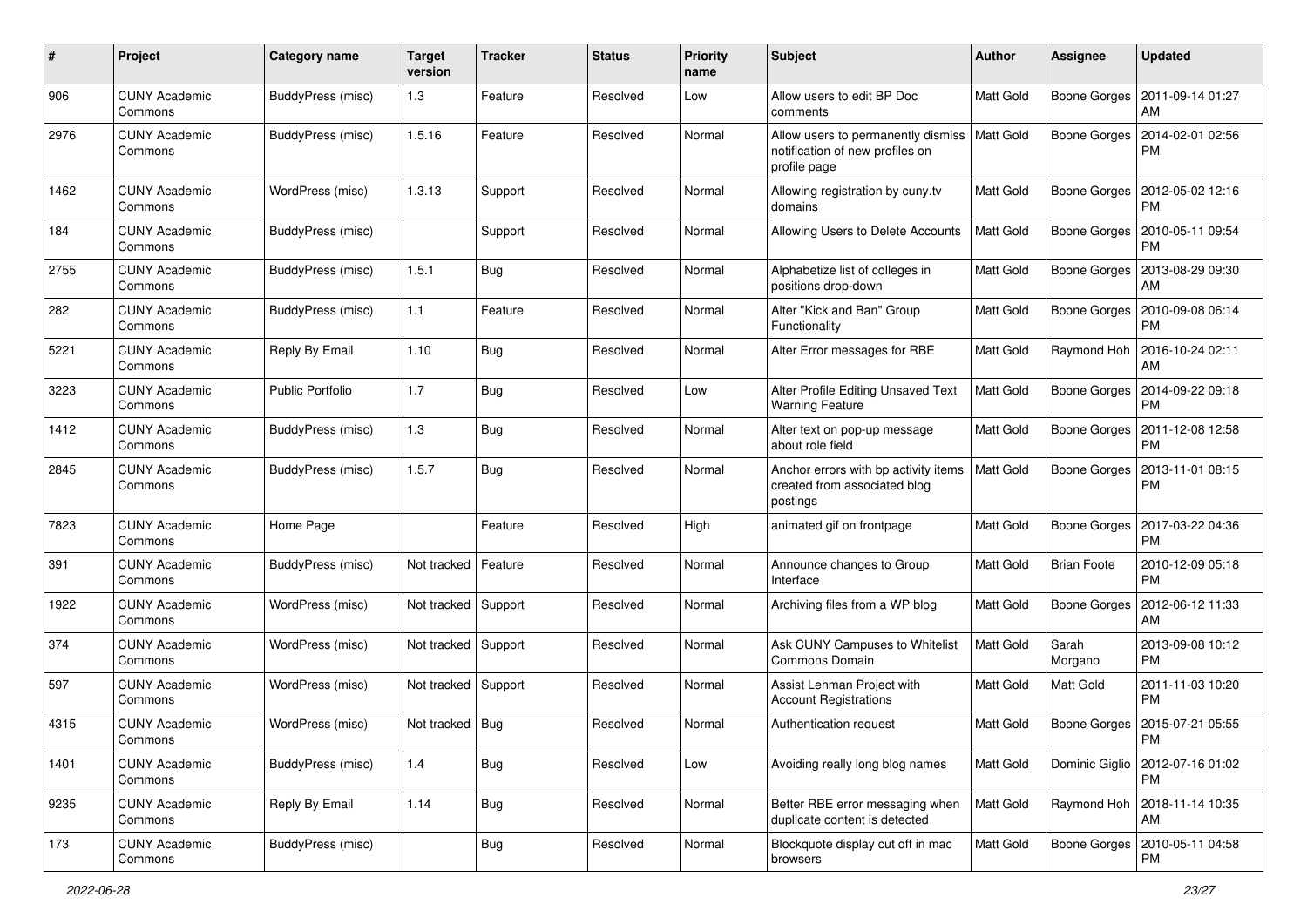| #    | Project                         | Category name           | <b>Target</b><br>version | <b>Tracker</b> | <b>Status</b> | <b>Priority</b><br>name | <b>Subject</b>                                                                | <b>Author</b> | <b>Assignee</b>     | <b>Updated</b>                               |
|------|---------------------------------|-------------------------|--------------------------|----------------|---------------|-------------------------|-------------------------------------------------------------------------------|---------------|---------------------|----------------------------------------------|
| 5556 | <b>CUNY Academic</b><br>Commons | <b>WordPress (misc)</b> | 1.9.16                   | <b>Bug</b>     | Resolved      | Normal                  | Blog comment leads to<br>unauthorized post warning                            | Matt Gold     |                     | Boone Gorges   2016-05-21 11:12<br><b>PM</b> |
| 342  | <b>CUNY Academic</b><br>Commons | Blogs (BuddyPress)      | 1.10.2                   | Feature        | Resolved      | Low                     | <b>Blog Listing Displays User Avatars</b><br>Instead of Blog Avatars          | Matt Gold     | <b>Boone Gorges</b> | 2019-12-06 11:08<br>AM                       |
| 318  | <b>CUNY Academic</b><br>Commons | Upgrades                | 1.0.1                    | Feature        | Resolved      | Normal                  | Blog post on 1.01?                                                            | Matt Gold     | Boone Gorges        | 2010-08-31 09:40<br>AM                       |
| 2106 | <b>CUNY Academic</b><br>Commons | BuddyPress (misc)       | Not tracked              | Support        | Resolved      | Normal                  | Blog posts part of group activity<br>feed                                     | Matt Gold     | Boone Gorges        | 2016-01-26 12:30<br>AM                       |
| 419  | <b>CUNY Academic</b><br>Commons | WordPress (misc)        | 1.1.1                    | <b>Bug</b>     | Resolved      | Normal                  | <b>Blog/Blog Post Featured Content</b><br><b>Widget Errors</b>                | Matt Gold     | CIC Michael         | 2010-12-07 08:14<br>AM                       |
| 65   | <b>CUNY Academic</b><br>Commons | WordPress (misc)        |                          | <b>Bug</b>     | Resolved      | Normal                  | Blogs not accepting doc and docx<br>files as extensions                       | Matt Gold     | Matt Gold           | 2009-11-17 10:04<br><b>PM</b>                |
| 8793 | <b>CUNY Academic</b><br>Commons | Help/Codex              | 1.12.3                   | Bug            | Resolved      | Normal                  | Bold email address on help page                                               | Matt Gold     | Paige Dupont        | 2017-11-28 11:21<br>AM                       |
| 5128 | <b>CUNY Academic</b><br>Commons | Group Forums            | 1.9.5                    | <b>Bug</b>     | Resolved      | Normal                  | Botched forum display of posting to   Matt Gold<br>multiple groups info       |               | Daniel Jones        | 2016-01-19 03:13<br><b>PM</b>                |
| 482  | <b>CUNY Academic</b><br>Commons | WordPress (misc)        | 1.1.4                    | <b>Bug</b>     | Resolved      | Normal                  | BP Admin Bar Display Error                                                    | Matt Gold     | <b>Boone Gorges</b> | 2010-12-16 08:45<br>AM                       |
| 109  | <b>CUNY Academic</b><br>Commons | Upgrades                |                          | Bug            | Resolved      | Normal                  | BP Admin Bar doesn't appear on<br>login screen                                | Matt Gold     | Boone Gorges        | 2010-05-11 05:21<br><b>PM</b>                |
| 527  | <b>CUNY Academic</b><br>Commons | BuddyPress (misc)       | 1.1.7                    | <b>Bug</b>     | Resolved      | Low                     | BP Admin Bar Doesn't Show up on<br>Cityscape Theme                            | Matt Gold     | Boone Gorges        | 2011-01-04 03:39<br><b>PM</b>                |
| 796  | <b>CUNY Academic</b><br>Commons | Wiki                    | 1.2.4                    | <b>Bug</b>     | Resolved      | Normal                  | BP Admin Bar Header Margin                                                    | Matt Gold     | Raymond Hoh         | 2011-06-07 02:37<br><b>PM</b>                |
| 340  | <b>CUNY Academic</b><br>Commons | BuddyPress (misc)       | 1.1                      | <b>Bug</b>     | Resolved      | High                    | BP Admin Bar Menu Mouseover<br>Areas Too Sensitive                            | Matt Gold     |                     | Boone Gorges   2010-12-01 09:48<br>AM        |
| 235  | <b>CUNY Academic</b><br>Commons | BuddyPress (misc)       |                          | Bug            | Resolved      | Normal                  | BP Admin Bar Not Appearing on<br>Help Blog                                    | Matt Gold     |                     | Boone Gorges   2010-05-20 06:15<br><b>PM</b> |
| 82   | <b>CUNY Academic</b><br>Commons | Upgrades                |                          | <b>Bug</b>     | Resolved      | Normal                  | BP Admin Styles/Subdomain blogs                                               | Matt Gold     | CIC Michael         | 2010-05-20 03:10<br><b>PM</b>                |
| 9105 | <b>CUNY Academic</b><br>Commons | <b>BuddyPress Docs</b>  | 1.12.7                   | <b>Bug</b>     | Resolved      | Urgent                  | BP doc titles/dates messed up                                                 | Matt Gold     | Boone Gorges        | 2018-01-23 11:00<br>AM                       |
| 735  | <b>CUNY Academic</b><br>Commons | BuddyPress (misc)       | 1.2.5                    | Feature        | Resolved      | Normal                  | BP Docs - Include Check-Box to<br>Avoid Email Notifications of Minor<br>Edits | Matt Gold     | Boone Gorges        | 2011-07-24 11:34<br>AM                       |
| 905  | <b>CUNY Academic</b><br>Commons | BuddyPress (misc)       | 1.2.4                    | Bug            | Resolved      | Low                     | BP Docs Authentication Issue                                                  | Matt Gold     |                     | Boone Gorges   2011-07-12 01:39<br><b>PM</b> |
| 992  | <b>CUNY Academic</b><br>Commons | BuddyPress (misc)       | 1.2.5                    | Bug            | Resolved      | Normal                  | BP Docs comments show up on<br>WP Dashboard                                   | Matt Gold     | Boone Gorges        | 2011-07-19 02:17<br><b>PM</b>                |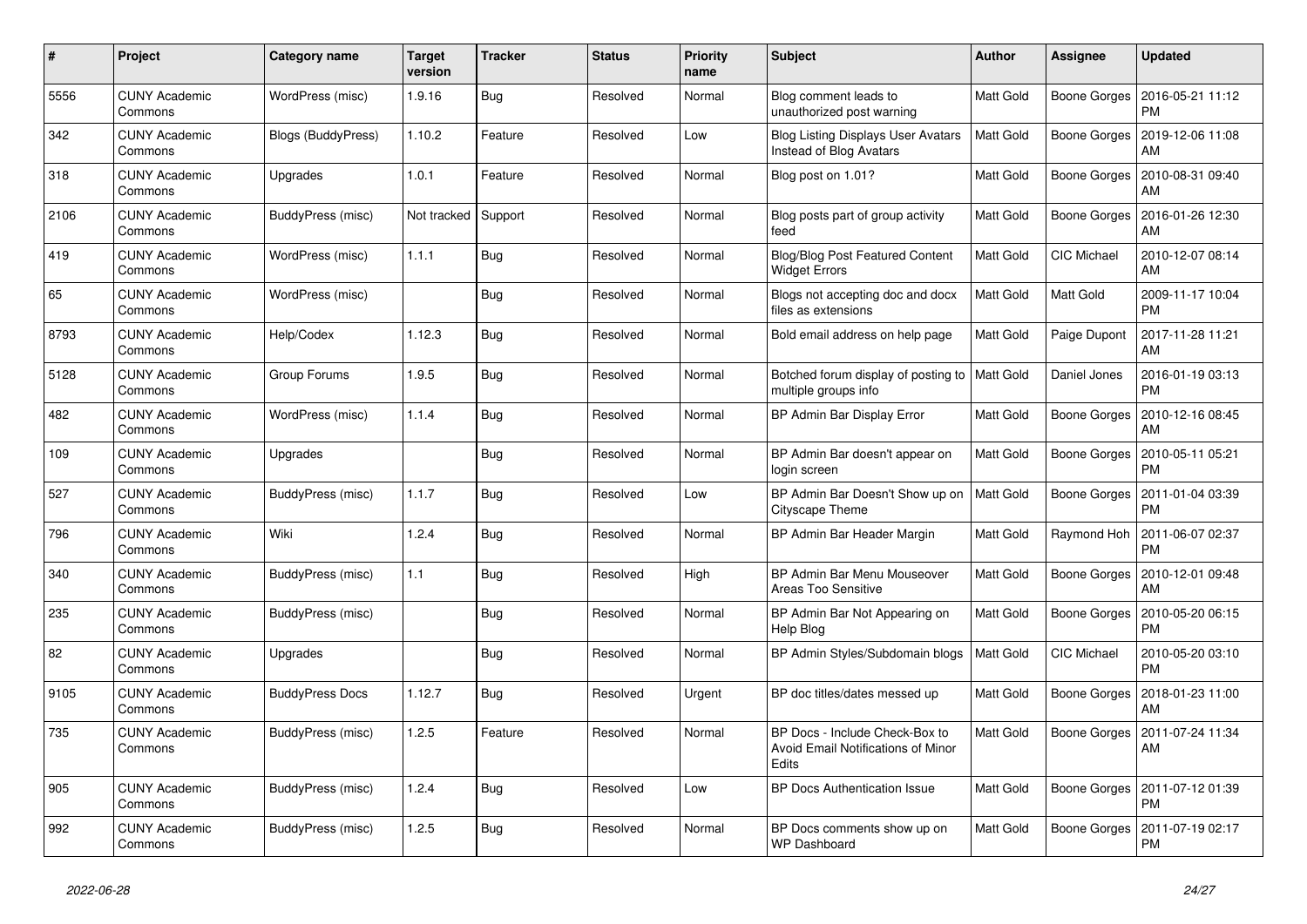| #              | Project                         | Category name            | <b>Target</b><br>version | <b>Tracker</b> | <b>Status</b> | <b>Priority</b><br>name | Subject                                                                                | Author           | <b>Assignee</b>     | <b>Updated</b>                               |
|----------------|---------------------------------|--------------------------|--------------------------|----------------|---------------|-------------------------|----------------------------------------------------------------------------------------|------------------|---------------------|----------------------------------------------|
| 993            | <b>CUNY Academic</b><br>Commons | <b>BuddyPress (misc)</b> | 1.2.5                    | <b>Bug</b>     | Resolved      | Low                     | <b>BP Docs Notification Issue</b>                                                      | Matt Gold        | Boone Gorges        | 2011-07-20 12:10<br>AM                       |
| 806            | <b>CUNY Academic</b><br>Commons | BuddyPress (misc)        | 1.2.4                    | <b>Bug</b>     | Resolved      | Normal                  | <b>BP Docs Notification Throttling</b><br>Issues                                       | Matt Gold        |                     | Boone Gorges   2011-06-08 12:17<br><b>PM</b> |
| 1616           | <b>CUNY Academic</b><br>Commons | BuddyPress (misc)        | 1.3.7                    | Bug            | Resolved      | Low                     | BP Docs timeout issue                                                                  | <b>Matt Gold</b> | Boone Gorges        | 2012-02-21 03:23<br><b>PM</b>                |
| 2528           | <b>CUNY Academic</b><br>Commons | BuddyPress (misc)        | 1.4.31                   | Feature        | Resolved      | Low                     | BP emails sent from secondary<br>sites should use main site headers                    | Matt Gold        | Raymond Hoh         | 2013-07-11 11:14<br>AM                       |
| 3265           | <b>CUNY Academic</b><br>Commons | Reply By Email           | Not tracked Bug          |                | Resolved      | Normal                  | BPE Duplicate message issue                                                            | Matt Gold        | Matt Gold           | 2014-06-11 10:59<br><b>PM</b>                |
| 783            | <b>CUNY Academic</b><br>Commons | BuddyPress (misc)        | 1.2.4                    | <b>Bug</b>     | Resolved      | Normal                  | <b>Broken Avatar Images</b>                                                            | Matt Gold        | Boone Gorges        | 2011-06-06 02:49<br><b>PM</b>                |
| 138            | <b>CUNY Academic</b><br>Commons | BuddyPress (misc)        |                          | Bug            | Resolved      | Normal                  | Broken Links in Forum Notification<br>Emails                                           | Matt Gold        | Boone Gorges        | 2010-03-02 07:59<br><b>PM</b>                |
| 15228          | <b>CUNY Academic</b><br>Commons | BuddyPress (misc)        | 1.19.3                   | <b>Bug</b>     | Resolved      | Normal                  | Broken site icon in "Sites Across"<br><b>CUNY Listing</b>                              | Matt Gold        | Raymond Hoh         | 2022-01-26 07:48<br><b>PM</b>                |
| 3581           | <b>CUNY Academic</b><br>Commons | <b>BuddyPress Docs</b>   | 1.7.1                    | <b>Bug</b>     | Resolved      | Normal                  | <b>BuddyPress Docs Line Break issue</b>                                                | <b>Matt Gold</b> | Boone Gorges        | 2014-10-20 02:56<br><b>PM</b>                |
| 623            | <b>CUNY Academic</b><br>Commons | BuddyPress (misc)        | 1.2                      | Feature        | Resolved      | Normal                  | <b>BuddyPress Docs: Move</b><br>Paste-from-Word Icon Into Top<br>Row of Tiny-MCE icons | Matt Gold        | <b>Boone Gorges</b> | 2011-02-28 06:33<br><b>PM</b>                |
| 3809           | <b>CUNY Academic</b><br>Commons | BuddyPress (misc)        | 1.7.17                   | <b>Bug</b>     | Resolved      | Normal                  | BuddyPress member filters not<br>working correctly                                     | Matt Gold        | Matt Gold           | 2015-03-22 01:03<br>AM                       |
| $\overline{7}$ | <b>CUNY Academic</b><br>Commons | BuddyPress (misc)        |                          | Bug            | Resolved      | Normal                  | BuddyPress theme error on iPhone                                                       | Matt Gold        | <b>Boone Gorges</b> | 2009-09-15 07:39<br><b>PM</b>                |
| 1487           | <b>CUNY Academic</b><br>Commons | BuddyPress (misc)        | 1.3.3                    | Feature        | Resolved      | Normal                  | Bug when using Featured Widget<br>to display a page                                    | Matt Gold        | Boone Gorges        | 2012-01-10 10:05<br><b>PM</b>                |
| 1134           | <b>CUNY Academic</b><br>Commons | WordPress (misc)         | 1.3                      | Feature        | Resolved      | Normal                  | <b>Build Flexibility for Image Choices</b><br>into Featured Content Widget             | Matt Gold        |                     | Boone Gorges   2011-11-30 02:27<br>AM        |
| 2293           | <b>CUNY Academic</b><br>Commons | commonsinabox.org        |                          | <b>Bug</b>     | Resolved      | Normal                  | Building community on<br>commonsinabox.org - add<br>members page                       | Matt Gold        | Chris Stein         | 2012-11-25 03:43<br><b>PM</b>                |
| 5097           | <b>CUNY Academic</b><br>Commons | Registration             | Not tracked Support      |                | Resolved      | Normal                  | <b>Bulk account creation</b>                                                           | Matt Gold        |                     | Boone Gorges   2016-04-07 11:14<br>AM        |
| 467            | <b>CUNY Academic</b><br>Commons | BuddyPress (misc)        | Not tracked   Bug        |                | Resolved      | Low                     | CAC Blog no longer listed on<br>BP-Admin Bar "My Blogs" list                           | Matt Gold        |                     | Boone Gorges   2010-12-21 12:38<br><b>PM</b> |
| 2737           | <b>CUNY Academic</b><br>Commons | BuddyPress (misc)        | 1.5.0.2                  | <b>Bug</b>     | Resolved      | Urgent                  | <b>CAC Not allowing CUNY</b><br>Addresses to Register                                  | Matt Gold        |                     | Boone Gorges   2013-08-26 05:43<br><b>PM</b> |
| 9148           | <b>CUNY Academic</b><br>Commons | Layout                   | 1.12.11                  | <b>Bug</b>     | Resolved      | Normal                  | CAC on Microsoft Edge                                                                  | Matt Gold        | Matt Gold           | 2018-03-27 11:34<br>AM                       |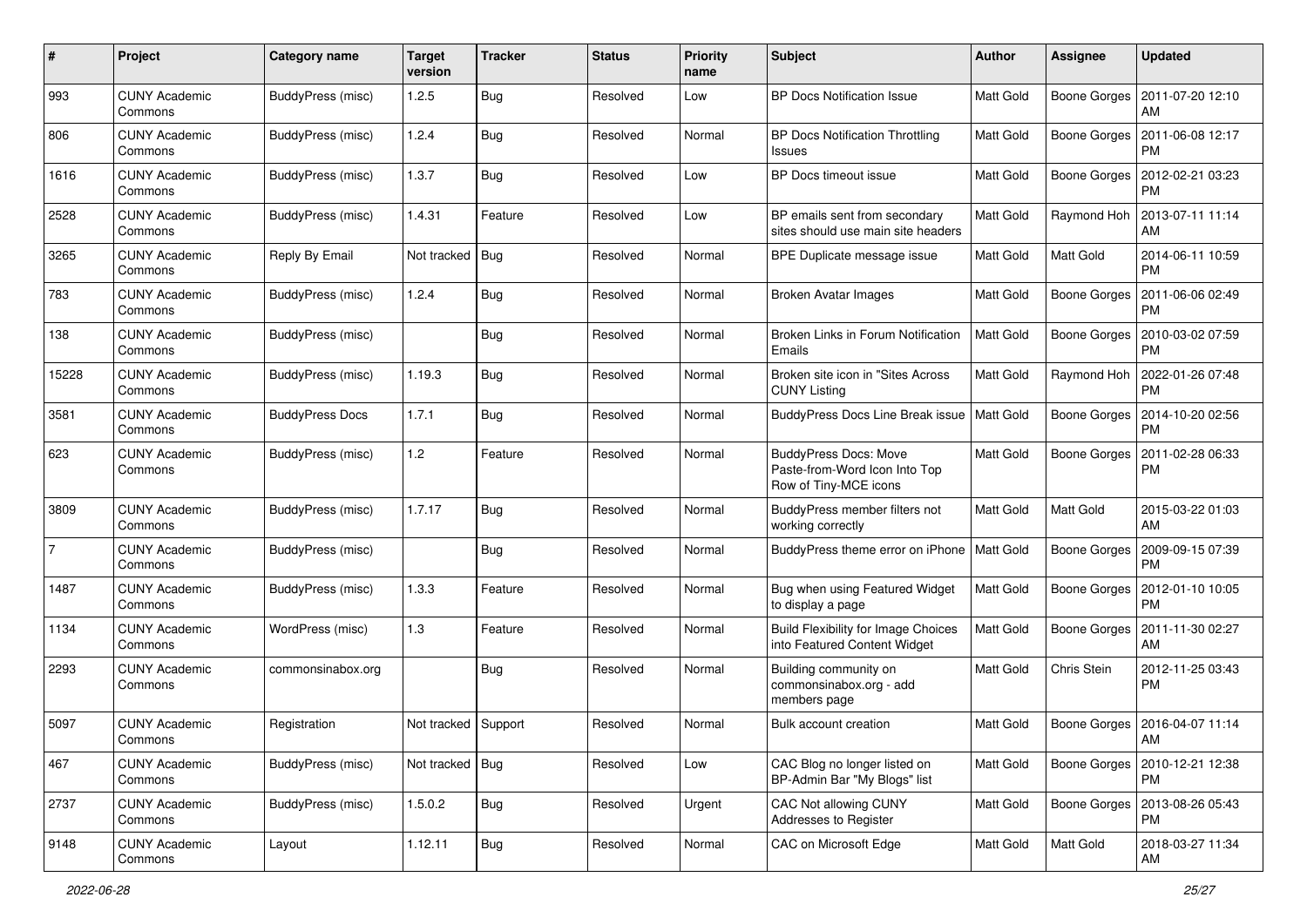| $\#$  | Project                         | Category name             | <b>Target</b><br>version | <b>Tracker</b> | <b>Status</b> | <b>Priority</b><br>name | <b>Subject</b>                                          | <b>Author</b>    | Assignee            | <b>Updated</b>                |
|-------|---------------------------------|---------------------------|--------------------------|----------------|---------------|-------------------------|---------------------------------------------------------|------------------|---------------------|-------------------------------|
| 4180  | <b>CUNY Academic</b><br>Commons | WordPress (misc)          | Not tracked              | Bug            | Resolved      | High                    | Cache issues: site deletion process   Matt Gold         |                  | Boone Gorges        | 2016-02-07 10:05<br><b>PM</b> |
| 1657  | <b>CUNY Academic</b><br>Commons | BuddyPress (misc)         | 1.3.10                   | Bug            | Resolved      | Normal                  | Caching Issues                                          | <b>Matt Gold</b> |                     | 2012-04-04 10:17<br>AM        |
| 4802  | <b>CUNY Academic</b><br>Commons | Events                    | Not tracked              | Feature        | Resolved      | Normal                  | Calendar Display                                        | Matt Gold        | <b>Boone Gorges</b> | 2015-10-25 01:38<br><b>PM</b> |
| 6143  | <b>CUNY Academic</b><br>Commons | Events                    | 1.10.1                   | Documentation  | Resolved      | Normal                  | Calendar Embed documentation                            | Matt Gold        | scott voth          | 2016-11-11 11:02<br>AM        |
| 11864 | <b>CUNY Academic</b><br>Commons | Events                    | Not tracked              | Support        | Resolved      | Normal                  | Calendar notification question                          | <b>Matt Gold</b> | Boone Gorges        | 2019-09-16 05:39<br><b>PM</b> |
| 3654  | <b>CUNY Academic</b><br>Commons | Group Forums              | 1.7.4                    | Bug            | Resolved      | Normal                  | can only attached one file to a<br>forum post           | Matt Gold        | Boone Gorges        | 2014-11-21 10:42<br>AM        |
| 9107  | <b>CUNY Academic</b><br>Commons | Non-CUNY sign up<br>codes | 1.12.7                   | <b>Bug</b>     | Resolved      | Normal                  | Can't add group to non-CUNY<br>sign-up code             | Matt Gold        | Boone Gorges        | 2018-01-23 04:15<br><b>PM</b> |
| 1841  | <b>CUNY Academic</b><br>Commons | WordPress (misc)          | Not tracked              | Support        | Resolved      | Normal                  | Can't find network admin menu                           | Matt Gold        | Boone Gorges        | 2012-04-19 10:30<br><b>PM</b> |
| 9875  | <b>CUNY Academic</b><br>Commons | Messages                  | 1.13.3                   | Bug            | Resolved      | Low                     | Can't mark message as read                              | <b>Matt Gold</b> | Boone Gorges        | 2018-06-01 07:54<br><b>PM</b> |
| 810   | <b>CUNY Academic</b><br>Commons | BuddyPress (misc)         | 1.2.4                    | Bug            | Resolved      | Normal                  | Can't see all blogs in "My Blogs"                       | Matt Gold        | Boone Gorges        | 2011-07-12 10:51<br><b>PM</b> |
| 315   | <b>CUNY Academic</b><br>Commons | WordPress (misc)          | 1.0.3                    | Bug            | Resolved      | Normal                  | Can't upload images to gallery                          | Matt Gold        | <b>Boone Gorges</b> | 2010-09-08 02:24<br><b>PM</b> |
| 4057  | <b>CUNY Academic</b><br>Commons | <b>BuddyPress Docs</b>    | 1.8.1                    | Bug            | Resolved      | Normal                  | Canceling edit mode of BP Doc<br>reloads editing screen | <b>Matt Gold</b> | Boone Gorges        | 2015-06-01 03:08<br><b>PM</b> |
| 205   | <b>CUNY Academic</b><br>Commons | BuddyPress (misc)         |                          | Bug            | Resolved      | High                    | <b>Cannot Create Account</b>                            | Matt Gold        | Boone Gorges        | 2010-05-20 03:18<br><b>PM</b> |
| 2694  | <b>CUNY Academic</b><br>Commons | commonsinabox.org         | Not tracked              | Feature        | Resolved      | Normal                  | CBOX - Redirect to previous page<br>on login            | <b>Matt Gold</b> | <b>Boone Gorges</b> | 2013-08-11 12:32<br><b>PM</b> |
| 2383  | <b>CUNY Academic</b><br>Commons | commonsinabox.org         | Not tracked              | Documentation  | Resolved      | Normal                  | CBOX documentation: site features                       | <b>Matt Gold</b> | scott voth          | 2014-03-01 09:46<br>AM        |
| 2271  | <b>CUNY Academic</b><br>Commons | commonsinabox.org         | Not tracked              | Feature        | Resolved      | Normal                  | CBOX forum posts include "notify<br>by email" checkbox  | <b>Matt Gold</b> | <b>Boone Gorges</b> | 2016-01-26 12:33<br>AM        |
| 2349  | <b>CUNY Academic</b><br>Commons | commonsinabox.org         |                          | Bug            | Resolved      | High                    | CBOX header image position off                          | Matt Gold        | Boone Gorges        | 2012-12-15 10:21<br><b>PM</b> |
| 2279  | <b>CUNY Academic</b><br>Commons | commonsinabox.org         | Not tracked              | Bug            | Resolved      | Low                     | CBOX mention system rewrites<br>twitter links           | Matt Gold        | <b>Boone Gorges</b> | 2012-11-20 07:41<br><b>PM</b> |
| 3706  | CUNY Academic<br>Commons        | commonsinabox.org         | Not tracked              | Feature        | Resolved      | Normal                  | CBOX nav bar                                            | Matt Gold        | scott voth          | 2016-01-26 05:26<br>PM        |